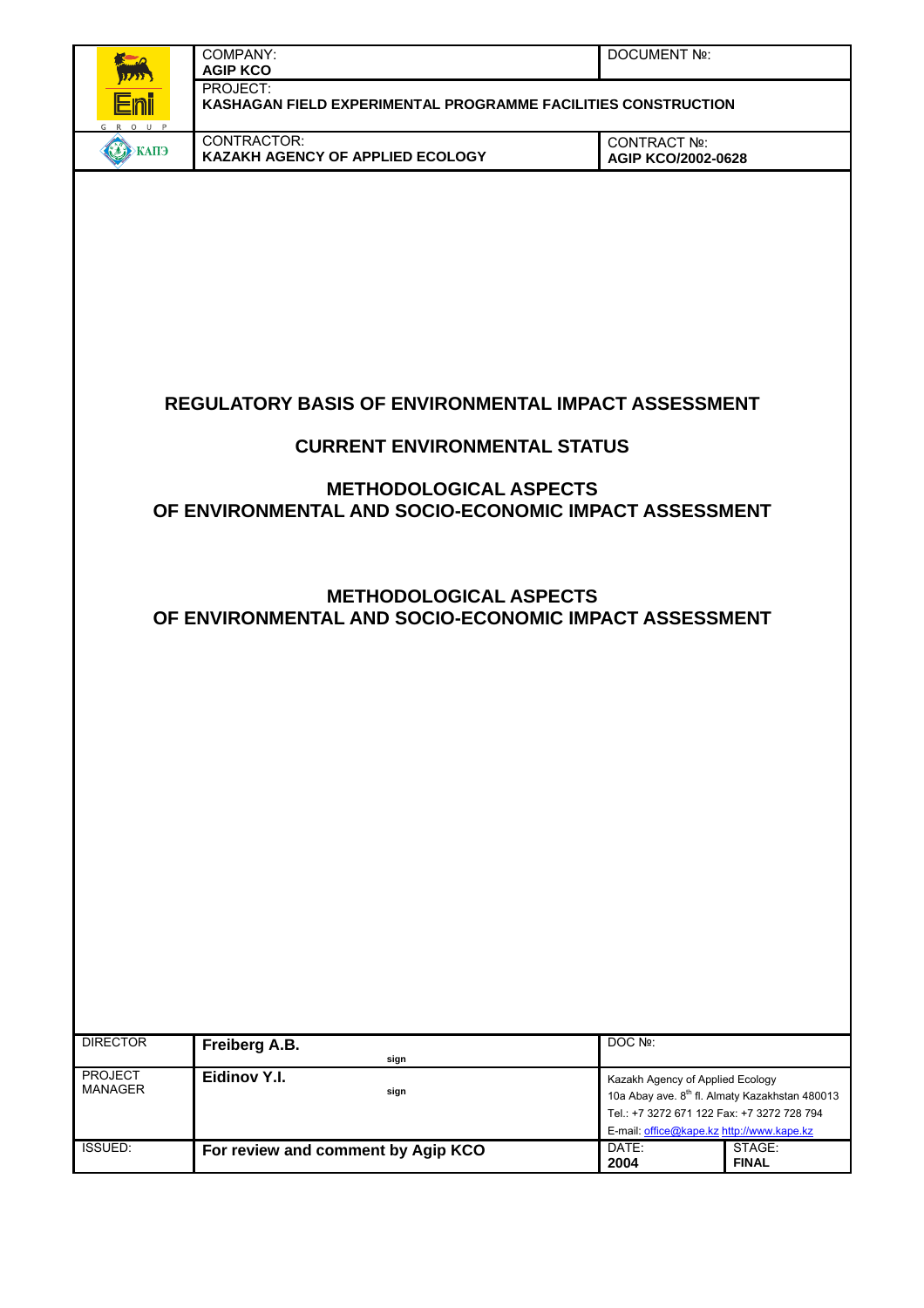## **EXECUTIVE LIST**

# **PART I**

<span id="page-1-0"></span>

| <b>Skolsky V.A.</b>  | <b>General Director</b>                                                                    |
|----------------------|--------------------------------------------------------------------------------------------|
| Namyatov A.A.        | Senior Specialist                                                                          |
| <b>Uvarov V.N.</b>   | Head of GIS and Database Department                                                        |
|                      |                                                                                            |
|                      | <b>PART II</b>                                                                             |
|                      |                                                                                            |
| Rudenko I.M.         | Head of Socio-Economic Issues and Legislation Analysis Department                          |
|                      | (Introduction, Sections 1-6 of the Methodology)                                            |
|                      |                                                                                            |
|                      | <b>Vassilevskaya T.P.</b> Key Specialist of Socio-Economic Issues and Legislation Analysis |
|                      | Department (participation in preparing Sections 1-6 of the Methodology)                    |
|                      |                                                                                            |
|                      | <b>Mariposa Company</b> $(?)$ – Section 7 of the Methodology                               |
| <b>Report issue:</b> |                                                                                            |
| Trussevich D.Y.      | Head of Reports Issue Sector                                                               |
| Ludannaya Y.A.       | Key Specialist of Reports Issue Sector                                                     |
| Sabirova A.R.        | Key Specialist of Reports Issue Sector                                                     |
|                      |                                                                                            |
|                      |                                                                                            |
| <b>Reviewer:</b>     |                                                                                            |
|                      |                                                                                            |
| Temis L.             | Head of Environment, HSE Department, Agip KCO                                              |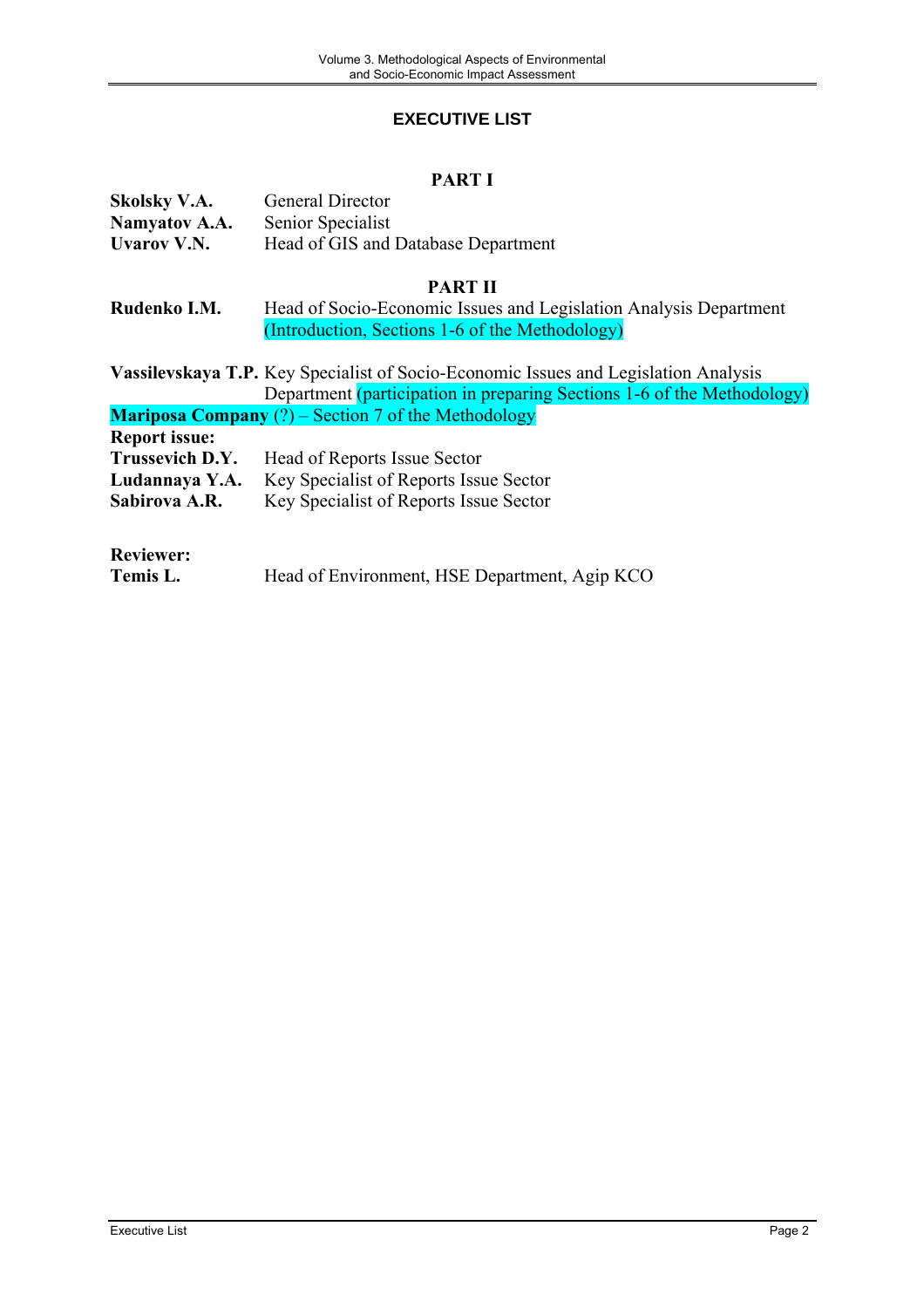## **INTRODUCTION**

<span id="page-2-0"></span>This document presents the methodological approaches to impact assessment used during the development of Environmental Impact Assessments for the Kashagan Field Development Experimental Programme. The following impact methodologies are presented:

- Part I. Methodological aspects of environmental impact assessment.
- Part II. Methodological aspects of socio-economic impact assessment.

For a long time in the Republic of Kazakhstan the assessment of anticipated environmental impact from a project has concentrated on the environmental components, such as: atmospheric air, water and ground resources, vegetation and fauna, etc. To a great extent, such position was determined by the fact that analysis and assessment of socio-economic impacts were not supported by appropriate rules and standards in the national legislative base. At the same time, it is clear that a full environmental assessment should consider the social and economic consequences of any anticipated activity, as well as consequences of an impact on the natural environment.

An attempt has been made for the first time to harmonise the approaches both in terms of a domestic assessment and with regard to international best practice.

The methodology presented for impact assessment is based on the definition of the following three parameters:

- Scale of spatial impact;
- Scale of temporal impact:
- − Impact intensity.

Each parameter is rated according to a given scale with appropriate criteria that have been developed and presented for each gradation.

The semi-quantitative method of impact assessment described in this document is based on the experience of KAAE specialists, research specialists of the Republic of Kazakhstan and work experience of Agip KCO, ADL, ERM, Shell and other companies.

Both documents are likely to be reviewed and possibly modified in the near future since they are considered as live working documents. In this connection, the authors will accept with gratitude all comments and proposals aimed at improvement of the methodologies presented.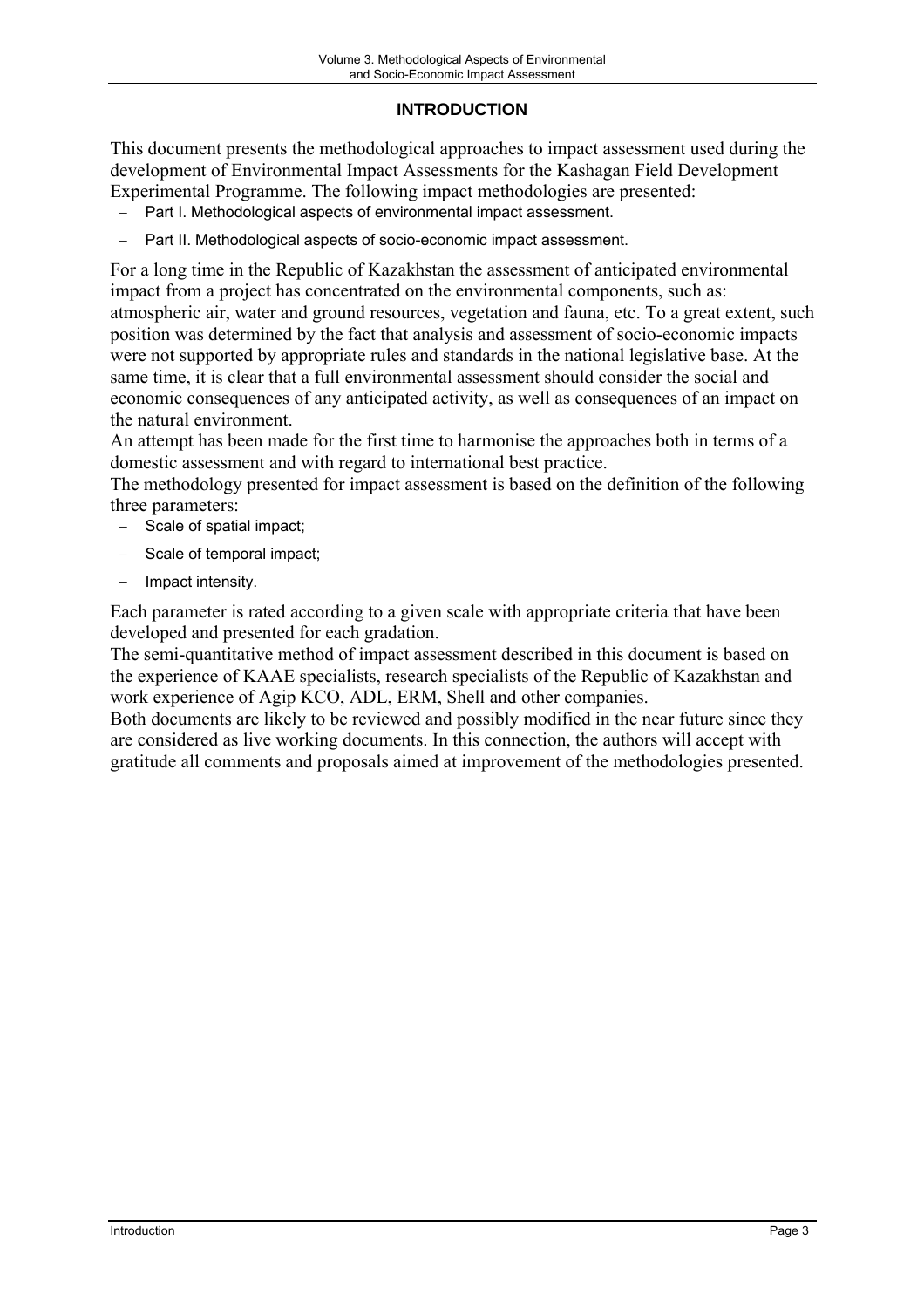# **TABLE OF CONTENT**

### **PART I**

# <span id="page-3-0"></span>**METHODOLOGICAL ASPECTS OF ENVIRONMENTAL IMPACT ASSESSMENT**

| 1  |     |       |                                                                               |  |
|----|-----|-------|-------------------------------------------------------------------------------|--|
| 2  |     |       |                                                                               |  |
| 3  |     |       |                                                                               |  |
| 4  |     |       |                                                                               |  |
|    | 4.1 |       |                                                                               |  |
|    | 4.2 |       |                                                                               |  |
| 5  |     |       |                                                                               |  |
|    | 5.1 |       |                                                                               |  |
|    | 5.2 |       |                                                                               |  |
|    | 5.3 |       |                                                                               |  |
|    | 5.4 |       | Definition of Intensity (Value/Magnitude) Scale for Environmental Impacts  18 |  |
|    |     |       |                                                                               |  |
|    | 5.5 |       | Integrated Assessment of Impact from Various Impact Sources upon Particular   |  |
| 6  |     |       | EMERGENCY SITUATIONS IMPACT ASSESSMENT (RISK ANALYSIS)  20                    |  |
|    | 6.1 |       |                                                                               |  |
|    | 6.2 |       |                                                                               |  |
|    |     | 6.2.1 |                                                                               |  |
|    |     | 6.2.2 |                                                                               |  |
|    | 6.3 |       |                                                                               |  |
| 7  |     |       |                                                                               |  |
| 8  |     |       | ASSESSMENT OF CUMULATIVE IMPACT AND DIFFERENT IMPACTS 25                      |  |
|    | 8.1 |       |                                                                               |  |
|    | 8.2 |       |                                                                               |  |
| 9  |     |       |                                                                               |  |
| 10 |     |       |                                                                               |  |

## **PART II**

# **METHODOLOGICAL ASPECTS OF SOCIO-ECONOMIC IMPACT ASSESSMENT**

| $2^{\circ}$ | METHODOLOGICAL CHARACTERISTICS OF SOCIO-ECONOMIC IMPACT ASSESSMENT |  |
|-------------|--------------------------------------------------------------------|--|
|             |                                                                    |  |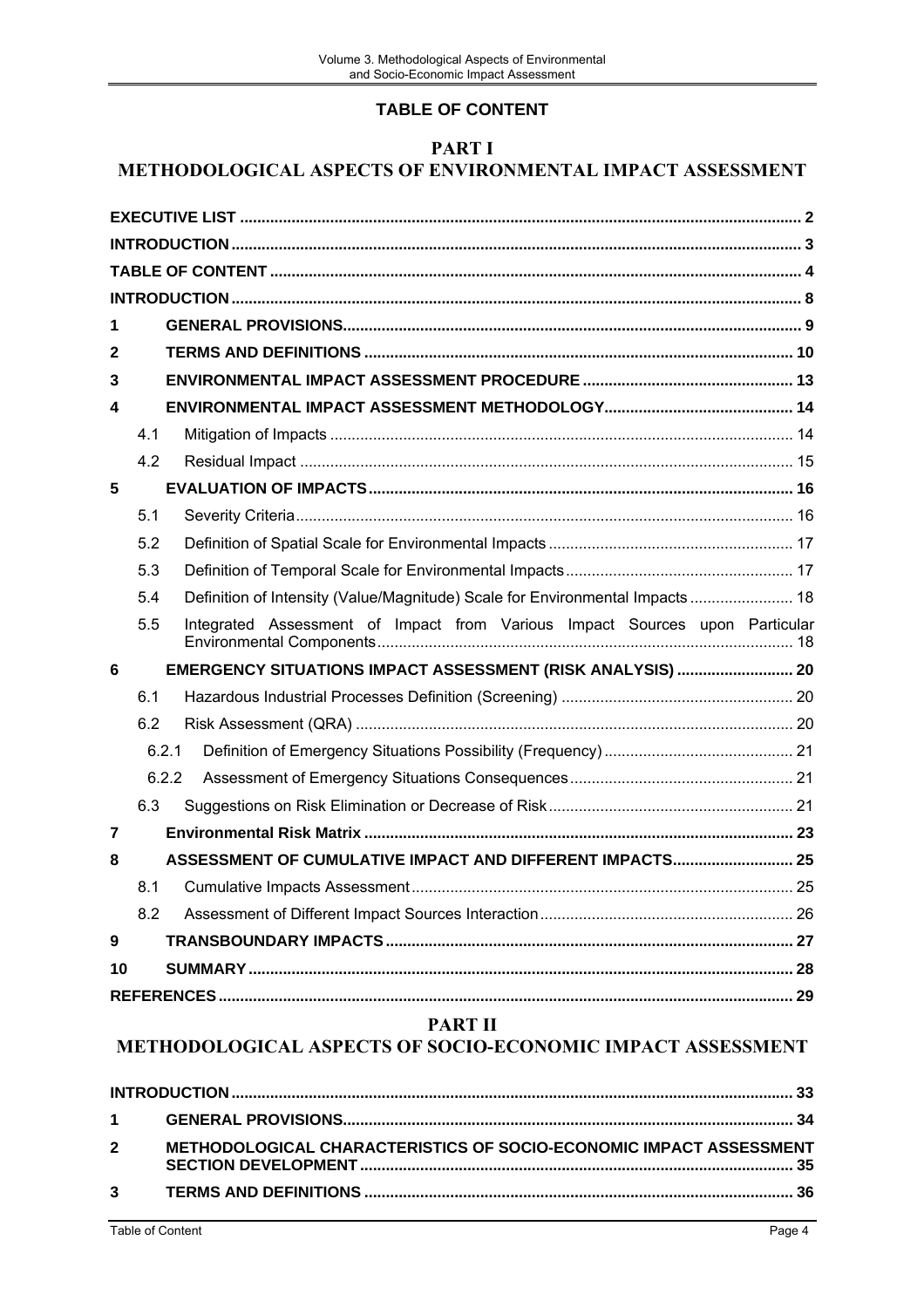| 4 |      |                                                                                             |     |
|---|------|---------------------------------------------------------------------------------------------|-----|
| 5 |      | SOCIO-ECONOMIC IMPACT ASSESSMENT OF PLANNED ACTIVITY  38                                    |     |
|   | 5.1  |                                                                                             |     |
|   | 5.2  | Identification of socio-economic components to be reviewed during impact assessment         | -38 |
|   | 5.3  | Screening of Planned Activity's Potential Impacts upon the Socio-Economic Sphere 39         |     |
|   | 5.4  |                                                                                             |     |
|   | 5.5. | Assessment of Residual Impacts' Significance. Impact Value Criteria. Impact Probability. 39 |     |
| 6 |      | <b>INTEGRATED ASSESSMENT of IMPACT on certain socio-economic components  41</b>             |     |
| 7 |      |                                                                                             |     |
|   | 7.1  |                                                                                             |     |
|   | 7.2  |                                                                                             |     |
|   | 7.3  |                                                                                             |     |
|   |      |                                                                                             |     |

# **APPENDICES**

| <b>Appendix 2</b> Criteria for determining impact intensity<br>Criteria for determining physical impact factors<br><b>Appendix 4</b> Criteria to determine the spatial impact of planned activity upon the socio-<br>economic environment during emergency situations<br><b>Appendix 5</b> Criteria to determine the temporal impact of planned activity upon the socio-<br>economic environment during emergency situations<br><b>Appendix 6</b> Criteria to determine the impact magnitude of planned activity upon the socio-<br>economic environment during emergency situations | <b>Appendix 1</b> Categories of environmental assessment level (for screening) |
|--------------------------------------------------------------------------------------------------------------------------------------------------------------------------------------------------------------------------------------------------------------------------------------------------------------------------------------------------------------------------------------------------------------------------------------------------------------------------------------------------------------------------------------------------------------------------------------|--------------------------------------------------------------------------------|
|                                                                                                                                                                                                                                                                                                                                                                                                                                                                                                                                                                                      |                                                                                |
|                                                                                                                                                                                                                                                                                                                                                                                                                                                                                                                                                                                      |                                                                                |
|                                                                                                                                                                                                                                                                                                                                                                                                                                                                                                                                                                                      |                                                                                |
|                                                                                                                                                                                                                                                                                                                                                                                                                                                                                                                                                                                      |                                                                                |
|                                                                                                                                                                                                                                                                                                                                                                                                                                                                                                                                                                                      |                                                                                |
|                                                                                                                                                                                                                                                                                                                                                                                                                                                                                                                                                                                      |                                                                                |
|                                                                                                                                                                                                                                                                                                                                                                                                                                                                                                                                                                                      |                                                                                |
|                                                                                                                                                                                                                                                                                                                                                                                                                                                                                                                                                                                      |                                                                                |
|                                                                                                                                                                                                                                                                                                                                                                                                                                                                                                                                                                                      |                                                                                |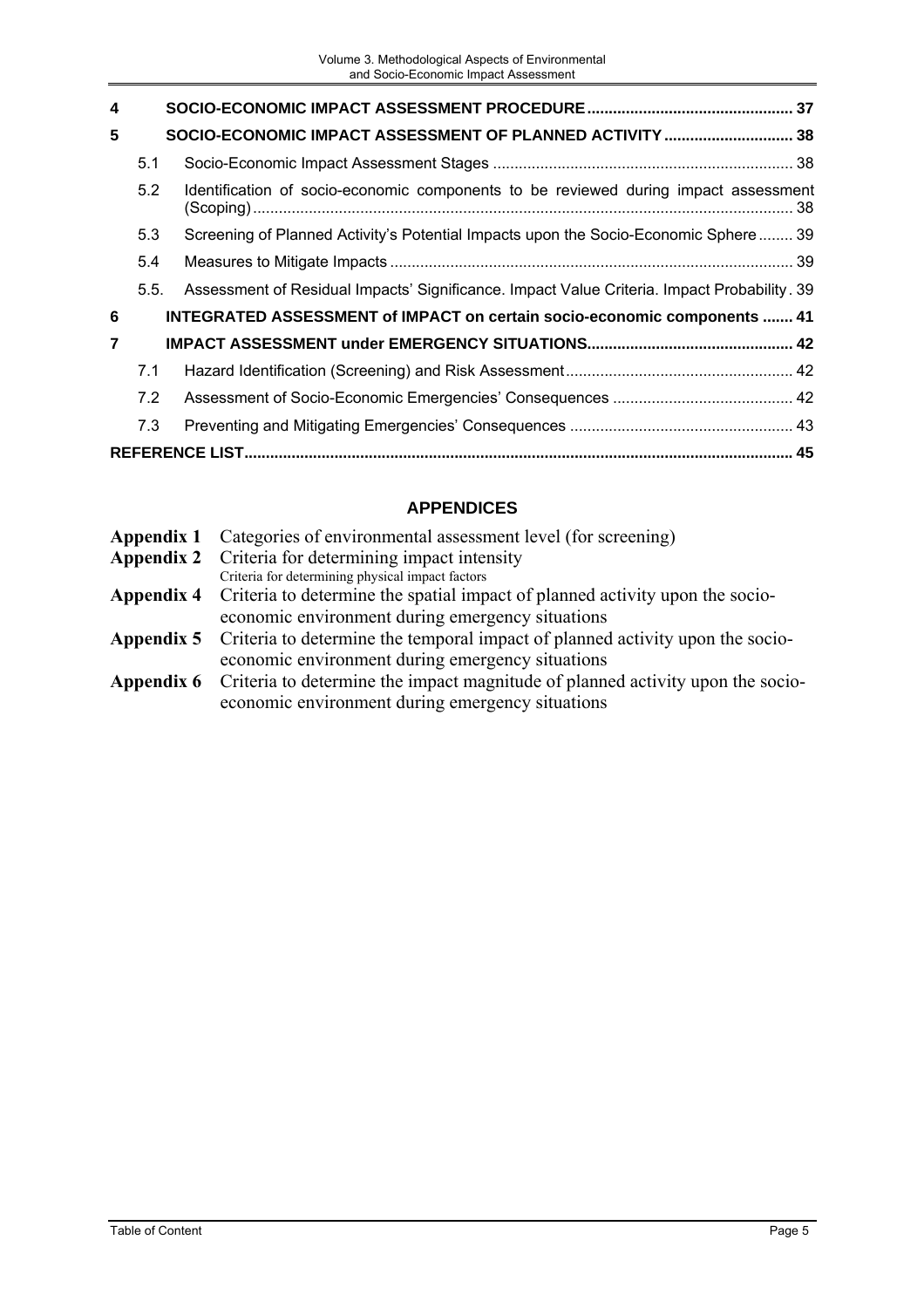# **LIST OF TABLES**

#### **PART I**

| Table 4-1 |  |
|-----------|--|
| Table 5-1 |  |
| Table 5-2 |  |
| Table 5-3 |  |
| Table 5-4 |  |
| Table 5-5 |  |
| Table 6-1 |  |

### **PART II**

| Table 5.2-1 Socio-economic parameters to be used for impact assessment  38 |  |
|----------------------------------------------------------------------------|--|
|                                                                            |  |
|                                                                            |  |
|                                                                            |  |

## **LIST OF FIGURES**

#### **PART I**

| Figure 4.1 Generalised Scheme for Environmental Impact Assessment  14 |  |
|-----------------------------------------------------------------------|--|
|                                                                       |  |

## **PART II**

**Figure 5.1.1 [Step-by-step scheme of impact analysis for socio-economic impact assessment](#page-37-0) 38**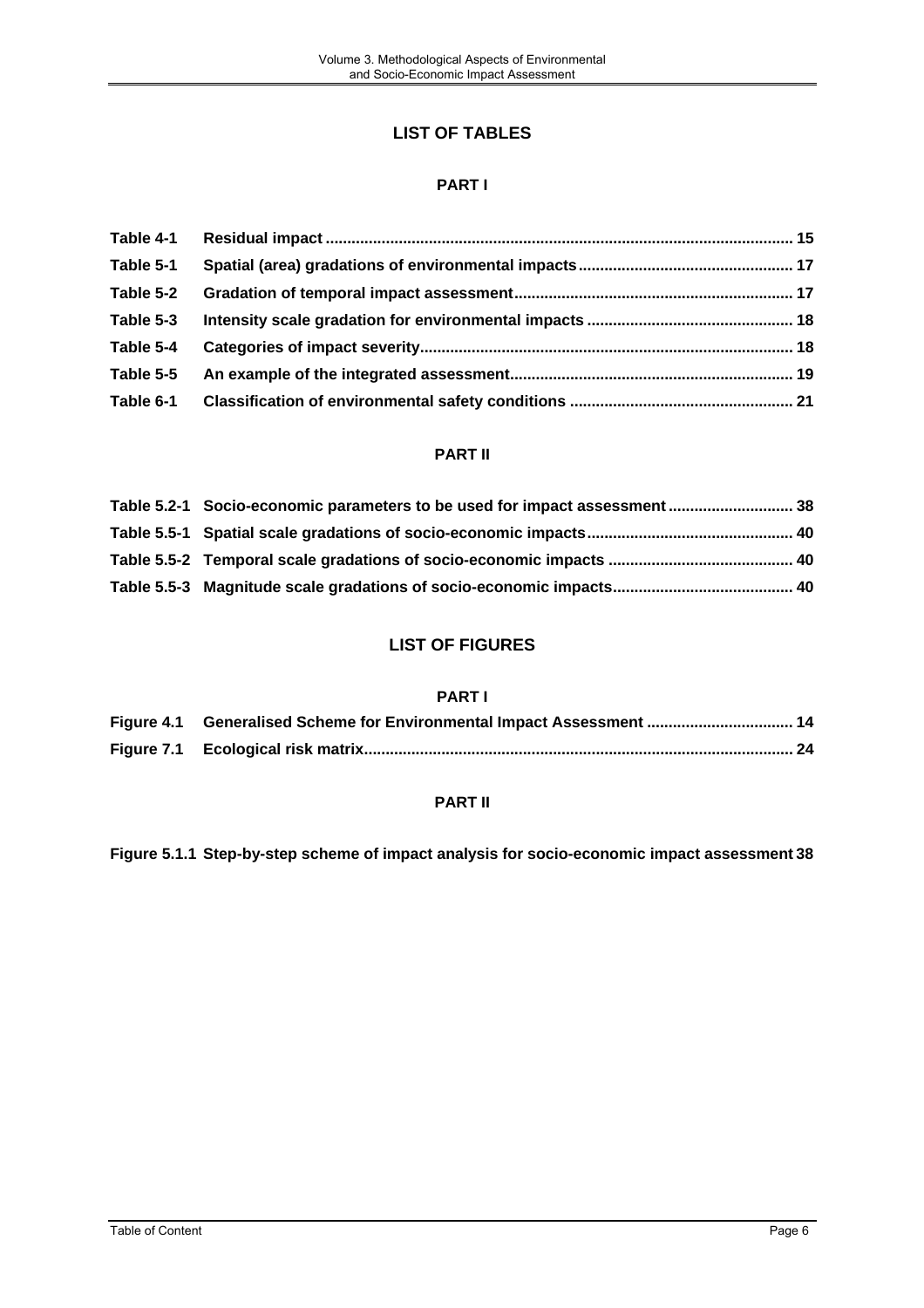| Romand<br>12223                | COMPANY:<br><b>AGIP KCO</b>                                               | I CONTRACT №:                             |
|--------------------------------|---------------------------------------------------------------------------|-------------------------------------------|
| <u>Enii</u><br>$0 \cup P$<br>R | PROJECT:<br>I KASHAGAN FIELD EXPERIMENTAL PROGRAM FACILITIES CONSTRUCTION |                                           |
| $\blacktriangle$ <b>KAID</b>   | CONTRACTOR:<br><b>I KAZAKH AGENCY OF APPLIED ECOLOGY</b>                  | CONTRACT No:<br><b>AGIP KCO/2002-0628</b> |

PART I

# **METHODOLOGICAL ASPECTS OF ENVIRONMENTAL IMPACT ASSESSMENT**

## **RESUME**

The given document describes methodological approaches to the environmental impact assessment used in the EIA.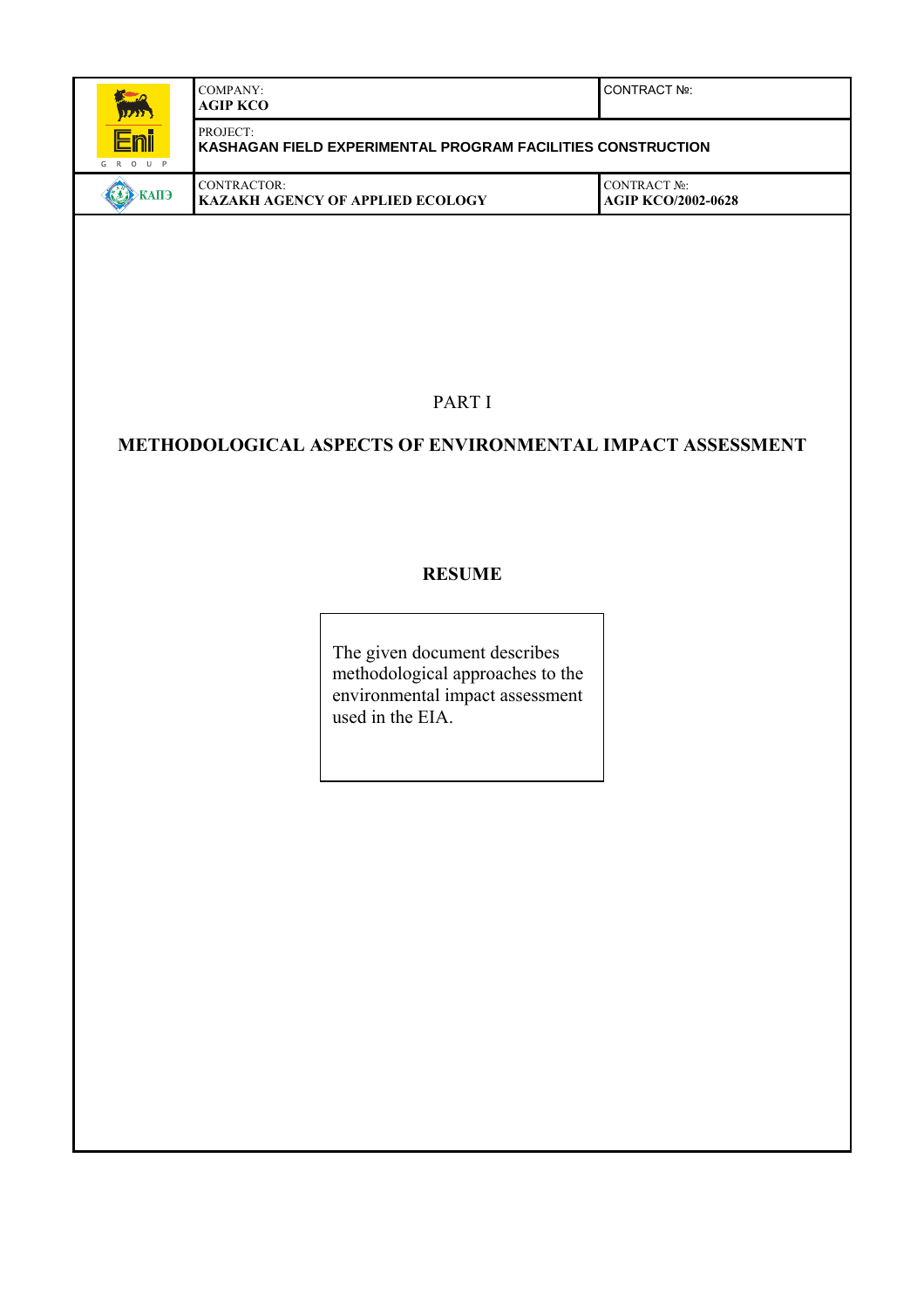## **INTRODUCTION**

<span id="page-7-0"></span>The procedure of impact assessment approved in Kazakhstan is determined according to the requirements of the RoK Law "On Ecological Expert Review" and the "Interim Instruction on the Procedure of Environmental Impact Assessment of Planned Economic Activity (EIA) in the Republic of Kazakhstan", RND 03.02.01-93, Almaty, 1993.

This document describes the methodological approaches to the assessment of environmental impact. The semi-quantitative method of impact assessment described in this document is based on the experience of KAAE specialists, research specialists of the Republic of Kazakhstan and of Agip KCO, Arthur D Little Limited, ERM, and other companies.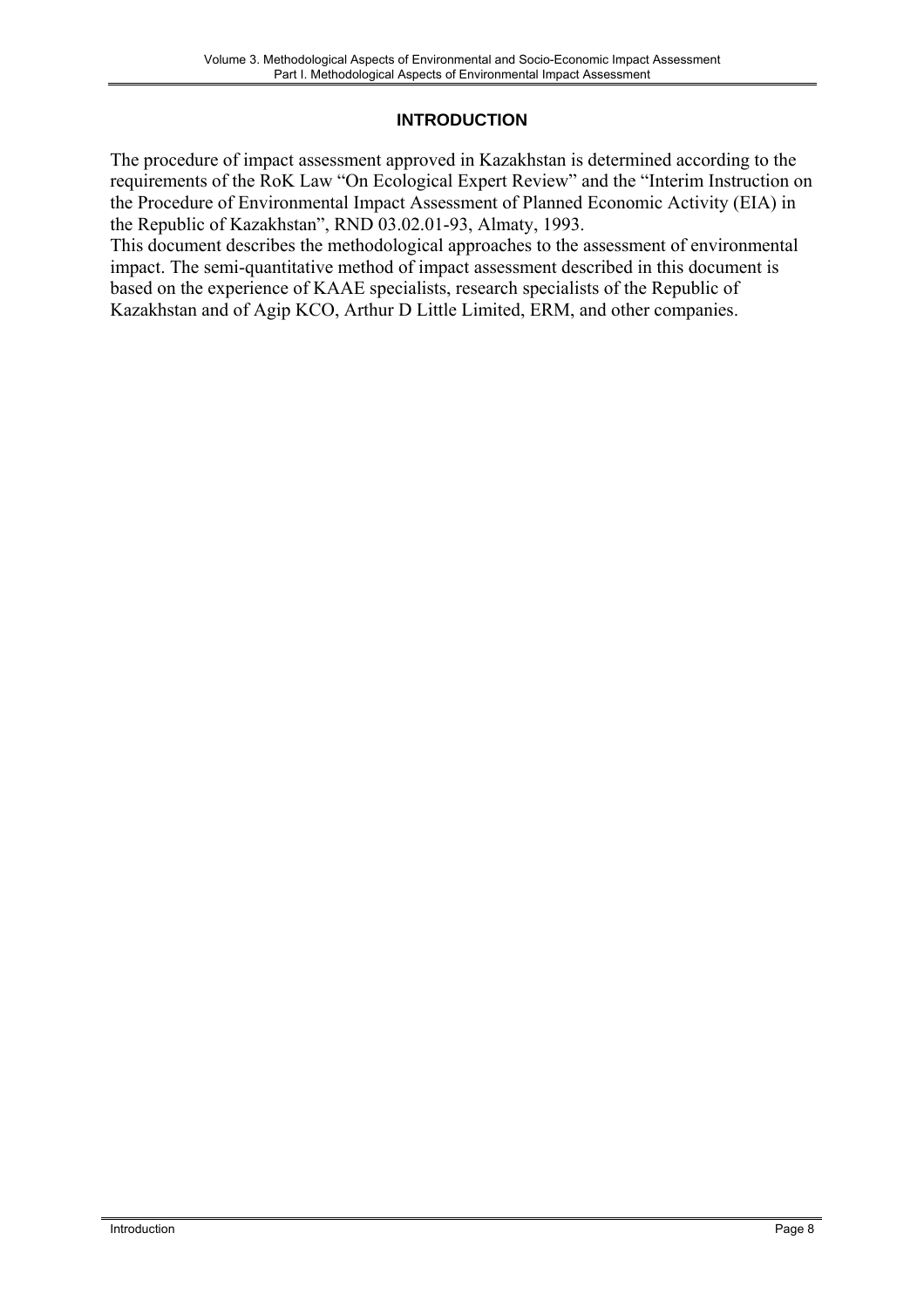## <span id="page-8-0"></span>− **GENERAL PROVISIONS**

The assessment methodology is executed within the framework of the integrated volume «Methodology» of the EIA for the Kashagan Field Development Experimental Program. The document determines the structure, contents and procedure of «Environmental Impact Assessment of Planned Activity» with due account of the following:

- Environmental impact assessment of planned activity during routine operation;
- Environmental impact assessment of planned activity during abnormal (emergency) operation.

If necessary, the assessment of trans-boundary impact of the facilities located in the Republic of Kazakhstan upon the environmental aspects must be executed on the basis of interstate agreement with consideration of provisions from the "Convention on Environmental Impact Assessment in Trans-boundary Context", ESPO (Finland), 1991 which Kazakhstan has joined in October, 21, 2000.

While preparing the given methodology, documents relating to Environmental Assessment and Environmental Impact Assessment from the Republic of Kazakhstan and other international organisations have been used as guidelines and are referenced accordingly.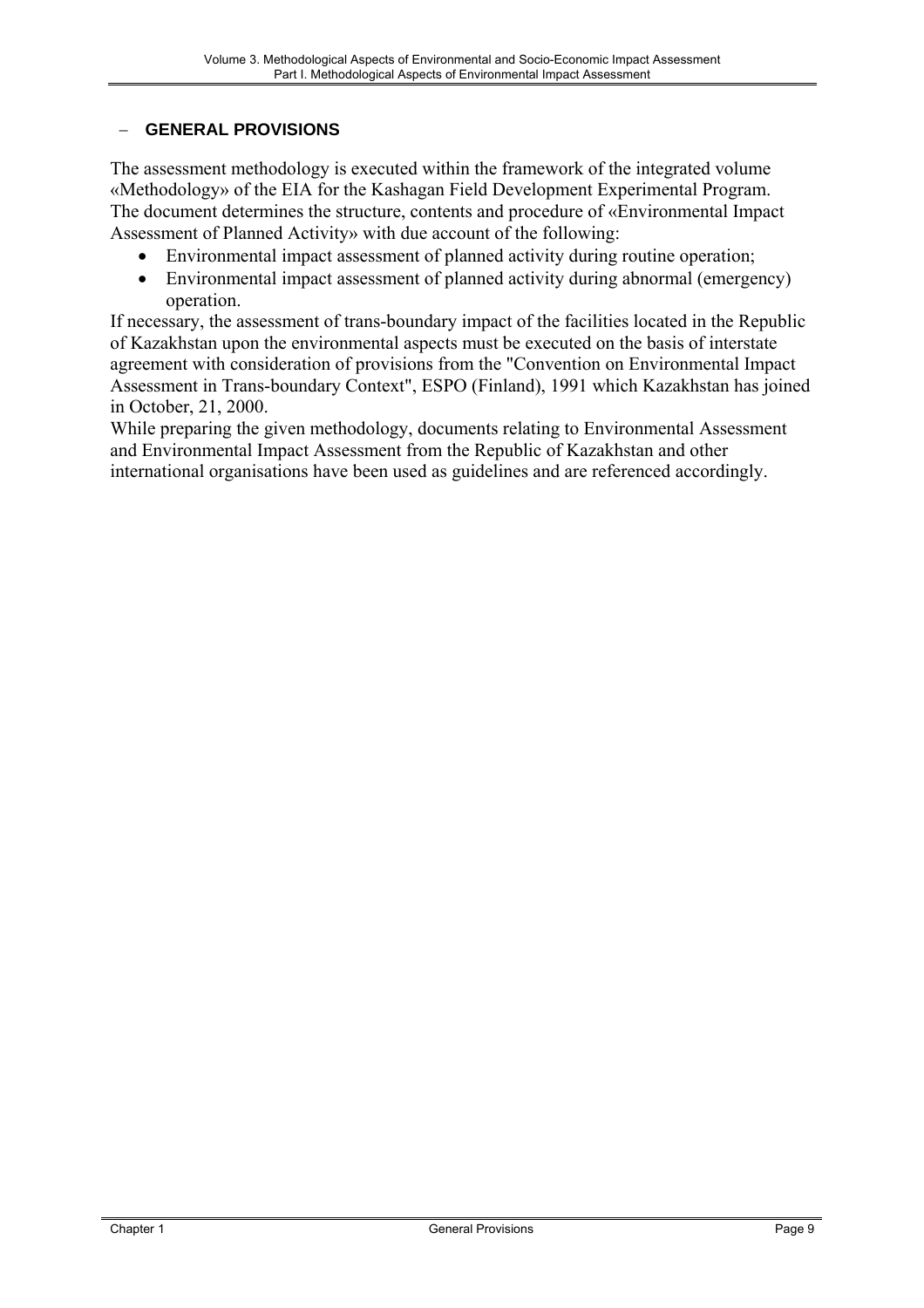## <span id="page-9-0"></span>− **TERMS AND DEFINITIONS**

**Acceptable risk of emergency** – a risk, the level of which is accepted and justified basing on the social-economic reasons. The object operation risk can be considered as acceptable, if the society is ready to take a risk for the sake of the benefit obtained due to object operation. **Anthropogenic load** - the degree of direct and indirect impact caused by human beings and their activity upon natural complexes and separate components of the environment. **Comfortable living conditions** – the characteristics of the environment promoting to good

health status of human beings and favourable social conditions of population living. **Cumulative impact** – impacts resulting from the permanently increasing impact caused in its turn by the other former, present of sound predictable operations associated with project realization.

**Determining of information content and quantity – a process of determining of content** and quantity of information on the environment status to be provided to competent authorities within the framework of the EIA procedure.

**Ecological justification** - cumulative arguments (evidence) and scientific predictions allowing to assess the environmental hazards of the planned economic and other activities for ecosystems (natural territorial complexes) and human beings.

**Ecological standard** – the specific value of nature resource use or technogenic impact upon ecosystems and tits separate components, following which functional-structural characteristics of ecosystems do not fall outside the limits of the natural changes.

**EIA document** – is a document or documents containing information about EP and EIA needed in compliance with Article 5 Directive 85/337/ЕЕС with amendments made by Directive 97/11/EC.

**EIA group** - a group carrying out an assessment of the impact upon the environment and preparing information for EP and EIA for further commit to competent authorities.

**Emergency damage** — losses in the production and other spheres of the man vital activity, damage to the natural environment caused as a result of emergency situation at the hazard production object as well as losses equivalent in money .

**Emergency hazard** – the risk, the possible damage to a man, property and (or) the environment due to emergency situation at the hazard production object. Emergencies hazard at hazard production objects relate to possibility of facilities and(or) technical devices destruction, explosion and(or) hazardous substance emission with further damage to a man, property, and (or) the natural environment.

**Emergency risk analysis** – a process of risks identification and emergency risk assessment at the production object being hazard for some persons or groups of persons, property or the environment.

**Emergency risk assessment** – the process used for determining of probability (or frequency) and degree of the severity of the emergency risks consequences for population health, property and/or the environment. Risk assessment includes the analysis of probability (or frequency), analysis of consequences and their combination.

**Environment Action Plan (EAP)** – a document containing: a) measures to be taken in the course of project implementation and operation to eliminate or neutralize the unfavourable consequences for the environment or their reduction to the acceptable level; and b) provisions required for the given measures implementation.

**Environment components** - constituent parts of ecosystems: air, surface and ground waters, subsoils (including grounds, rocks), soils, plants and animals.

**Environmental hazard** - the possibility of worsening of the natural environment quality (status, processes), under the influence of natural and technogenic factors posing the threat to ecosystems and a man.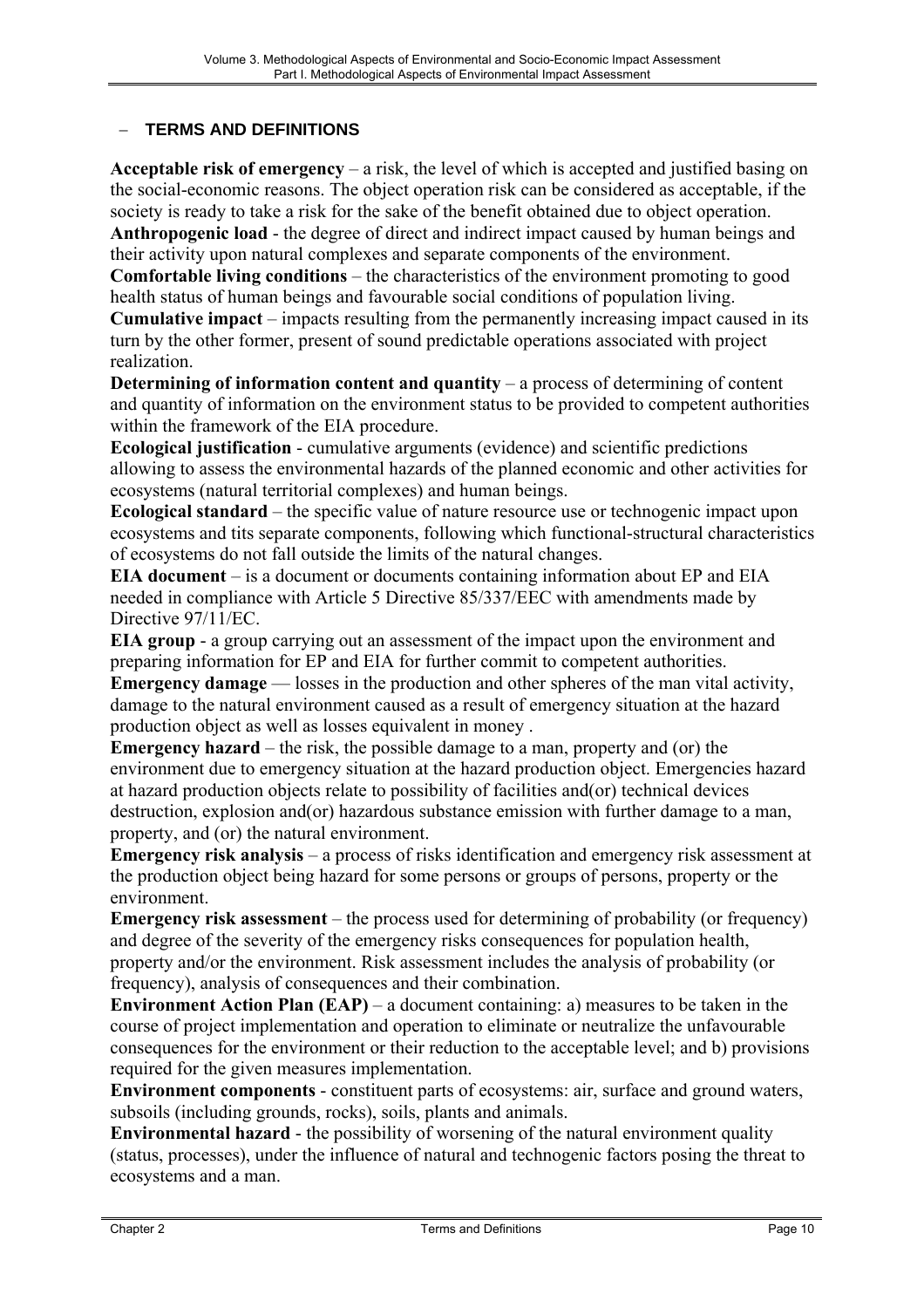**Environmental impact** - any change of physical, natural or cultural environment resulted from the project development.

**Environmental Impact Assessment** - the forecast of anticipated consequences resulting from the ongoing or planned activity and their management through project development, as well as mitigation and rehabilitation measures so that any negative consequences can be minimised.

**Environmental impact assessment** - determining of the nature, degree and the scale of the impact caused by the object of the economic or other activity upon the environment and consequences of this impact, as well as development of proper measures on impact mitigation, management and monitoring. This is the term used in the given document for the specification of procedure meeting the requirements of the assessment in compliance with Directive 97/11/ЕС.

**Environmental requirements** – the complex of nature use limits and conditions on the environment protection in the process of the economic or other activity.

**Environmental risk** - a combination of probability or frequency of certain hazard occurrence and severity of consequences resulted from such event.

**Environmental safety** - the state of the environment providing the environmental balance in nature and protection of the environment and human beings from the hazard impact of the unfavourable factors resulted from the natural processes and anthropogenic impact, including technogenic (industry, construction) and agricultural ones.

**Environmental situation** – combination of conditions, processes and circumstances of natural and technical nature influencing the status of natural and natural-technique systems. **Environmental survey** – surveys, carrying out by the developer and EIA team for

preparation of information about the environment to be provided to competent authorities. **Identification of emergency hazards** – the process of defining and admitting of fact that emergency hazards at the hazard production object exist; the process of risks characteristics determining.

**Impacts interaction** – reactions between the different impact types (either between the impacts of one project only or between impacts of other projects in the same sphere) **Indirect impact -** Environmental impacts that result not directly (immediately) from project realization, frequently occur at some distance from project realization area or come out from complex impact. In some cases this type of impact may be referred to the second or third impact level and can also be reviewed as a secondary (side) impact.

**Information about the environment** (ecological information) - information about the Project and impacts upon the environment, provided to competent authorities by the project developer. The requirements to such kind of information are given in Article 5 and Appendix IV of the Directive (see Environmental Impact Assessment).

**Monitoring of natural-technique systems** - the system of stationary observations over the environment and facilities in the process of their construction, operation, decommissioning as well as development of recommendation on normalization of the ecological situation and engineering protection of facilities.

**Natural-resource potential of the territory** - a number of natural resources and conditions determining the limit of the possible use of the natural environment components with consideration of their capability for restoration; the characteristic reflecting the degree of the natural environment components participation in the satisfying of various needs of the society.

**Natural-territorial complex** - genetically conditioned combination of natural components forming the system of the physical-geographical formations of various hierarchic ranks. **Object of environmental risk** - an object of economic or other activity resulting in an impact upon the environment of high severity and long duration and posing a threat to the life and health of population.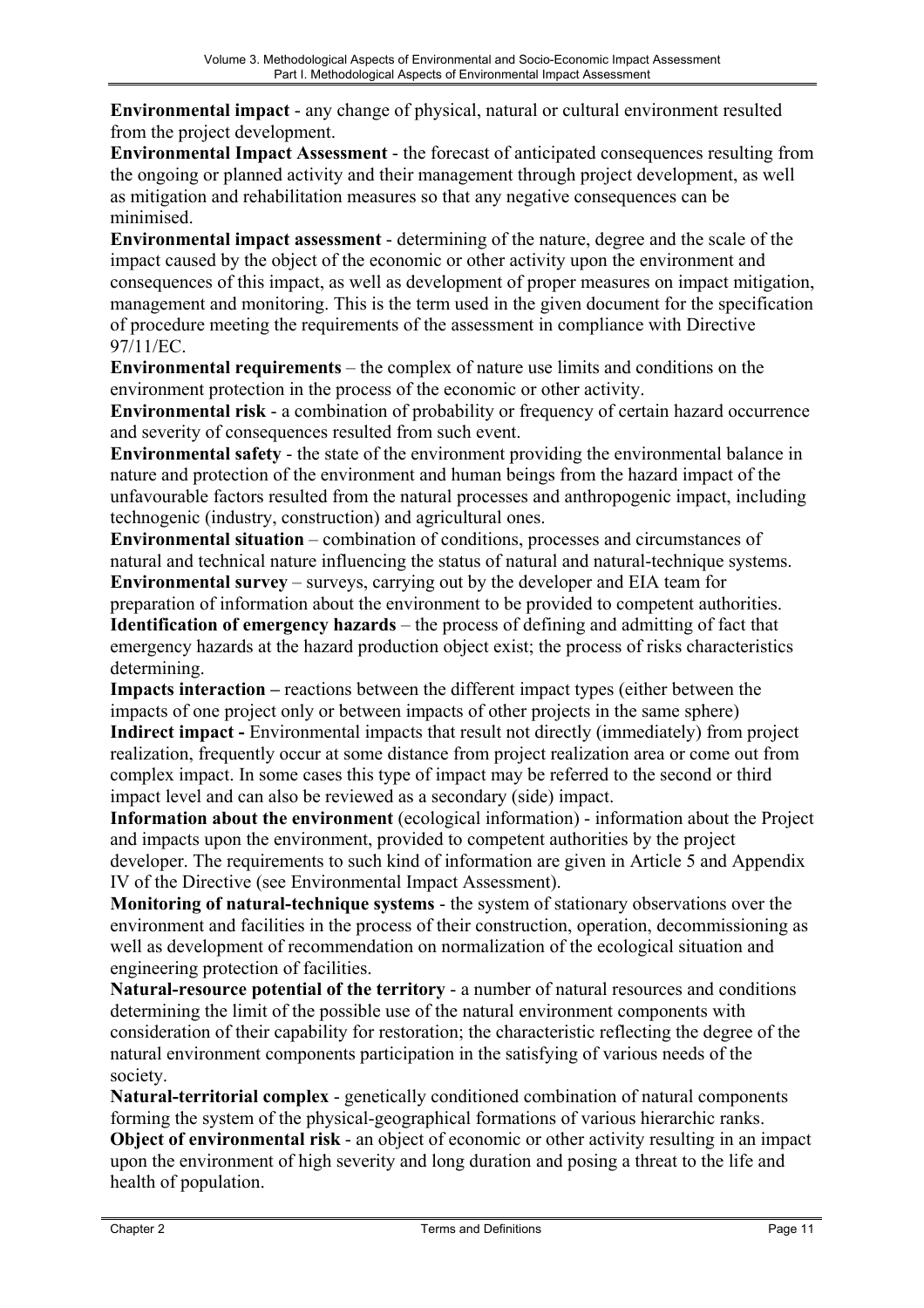**Project** – carrying out of construction operations or other installation works accompanying by the ingress into the environment and landscape, including operations related to the mineral resources production.

**Resistance of the natural systems to the impact** – the capability of natural systems for preserving their structure and functional properties in the course of the natural and anthropogenic impact.

**Risk management** - the process of the implementation of the decision concerning the accepting or changing of risks, based on the assessment of various expense and benefits. **Screening**- the process of making of the decision concerning the necessity of the EIA procedure for the certain project.

**Transboundary impact** – an impact resulted by the objects of the economic or other activity of one state upon the environmental status of the territory of another state.

**Zone of ecological disorder** - the section of the area subject to pervasive irreversible changes of the environment caused from economic or other activity and resulting in considerable worsening of the population health, biological balance disturbance, natural environmental system disturbance, flora and fauna degradation.

**Zone of environmental emergency** - the section of the area subject to stable negative changes in the environment resulted from economic or other activity threatening the health of population, status of the natural environmental systems, genetic heritage of plants and  $\frac{1}{2}$ animals<sup>1</sup>.

**Zone of project impact** - the area subject to project influence, including such its subsidiary aspects, as trunk routes of electric power lines, pipelines, channels, tunnels, transport and access roads, zones of wastes collection and disposal, temporary workers' camps, as well as unplanned operations related to project implementation (spontaneous populating, timber felling, shifting agriculture along the access roads).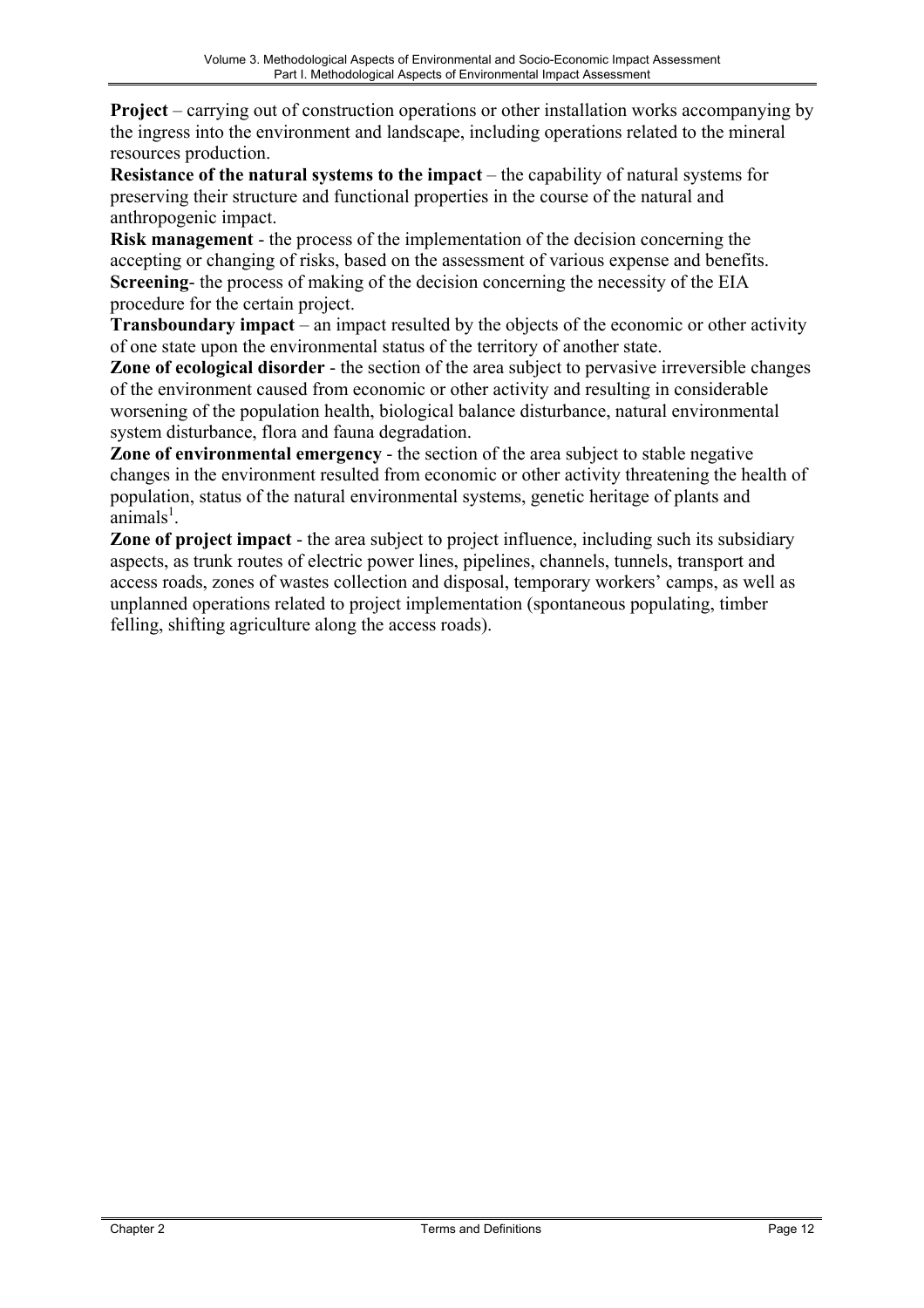## <span id="page-12-0"></span>− **ENVIRONMENTAL IMPACT ASSESSMENT PROCEDURE**

The section «Environmental impact assessment» is an obligatory component of the overall environmental impact assessment.

Environmental impact assessment of planned activity is made with application of available materials and statistical data obtained from:

- Ministry of Environment and Bioresources of the RoK and its oblast committees;
- Subdivision "Kazgidromet" RSE;
- Scientific and Research organisations;
- Other organisations.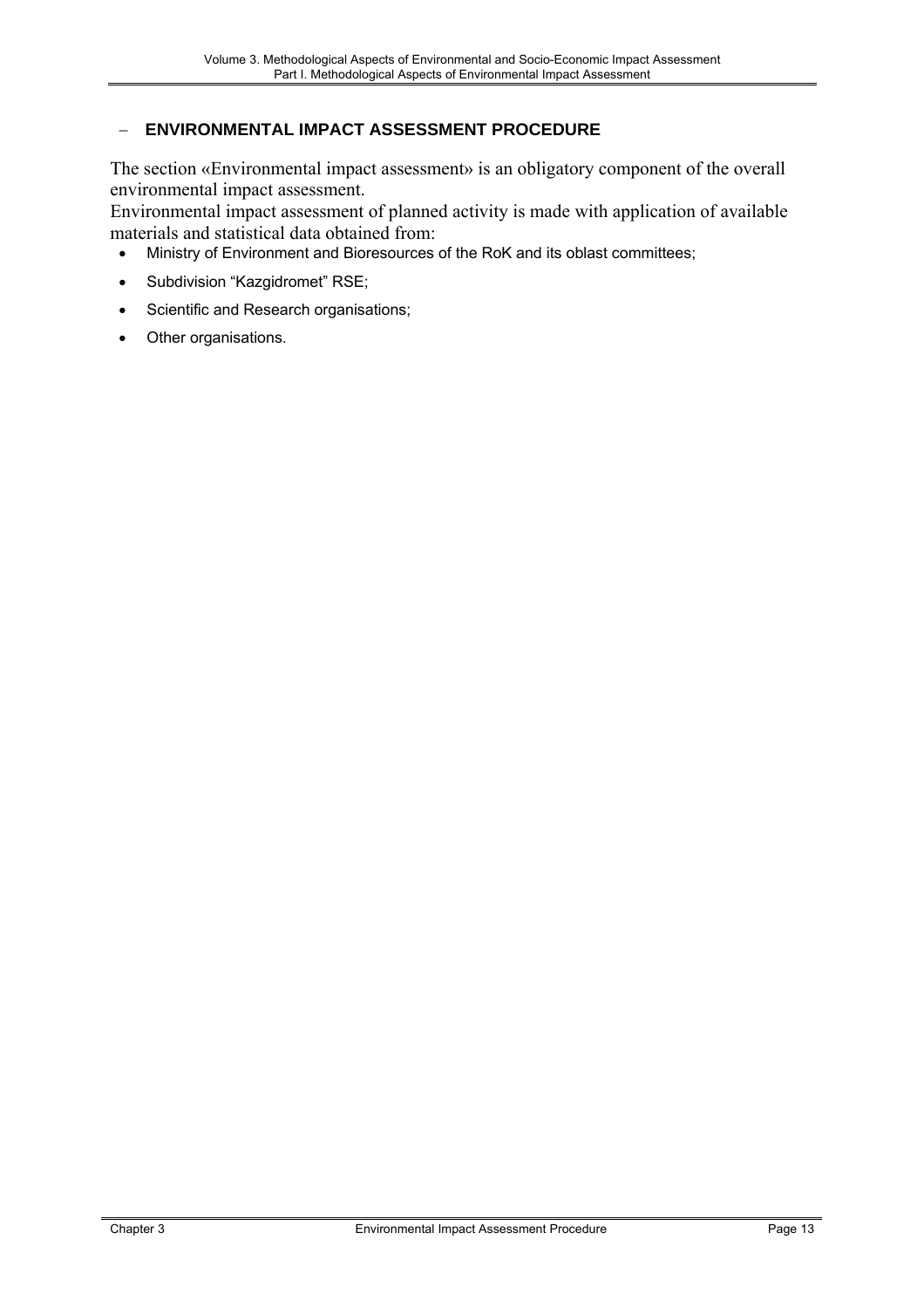## <span id="page-13-0"></span>− **ENVIRONMENTAL IMPACT ASSESSMENT METHODOLOGY**

The generalized scheme for environmental impact assessment is shown in Fig 4.1 below:



#### **Figure 4.1 Generalised Scheme for Environmental Impact Assessment**

The assessment of the potential impacts of the project upon the environment is the most important stage in the EIA process. The objective is to define what environmental changes may result from the proposed activities and assess the severity of such changes.

This assessment is based on the following:

- Project technical description;
- Understanding of the environmental components that may be affected;
- Experience from other projects.

In compliance with usual EIA practice this impact assessment is conducted for the following ecosystem components:

- Soil and subsoil;
- Surface and marine waters;
- Groundwater resources:
- Marine sediments:
- Air quality;
- Biological resources;
- Landscapes and visual impacts;
- Physical factor of impact (noise and electromagnetic impact, vibration, etc.).

#### **a. Mitigation of Impacts**

Generally the measures and provisions undertaken for impact mitigation have been established during the design of the project through the hierarchy described in Text Box 1 below.

#### **Text Box 1: Mitigation Hierarchy for Planned Project Activities**

• Avoid at source; Reduce at source

*Avoiding or reducing at source is essentially "designing" the project so that a feature causing an impact is designed out (e.g. pipeline route changes) or altered (e.g. reduced working width). Often called minimization.*

#### • In-situ mitigation

*This proposes modifications to the initial project design. e.g. pollution control measures. Often called "in-end-of-pipe".* 

#### Mitigation at receptor

*If the impact cannot be abated on –site then measures can be implemented off-site e.g. install double-glazed windows to minimize noise impact at nearby residences* 

#### **Repair or Restoration**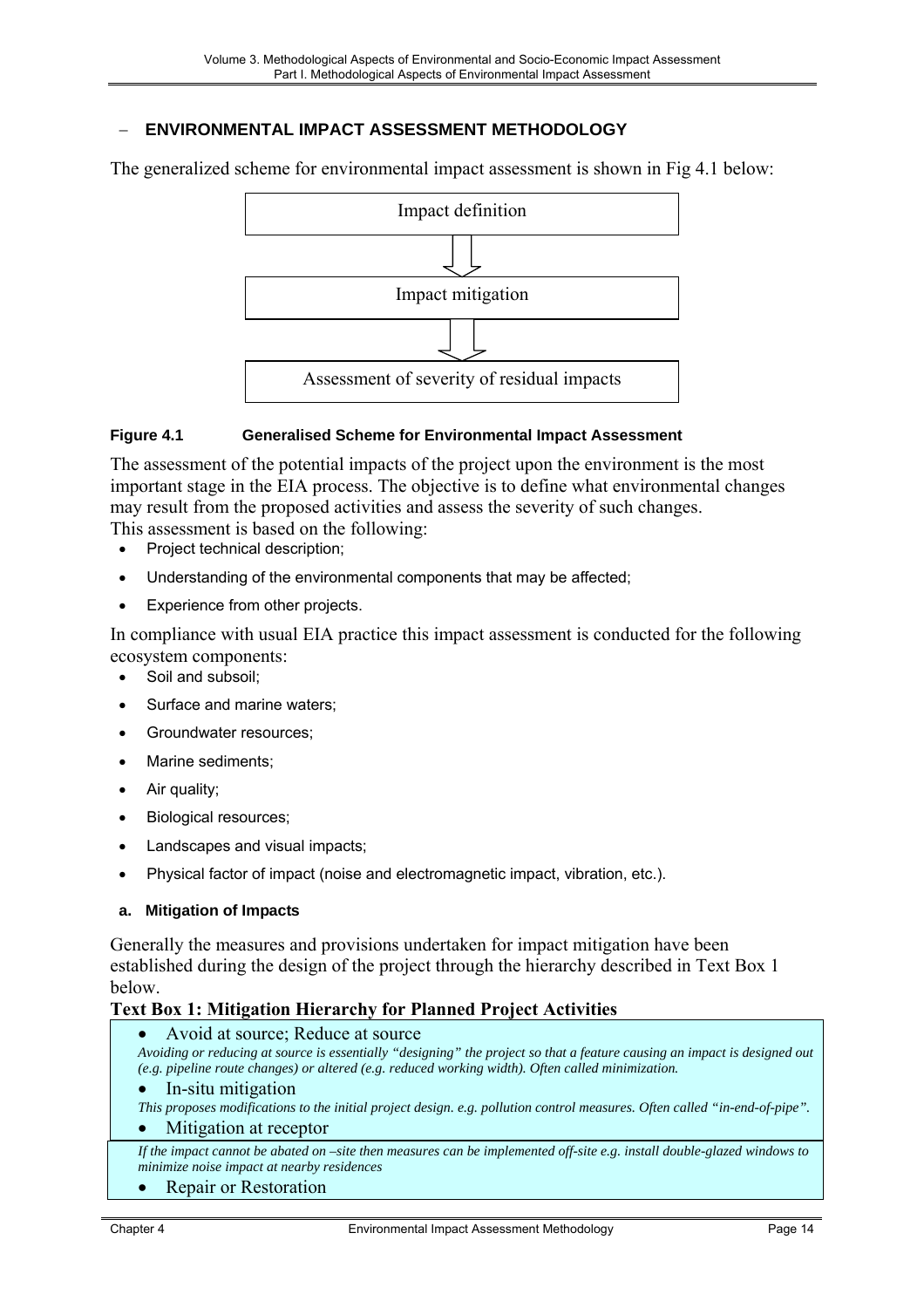<span id="page-14-0"></span>*Some impacts result in unavoidable damage of resources (e.g. damage of agricultural lands during pipeline construction). Restoration mainly proposes measures for returning the resource to its initial state.* 

#### **Compensation**

*If other mitigation measures are not possible or fully effective, then compensation for the loss, damage and the general intrusion may be appropriate. The compensation may be "in-kind", such as planting of new woodlands elsewhere to replace what has been lost.*

The consequences of the impact after mitigation measures are implemented is called the **residual impact**.

#### **b. Residual Impact**

Initially RoK experts and KAAE specialists will provide a qualitative review of the potential impact severity. Then taking into account impact mitigation measures to be implemented the residual impact will be assessed. An example of such an assessment is given in Table 4-1. In addition the type of the impact, direct or indirect, will be specified in line with the definitions shown in Text Box 2.

Residual impacts are described by RoK experts and KAAE specialists based on their experience of similar projects. The category of severity will then be assessed following the semi-quantitative methodology described below and compared with the initial qualitative . The severity assessment for residual impacts is important for the following reasons:

- To demonstrate to design engineers the necessity for appropriate mitigation measures for any
- potential impact. • To inform decision making authorities, and interested parties about the residual impacts.

#### **Table 4-1 Residual impact**

| Initial Impact description,                                                                                                                         |                                                               |                                  | <b>Residual impact</b>                                                |
|-----------------------------------------------------------------------------------------------------------------------------------------------------|---------------------------------------------------------------|----------------------------------|-----------------------------------------------------------------------|
| Severity (High, Medium, Low),<br>Type of Impact (direct, indirect)                                                                                  | <b>Impact mitigation measures</b>                             | <b>Impact</b><br>description     | Severity per environmental<br>components (High, Medium,<br>Low), type |
| Impact of Trunklines on benthos.<br>Benthos may be disturbed or may<br>die during dredging operations<br>Severity - high<br>Type of impact - direct | To minimize the size of the<br>pipeline construction corridor | Residual<br>impact<br>on benthos | Severity - medium                                                     |

#### **Text Box 2**

*Direct impact* – an impact directly related to operations on project implementation and being the result of the interaction between the working operation and the receiving environment (for example, between the sewage water discharge and the quality of the water receptor*) Indirect impact* – an impact related to the mediated changes of the environment being the result of other developments or working operations, stimulated by the initial development.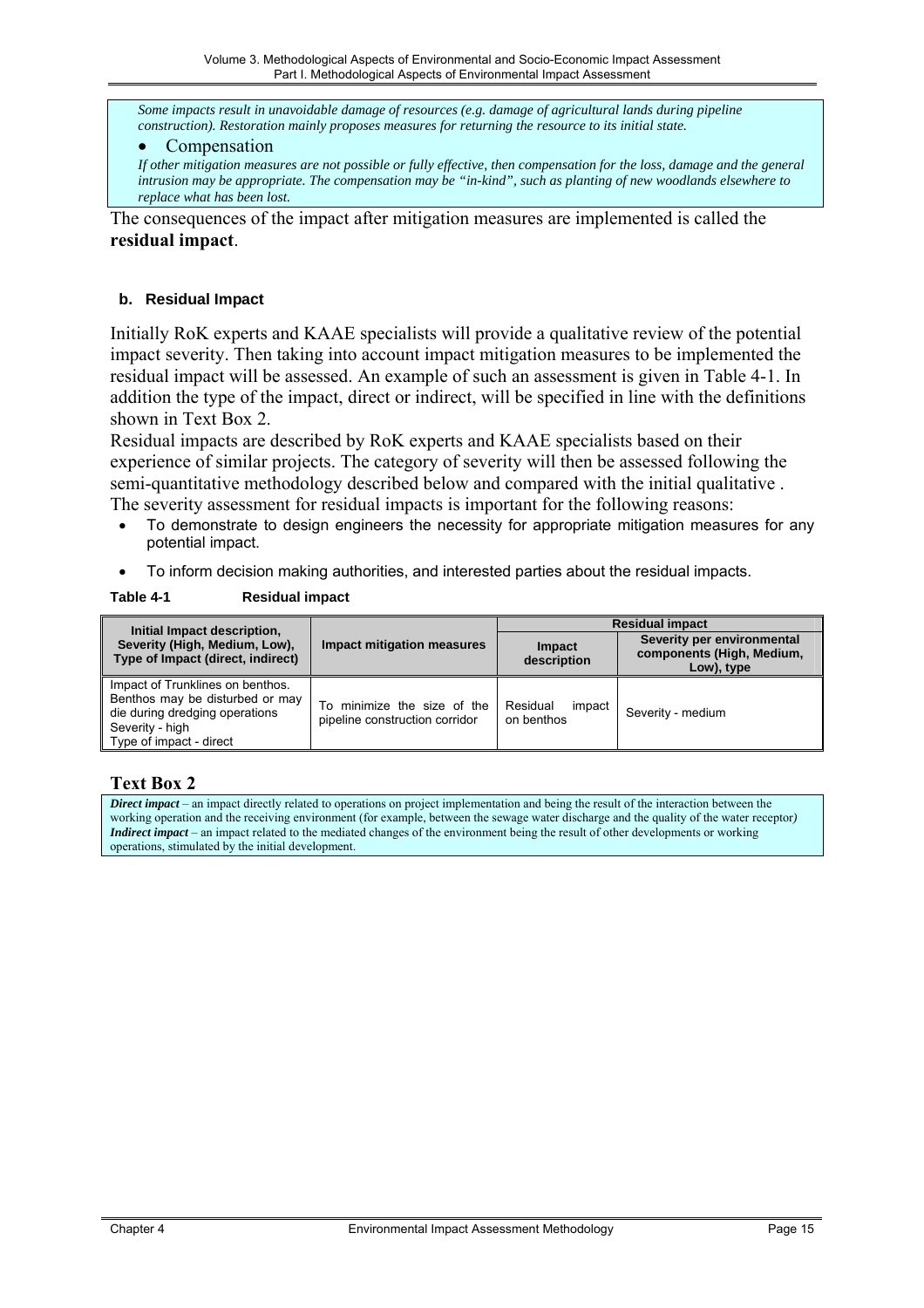## <span id="page-15-0"></span>− **EVALUATION OF IMPACTS**

The evaluation of impacts in this EIA will take into consideration the mitigation measures that the Project is already committed to on the basis of work that has gone into the Front End Engineering and Design (FEED), together with those measures that would be expected as part of good international practice. To the extent possible it is the severity of the residual impacts that is being evaluated, i.e. those that remain after mitigation measures have been applied. The residual impacts are assessed as described below.

The EIA will reflect the status of the project based on available FEED information. Detail design is yet to be undertaken so further detail on the precise nature of many mitigation measures will be developed in the future. Environmental specifications, however, have been set at the FEED stage. Designers and constructors will only have discretions as to the manner in which those standards are achieved (e.g. disposal of hydro-test water). For many impacts the assessment of the severity of residual impact is based on commitments made to date by Agip KCO as specifications in FEED; this is normal for a FEED based EIA. These commitments will be taken by the Contractors and converted into the detail necessary to implement them on the ground. This will ensure that the mitigation once applied will result in impacts that are not *environmentally* greater than those predicted in the EIA. The EIA shall also contain recommendations for additional mitigation measures (beyond current FEED commitments or as exceptions to good international practice). These recommendations will be based on the independent professional judgment of the EIA authors. It should therefore be noted that significance or severity allocated to the residual impacts in this EIA will not necessarily be identical to those described herein at the time of project implementation since further impact reduction will be investigated during detailed design for many of the impacts. Actual impacts from the final project are expected to be no greater than those described here.

#### **a. Severity Criteria**

The severity of the residual impact are assessed on the basis of:

- Impact probability;
- Impact consequence.

The assessment is made at the site, local, area and regional level. Special attention is paid to the site-wide and local levels when assessing impacts. Vulnerable resources (e. g, red book species) are also tracked.

In most assessments of environmental impact it is difficult to determine the quantitative value of the environmental change. The methodology proposed is a semi-quantitative assessment based on scores, the basis of which is presented below.

The severity of anthropogenic disturbances of the environment is assessed on the following parameters:

- Spatial scale;
- Temporal scale;
- Intensity.

For each environmental component the methodology determines the severity of each parameter based on a scale gradation between 1 and 4 for which criteria have been established based on the authors experience on similar projects and the understanding they have of the receiving environment.

For the environmental impact assessment a 4-point scale was used, whilst for the socioeconomic impact assessment a 5-point scale was used. This is because an environmental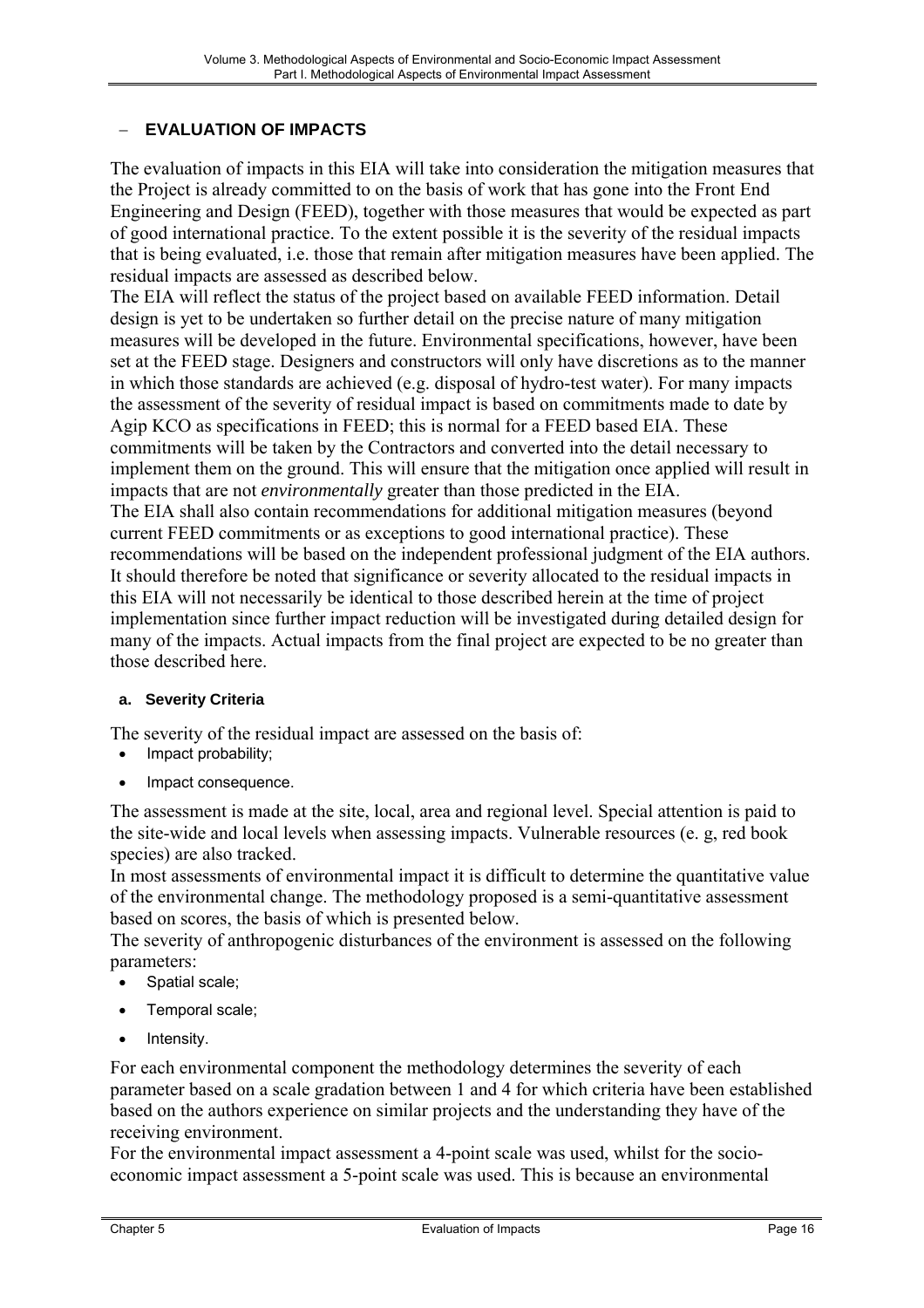<span id="page-16-0"></span>impact may emerge during an activity and cannot be assessed as having zero impact. However this is not the case with the socio-economic impact assessment where a zero impact may be observed, e.g. offshore dredging operations have a zero impact on population health. The zero environmental impact may only occur if there is a complete absence of anthropogenic activity or if the impact is related to the natural variability of the environment.

#### **b. Definition of Spatial Scale for Environmental Impacts**

Definition of spatial scale impacts are based, on technical analysis, mathematical modelling, or on the basis of expert judgment; they are presented in Table 5-1 and further described in Text Box 3.

| Table 5-1 | Spatial (area) gradations of environmental impacts |
|-----------|----------------------------------------------------|
|           |                                                    |

| Scale of spatial<br>impact | <b>Criterion</b>                              |                                                                                 |  |  |  |
|----------------------------|-----------------------------------------------|---------------------------------------------------------------------------------|--|--|--|
| Site                       | Impact area is<br>up to 1 $km^2$              | Impact is registered at the distance 100 m from the linear object               |  |  |  |
| Limited                    | Impact area is<br>up to 10 $km^2$             | Impact is registered at the distance 1 km from the linear object                |  |  |  |
| Area                       | Impact area<br>from<br>10 to 100 $km^2$       | Impact is registered at the distance from 1km to 10km from the linear<br>object |  |  |  |
| Regional                   | Impact area<br>exceeds 100<br>km <sup>2</sup> | Impact is registered at the distance exceeding 10 km from the linear<br>obiect  |  |  |  |

*\*Note: For linear objects areal gradations are used. If the area cannot be evaluated, the linear distance is used* 

# **Text Box 3**

*Site- impact* – an impact affecting the components of the environment within the territory (water area) up to  $1 \text{ km}^2$  influencing the land geographical complexes at the level facies or stows\*.

*Limited impact* – an impact affecting the components of the environment within the territory (water area) up to 10 km<sup>2</sup> influencing the land geographical complexes at the level of the groups of stows or the locality.

*Area impact* – an impact affecting the components of the environment, limited territories (water areas) of the object location or territories inconsiderably exceeding the object's area (up to 100km<sup>2</sup>) influencing the elementary land geographical complexes at the landscape\*\* level .

*Regional impact* – an impact affecting the components of the environment in the regional scale within the territory (water area) exceeding 100 km2 influencing the land geographical complexes at the level of districts or provinces. \*facies – elementary ecosystem (e.g. Sor); stow – group of elementary ecosystem (e.g. Coastal marsh solonchaks)

\*\*landscape – group of stow (e.g.. Flood plane of the Ural river)

#### **c. Definition of Temporal Scale for Environmental Impacts**

Definition of temporal scale impacts are based on particular environmental components defined on the basis of technical analysis, analytical (modelling) assessments or expert judgment; they are presented in Table 5-2 and further described in Text Box 4.

| Table 5-2<br><b>Gradation of temporal impact assessment</b> |  |
|-------------------------------------------------------------|--|
|-------------------------------------------------------------|--|

| <b>Scale of Temporal Impact</b> | <b>Criterion</b>                           | <b>Score</b> |
|---------------------------------|--------------------------------------------|--------------|
| Short-term                      | Impact observed for up to 3 months         |              |
| Medium-term                     | Impact is observed from 3 months to 1 year |              |
| Long-term                       | Impact observed from 1 to 3 years          |              |
| Multiyear and permanent         | Impact observed for more than 3 years      |              |

#### **Text Box 4**

*Short-term impact* – an impact observed for a limited period of time (in the course of construction, drilling or decommissioning activities), but, as a rule, disappearing after completion of operations; its duration does not exceed one season (assumed as 3 months) *Medium term impact* – an impact observed for more than one season (3 months) up to one year. *Long-term impact* - an impact observed for a long period of time (more than one year but less than 3 years) and covers the period of project construction *Multi-year and permanent impact*– impacts is observed from 3 to 5 years and more (noise from operation) and which may be rather characterized as recurrent or periodic (an impact as a result of annual operations related to the technical maintenance). Generally corresponds to the period in which design capacity is achieved.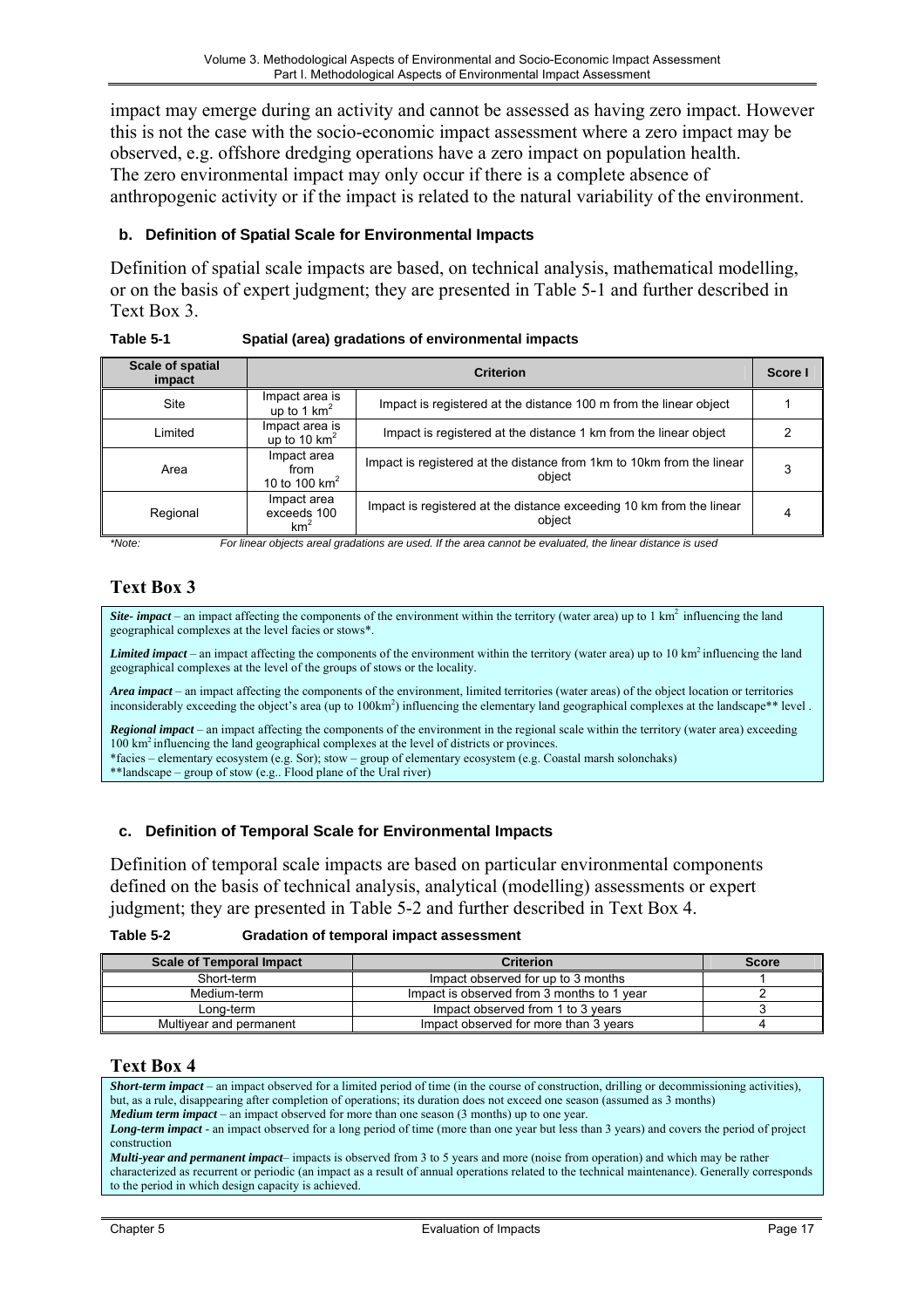#### <span id="page-17-0"></span>**d. Definition of Intensity (Value/Magnitude) Scale for Environmental Impacts**

The scale of intensity is defined on the basis of ecological-toxicological studies (as presented in Appendix 2) and expert judgment and is presented in Table 5-3.

| Scale of<br><b>Intensity impact</b> | <b>Criterion</b>                                                                                                                                                                       | <b>Score</b> |
|-------------------------------------|----------------------------------------------------------------------------------------------------------------------------------------------------------------------------------------|--------------|
| Negligible                          | Environmental changes are within the existing limits of natural variations.                                                                                                            |              |
| Minor                               | Environmental changes exceed the existing limits of natural variations. Natural environment is<br>completely self-recoverable.                                                         |              |
| Moderate                            | Environmental changes exceed the existing limits of natural variations and result in damage to<br>the separate environmental components. Natural environment remains self-recoverable. |              |
| Major                               | Environmental changes result in significant disturbance to particular environmental components<br>and ecosystems. Certain environmental components lose self-recovering ability.       |              |

#### **e. Integrated Assessment of Impact from Various Impact Sources upon Particular Environmental Components**

The integrated assessment is a multi step process.

Step 1: Tables presenting impact criteria (Tables 5-2, 5-3 and 5-4) are used to obtain the integrated impact score for a particular environmental component. Integrated scores are defined by the following formula<sup>1</sup>:

$$
O_{\mathrm{int}_{\text{e}yr}}^{i} = Q_{i}^{t} \times Q_{i}^{s} \times Q_{i}^{j}
$$

where:

 $O_{\text{int}_{\text{egr}}}^i$  – Integrated assessment score for the defined impact;

 $Q<sup>t</sup>$  –Temporal impact score for *i* environmental component;

 $Q_i^s$  –Spatial impact score for *i* environmental component;

 $Q_i^j$  –Intensity impact score for *i* environmental component;

Step 2: The category of severity is determined by the band in which the score, which has been derived from the integrated assessment calculation, falls into, as shown in Table 5-4 below.

| Table 5-4 | <b>Categories of impact severity</b> |
|-----------|--------------------------------------|
|-----------|--------------------------------------|

|                      | <b>Impact Parameters</b> | Integrated              |                | <b>Categories of severity</b> |                                               |
|----------------------|--------------------------|-------------------------|----------------|-------------------------------|-----------------------------------------------|
| <b>Spatial scale</b> | <b>Temporal scale</b>    | <b>Impact intensity</b> | score<br>score | <b>Scores</b>                 | <b>Severity</b>                               |
| <b>Site</b>          | Short-term               | Negligible              |                |                               |                                               |
|                      |                          |                         |                | $1 - 8$                       | Impact of low severity (negligible impact)    |
| Limited              | Medium-term              | Minor                   |                |                               |                                               |
|                      |                          |                         |                | $9 - 27$                      | Impact of moderate severity (moderate impact) |
| <b>Area</b>          | ∟ong-term                | Moderate                | 27             |                               |                                               |
|                      |                          |                         |                |                               |                                               |
| Regional             | Multi year               | Serious                 | 64             | $28 - 64$                     | Impact of high severity (major impact)        |
|                      |                          |                         |                |                               |                                               |

This EIA considers three categories of impact severity – negligible, moderate and major, as described in Text Box 5 below.

 $\overline{a}$ 

<span id="page-17-1"></span><sup>&</sup>lt;sup>1</sup> An additive system was used in the socio-economic impact methodology due to zero values which would nullify the equation in the multiplication process for integrated environmental impact assessment.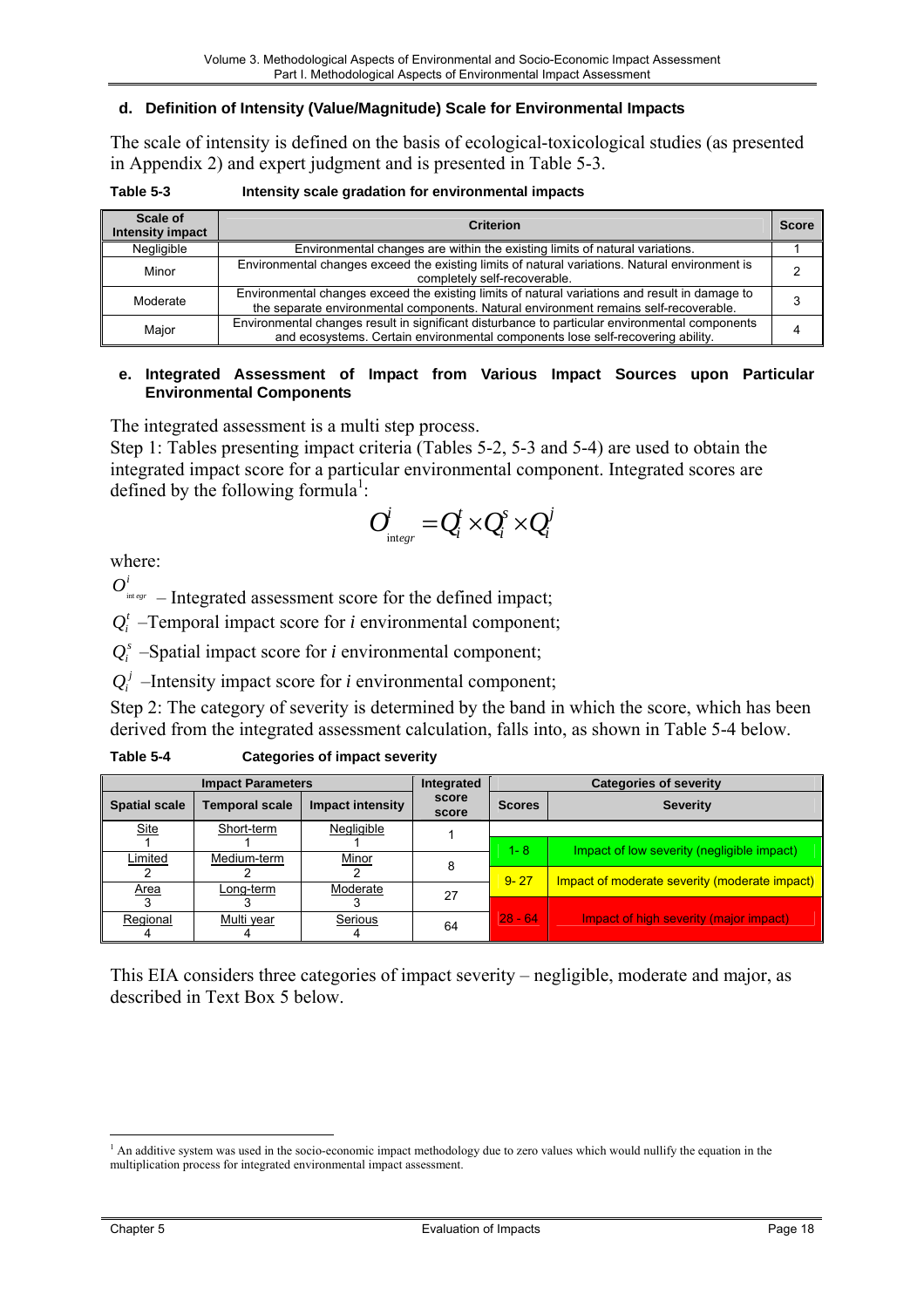#### <span id="page-18-0"></span>**Text Box 5**

**Low severity impact (negligible impact)** is observed in case the consequences occur but impact is rather low (both mitigated or unmitigated) and falls within the permissible standards limits or the receptors are characterized by either low sensitivity or value. **Moderate severity impact (moderate impact)** may be characterized by a wide range that starts from the threshold value slightly exceeding the negligible impact level and ends at the level almost exceeding the legislative limits. Mitigation of moderate impact should be demonstrated if possible.

**High severity impact (major impact)** is registered when permissible limits are exceeded or in case the large-scale impact is registered especially in respect of valuable\sensitive resources.

The category of severity is defined for the impact on the following environmental components:

- Soil and subsoil;
- Surface and marine waters;
- Groundwater;
- Bottom sediments:
- Atmospheric air quality;
- Marine and land biological resources;
- Landscapes;
- Physical factors (noise and electromagnetic impact, vibration, etc.).

An example of the integrated assessment is presented in Table 5-5 below:

| Table 5-5 | An example of the integrated assessment |
|-----------|-----------------------------------------|
|           |                                         |

| <b>Environmental Component</b> | Sources and<br>types of impact                         | <b>Spatial</b><br>impact<br>gradation | <b>Temporal</b><br>impact<br>gradation | Impact<br>intensity<br>gradation | Integrated<br>score | Impact<br>severity |
|--------------------------------|--------------------------------------------------------|---------------------------------------|----------------------------------------|----------------------------------|---------------------|--------------------|
|                                | Effect of emissions on<br>photochemical smog formation | Local                                 | Long-term                              | Negligible                       | <sub>(</sub>        | Low                |
| Atmospheric air                | Effect of emissions on<br>acid rains formation         | Local                                 | Medium-term                            | Moderate                         | 12                  | Medium             |
|                                | Effect of emissions on<br>atmospheric air quality      | Local                                 | Long-term                              | Moderate                         | 18                  | Medium             |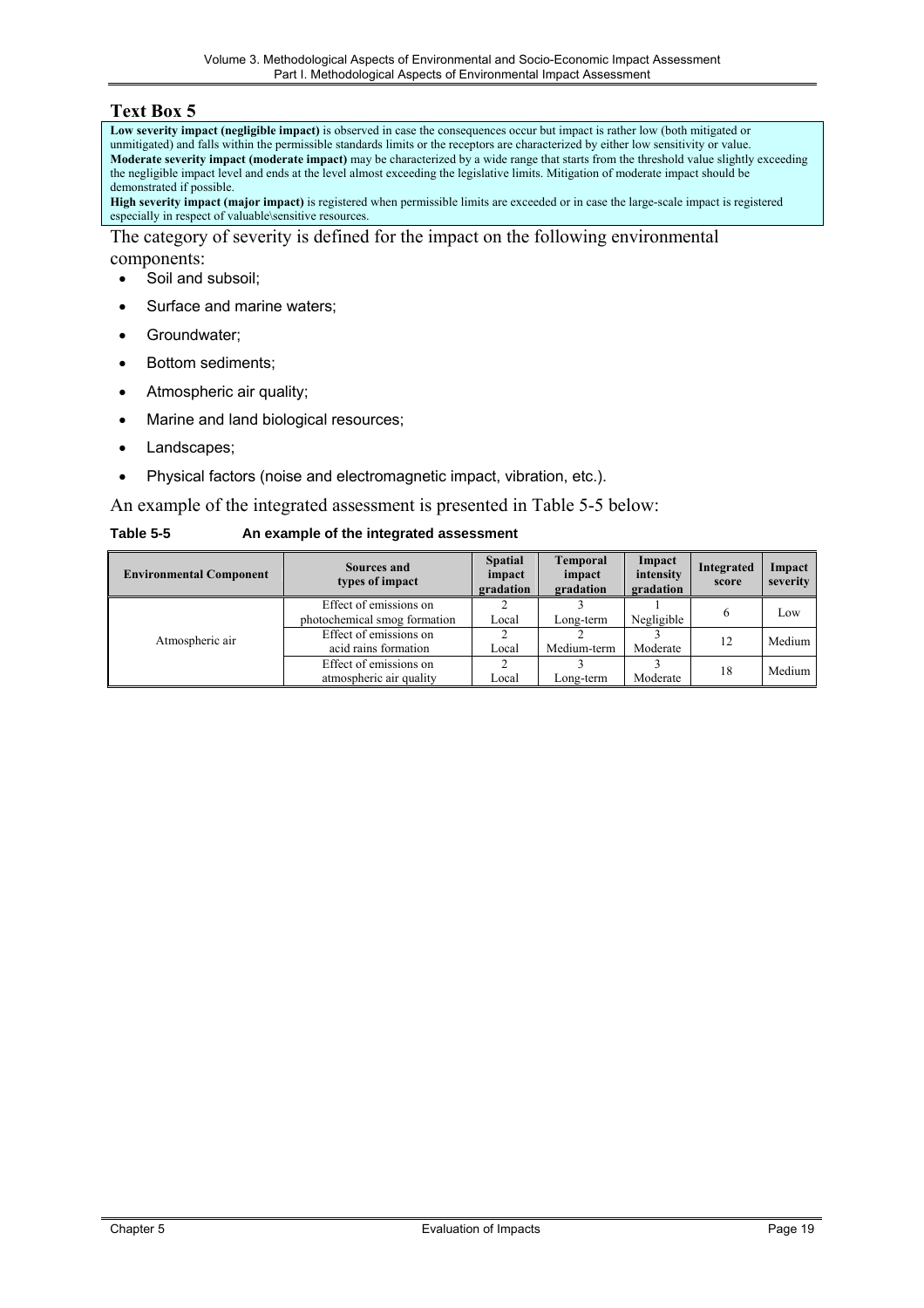## <span id="page-19-0"></span>− **EMERGENCY SITUATIONS IMPACT ASSESSMENT (RISK ANALYSIS)**

In compliance with ISO 17776 international standard risk analysis process includes the following basic stages:

- − Hazardous industrial processes definition (screening);
- − Risk assessment;
- Proposals on risk degree elimination or reduction.

#### **a. Hazardous Industrial Processes Definition (Screening)**

The principal objectives of the risk identification stage are: identification and clear definition of all industrial processes as potential risk sources, forecasting of emergency situations scenario and consequences elimination.

The potentially hazardous objects and industries are divided into the two following categories:

- Stationary objects and industries with limited area (plants, units, storage facilities, pipelines, etc.);
- − Mobile objects and industries (road, rail-way and water transport).

In compliance with ISO 17776 several methods are proposed for composing the list of hazardous industrial processes:

- Experience/conclusions of experts:
- − Control test tables compiled on the basis of standards and industry experience. Risk and hazard assessment should be considered for the accidents that have already occurred and have been identified and for which standard methods of hazard prevention and mitigation have been developed;
- Structural analysis.

The check-list of hazards and consequences for offshore production units in oil and gas industries is presented in the form of a supplement to ISO 17776. The extract from this supplement related to environmental risks is presented in Appendix 1.

Identification of hazards is concluded with the selection actions. The following options may be considered:

- Decision to stop the analysis since the risk is negligible or if the preliminary assessment made for a particular impact sources is sufficient;
- − Decision to carry out more detailed analysis of hazards and risk assessment;
- Development of preliminary recommendations on hazard reduction.

#### **a. Risk Assessment (QRA)**

Risk assessment comprises two elements: risk assessment and risk management

Risk assessment is based on the analysis of the risk source, risk factors, peculiarities of the specific environment (biocenosis or landscape) and interaction mechanism.

Anthropogenic factors, accidental and cumulative risks are considered the basic elements of environmental risk assessment.

The first risk type is a result of an unexpected departure from the normal operation of the engineering systems associated with emission of substances and energy leading to ecosystem degradation or serious, even irreversible changes of natural processes.

The second risk type is related to similar consequences leading to local, regional and even global effects but resulting from accumulation of a series of processes in the environment during routine operation.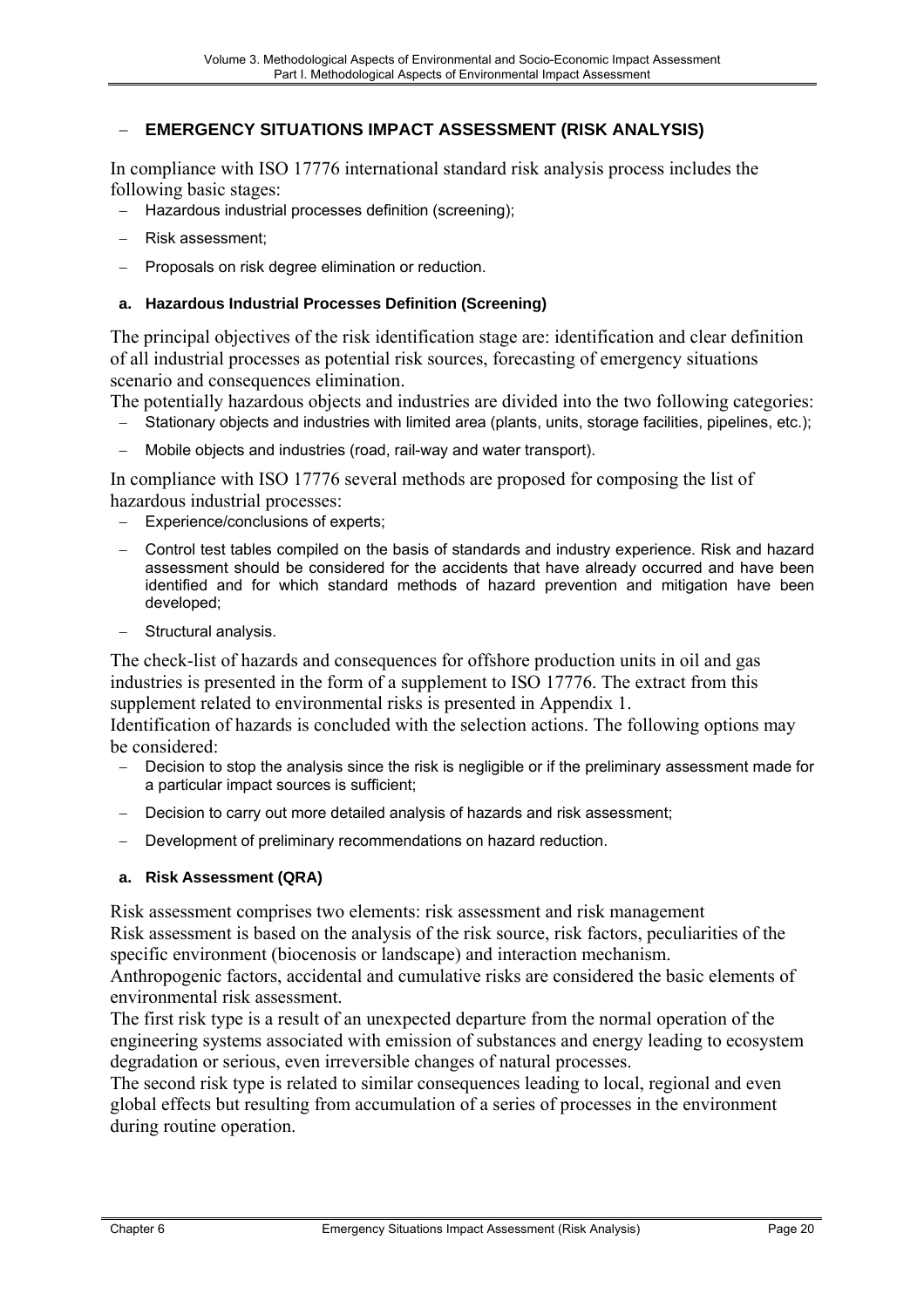<span id="page-20-0"></span>Peculiarities of environmental risk analysis for technologies are characterized by the fact that in the process of analysis potential negative consequences that may result from engineering system failure or malfunction, or engineering process faults by different reasons are reviewed. Risk assessment includes probability (or frequency) analysis, consequences analysis and analysis of combination of the above. The main objectives of the risk assessment stage are associated with the following:

- − identification of initiating and all unwanted events frequency;
- assessment of undesirable events consequences;
- − risk assessment summary.

## • **Definition of Emergency Situations Possibility (Frequency)**

After the list of hazards subject to further detailed analysis is compiled, the frequency (possibility) of such hazards shall be determined. Probabilistic assessments made for the industry and company from the appropriate databases may be used but special attention should be paid to the adequacy of such information. However, if historical data is lacking or considered unreliable, risk analysis can based on analogues of production process. The brief summary and comparative data related to some risk analysis methods and some risk sources classifications are presented in Appendix 7.

## • **Assessment of Emergency Situations Consequences**

Level of pollution (obtained as a result of mathematical modelling) resulting from an actual incident may be compared with the known environmental data in order to define the environmental consequences.

Classification of environmental safety conditions subject to environmental risk level is presented in Table 6-1.

| Category | Level of environmental<br>risk / per year | <b>General assessment of environmental</b><br>safety conditions                                                                                                                                       |
|----------|-------------------------------------------|-------------------------------------------------------------------------------------------------------------------------------------------------------------------------------------------------------|
|          | $< 10^{-8}$                               | Environmental well-being.                                                                                                                                                                             |
|          | $10^{-6}$                                 | Satisfactory conditions. Normal state. Man-caused impact<br>upon environment doesn't exceed permissible load level.                                                                                   |
| Ш        | $10^{-5} - 10^{-3}$                       | Unsatisfactory conditions. Man-caused impact upon environment<br>affects its stability. Biota degradation tendencies appear and develop.                                                              |
| IV       | $10^{-3} - 10^{-2}$                       | Adverse conditions. Biota degradation is in process. Abnormal morbidity<br>and mortality in different sexual and age groups. Social tension occurrence.                                               |
|          | $>10^{-2}$                                | Environmental disaster. Biota does not recover or recovery takes several<br>generations life-time. Ubiquitous health deterioration.<br>Abnormal mortality rate of population, tendency to extinction. |

**Table 6-1 Classification of environmental safety conditions**

The specific assessment of emergency situations impact is defined similar to that for routine operations. Impact spatial and temporal scales, as well as intensity are determined in compliance with

Tables 5-2, 5-3, and 5-4. Taking into consideration the duration of emergency the dynamics of impact mitigation are determined, and in the case of cumulative impact the average values are estimated. Assessment is concluded with the definition of the integrated impact severity (Table 5-4) and development of emergency reduction and mitigation strategies.

## **b. Suggestions on Risk Elimination or Decrease of Risk**

As environmental risk comprises possibility (frequency) of a particular hazard occurrence and severity of consequences of such hazard, recommendations on risk decrease should lead to:

- accident risk reduction;
- − consequences minimization.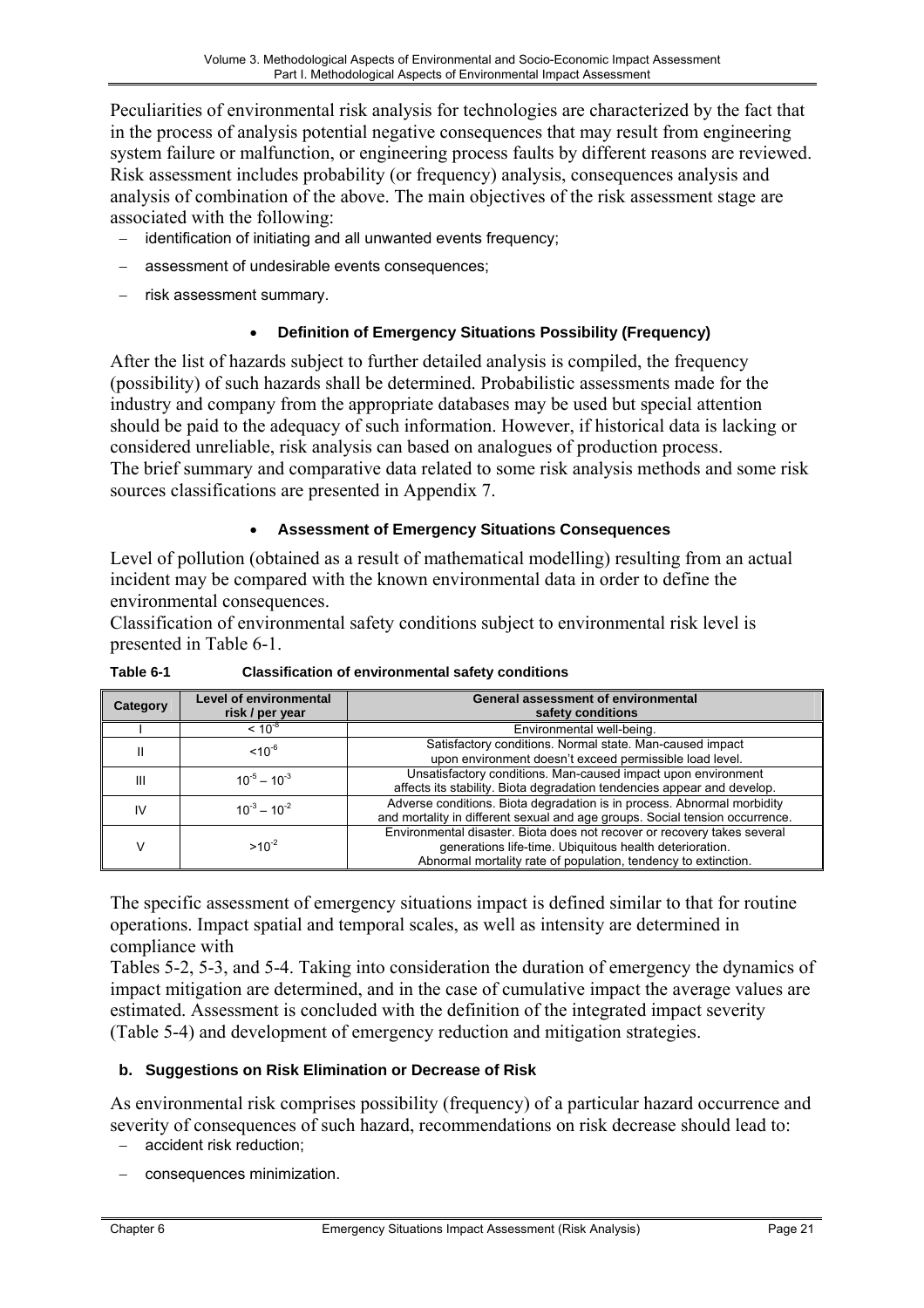The suggested measures should be both technological and organizational.

Technological measures:

- − restriction in hazardous technologies used;
- − reduction of explosive and toxic substances used;
- − generation of automatic control systems and design parameters (pressure, temperature, volume) support systems;
- establishment of safety zones (protection from explosion by objects separation);
- installation of processing facilities taking into account organization of routes for emergency personnel evacuation from shop floors and rescue group movements.

Organizational measures:

- − development and observance of safety code regulations;
- fire protection and alarm system;
- personnel training guidelines;
- delegation of responsibility for facility safety;
- − organization of toxic and explosive substances storage facilities and waste storage sites monitoring.

More detailed description of risk reduction and mitigation measures for specific types of economical activity are presented in standard-technical and guideline documentation, standards and processing facilities operating instructions.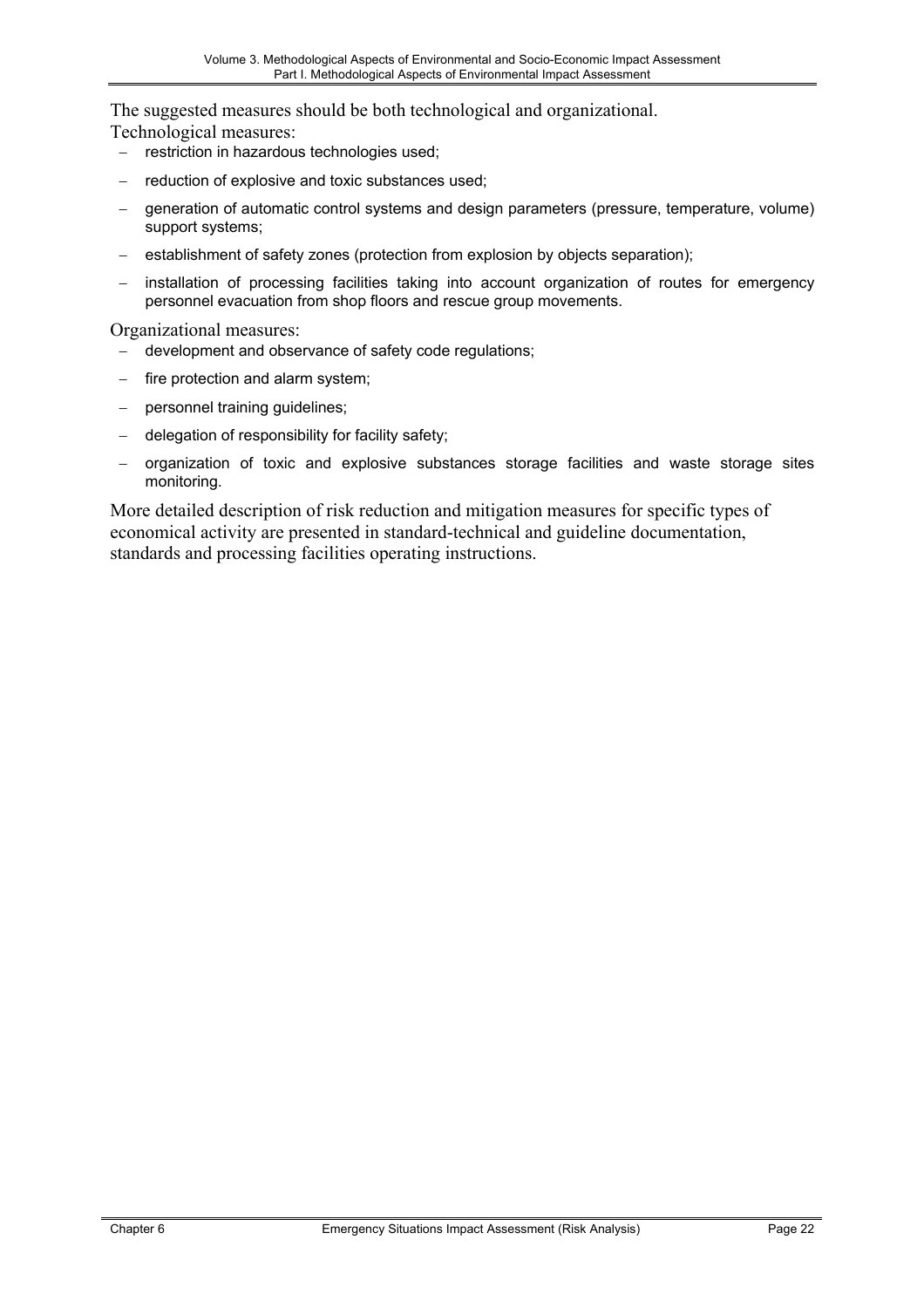## <span id="page-22-0"></span>− **ENVIRONMENTAL RISK MATRIX**

The Environmental risk matrix shown in figure 7.1 is based on an integrated impact assessment divided into 5 ranges.

Probabilistic ranges were taken from matrices developed by Agip KCO. If the probability of impact is low, even with high (severe impact) significance of negative impact, it can correspond to low ecological risk (tolerable risk). For routine operations the probability equals to 1.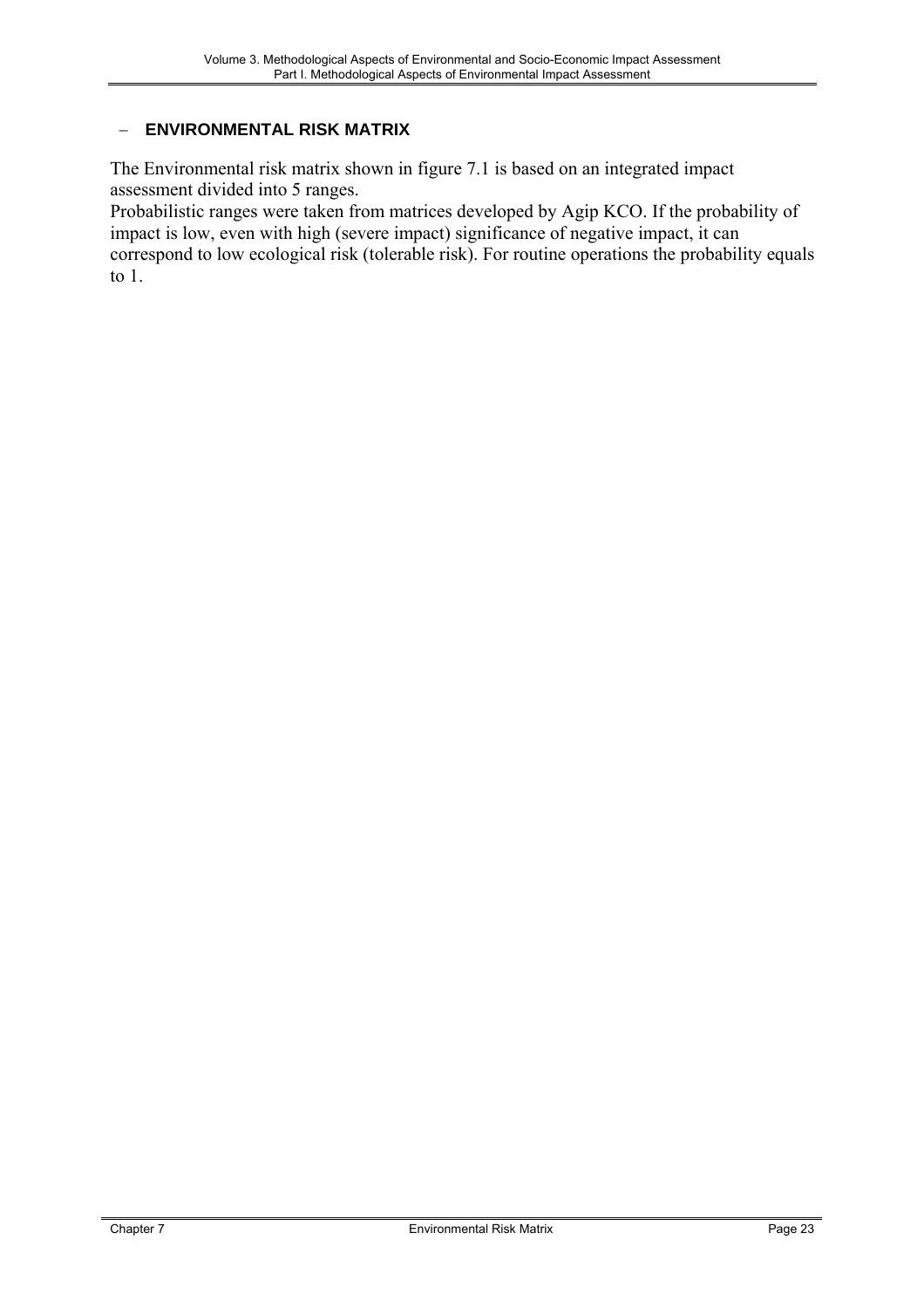#### **Figure 7.1 Ecological risk matrix**

<span id="page-23-0"></span>

|            |                      |                    |                                                         |                                 | R                                          |                                                  | D                                              |                                                 |
|------------|----------------------|--------------------|---------------------------------------------------------|---------------------------------|--------------------------------------------|--------------------------------------------------|------------------------------------------------|-------------------------------------------------|
|            |                      |                    | $< 10^{-6}$                                             | $>10^{-6}$ to <10 <sup>-4</sup> | $> = 10^{-4}$ to $< 10^{-3}$               | $> = 10^{-3}$ to <10 <sup>-1</sup>               | $>10^{-1}$ to <1                               |                                                 |
| Integrated | Population           | <b>Environment</b> | <b>Practically non-credible failure</b>                 | <b>Rare failure</b>             |                                            | <b>Credible failure</b>                          | <b>Probable failure</b>                        | <b>Frequent failure</b>                         |
| assessment |                      |                    | Could occur but has not<br>necessarily been observed in | Has rarely<br>occurred in E&P   | Has occurred in<br><b>E&amp;P industry</b> | Has occurred in<br>operation                     | May occur several times<br>a year in operating | <b>Will occur routinely</b><br>in an individual |
|            |                      |                    | <b>E&amp;P industry</b>                                 | industry                        |                                            | company                                          | company                                        | plant                                           |
| $1 - 12$   | Slight injury        | Slight effect      | Tolerable (low) risk (T) '                              |                                 |                                            |                                                  |                                                |                                                 |
| $13 - 25$  | Minor injury         | Minor effect       |                                                         |                                 |                                            |                                                  |                                                |                                                 |
| 26-38      | Major injury         | Local effect       |                                                         |                                 |                                            | Medium risk - compulsory impact<br>reduction (C) |                                                |                                                 |
| 39-51      | Single<br>fatality   | Major effect       |                                                         |                                 |                                            |                                                  |                                                | Intolerable<br>$(High)$ risk $(I)$              |
| 52-64      | Multiple<br>fatality | Heavy effect       |                                                         |                                 |                                            |                                                  |                                                |                                                 |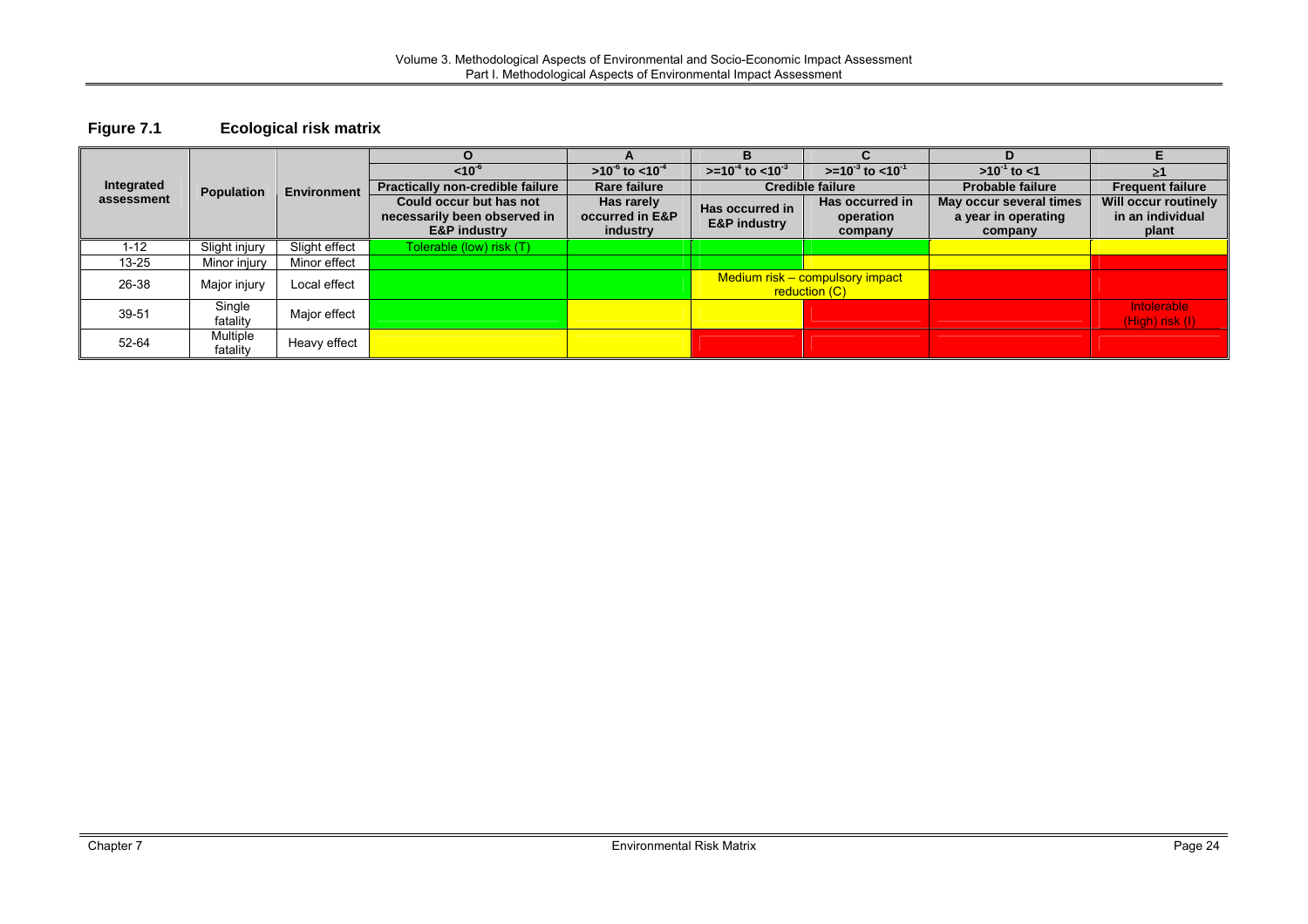## <span id="page-24-0"></span>− **ASSESSMENT OF CUMULATIVE IMPACT AND DIFFERENT IMPACTS**

This section is based on the recommendations of the European Commission (EC) Guidance (EC Guidelines May 1999), which provides a definition of indirect and cumulative impacts and impact interactions.

**Indirect impacts.** Environmental impacts that do not result directly (immediately) from the project, occur at some distance from project area or occur from a chain of cause and effect from the project. . It may be referred to as a secondary impact .

**Cumulative impacts.** Impacts resulting from the permanently increasing impact caused in its turn by the other former, present or soundly predictable operations associated with project realization. While assessing the potential cumulative impacts, the impact of another projects is also assessed, the combination of which can lead to more extensive and severe impacts Each project may have an insignificant effect on its own, but the combined effects may be considerable. This occurs particularly where, for example, air quality is already compromised in a region, but does not exceed standards and each project will not exceed the standards, but the large number or large size of new projects may push the region into non-compliance.

**Interaction of various impact sources.** Impacts interaction are the reactions between the different impact types (either between the impacts of one project only or between impacts of other projects of the same sphere).

Following EC Guidance assessment of indirect and cumulative impacts and different impacts interaction should not be reviewed as a separate EIA process stage. Undoubtedly, assessment of these types of impact is an integrated part of all EIA stages. The abovementioned EC Guidance provides descriptions of eight methods and instruments that were selected in the course of thematic studies and references analysis. In general the abovementioned methods and instruments may be subdivided into two main groups:

- Methods of impact review and identification aimed at determination of the way and place of indirect and cumulative impacts and impact interactions occurrence;
- Assessment methods used for measuring and forecasting impact scale and severity based on the study of impacts intensity and circumstances of impact occurrence and demonstration.

Combination of different methods or introduction of these approaches at different stages is allowed in the course of EIA.

#### **a. Cumulative Impacts Assessment**

Assessment of cumulative impacts comprises two stages:

- *Identification* (screening) of possible cumulative impacts (cumulative impacts screening);
- − *Assessment* of cumulative impact upon natural environment components.

*Identification* of potential cumulative impacts is defined by the plain matrix based on table 5- 4 showing the impacts upon different environmental components that have already occurred on this territory and impacts that may occur from project implementation. The matrices identify the impacts upon different environmental components occurring at different project stages (construction, operation and decommissioning).

This matrix must also define the cause of cumulative impact occurrence – extension of impact area, increase of impact duration or intensity.

*Assessment* of cumulative impact upon natural environment components. Assessment of impact upon particular environmental component is carried out for identified environmental components and impact sources in accordance with the method presented in this chapter for routine operations. Cumulative effect resulting from area, duration or intensity increase is considered.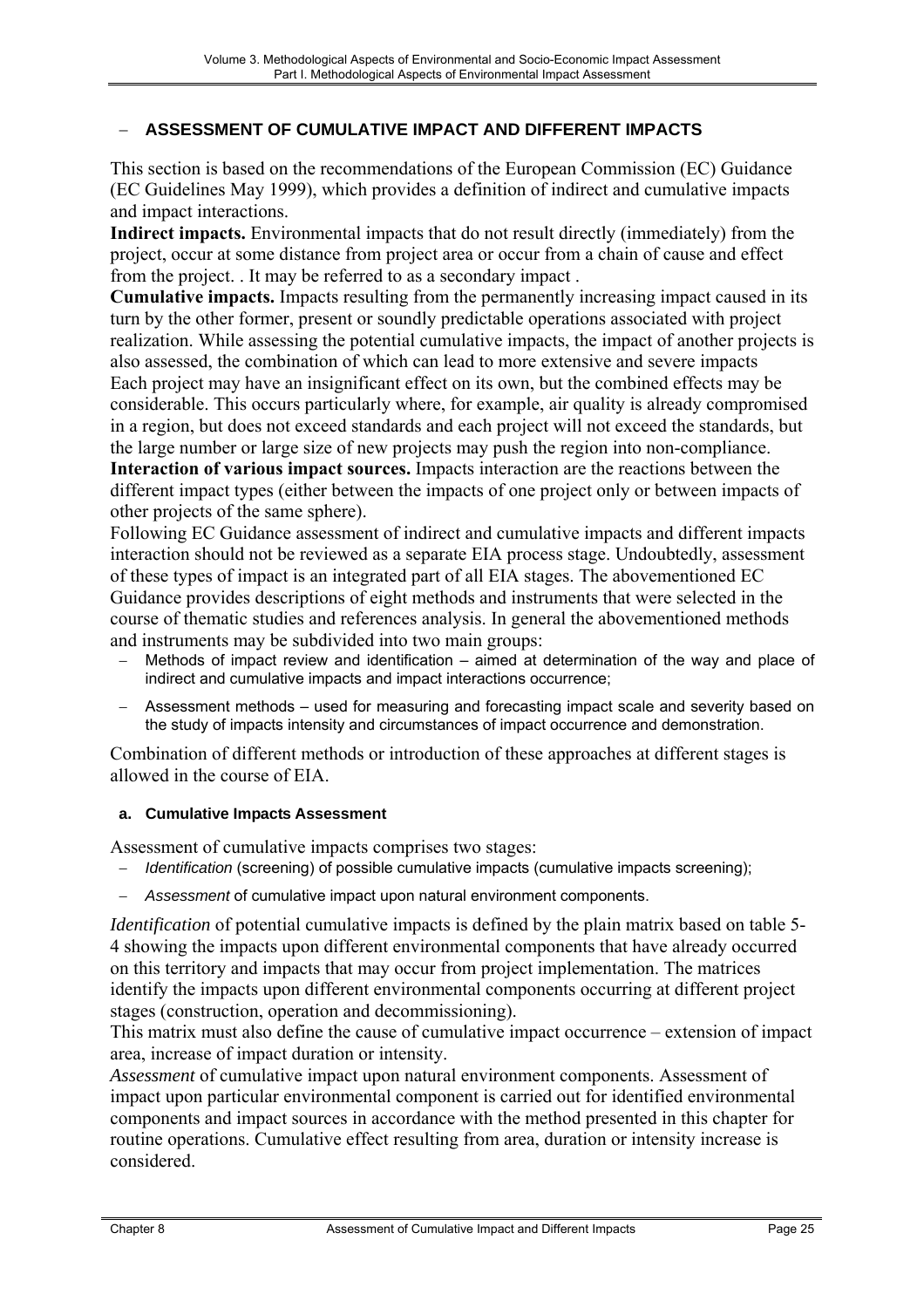<span id="page-25-0"></span>Integrated impact assessment has been determined and impact significance has been identified in Table 5-4 for the results of the cumulative impact assessment for the different environmental components. Ecological risk is assessed in the Ecological Risk Matrix (Figure 7.1.).

## **a. Assessment of Different Impact Sources Interaction**

There may be an overlap of environmental impact zones given the simultaneous operation of several impact sources. In these zones impact intensity will be high compared to impact from the single source.

In case of different impact sources, the interaction of environmental impacts is assessed in compliance with the same scheme as assessment of cumulative effects impact upon environment:

- − Identification (compilation of list) of possible impact sources interaction (impacts screening);
- − Assessment of impact upon natural environment components in case of different impact sources interaction.

Similar to cumulative impact assessment, identification of potential combined impacts from different sources is defined by the plain matrix arraying basing on table 4-1, where the impacts from different sources upon different environmental components are shown. Assessment of combined impact effects upon natural environment components. Assessment of impact upon particular environmental component is carried out for identified environmental components and impact sources in accordance with the method reviewed in Chapter 3. Besides, joint effect resulting from increase of intensity in the area of combined impact of these sources is considered.

Integrated impact assessment has been determined and impact significance has been identified in Table 5-3 for obtained results of combined impact assessment of different sources as per the environmental components. Ecological risk is assessed in Ecological Risk Matrix (Figure 7.1.).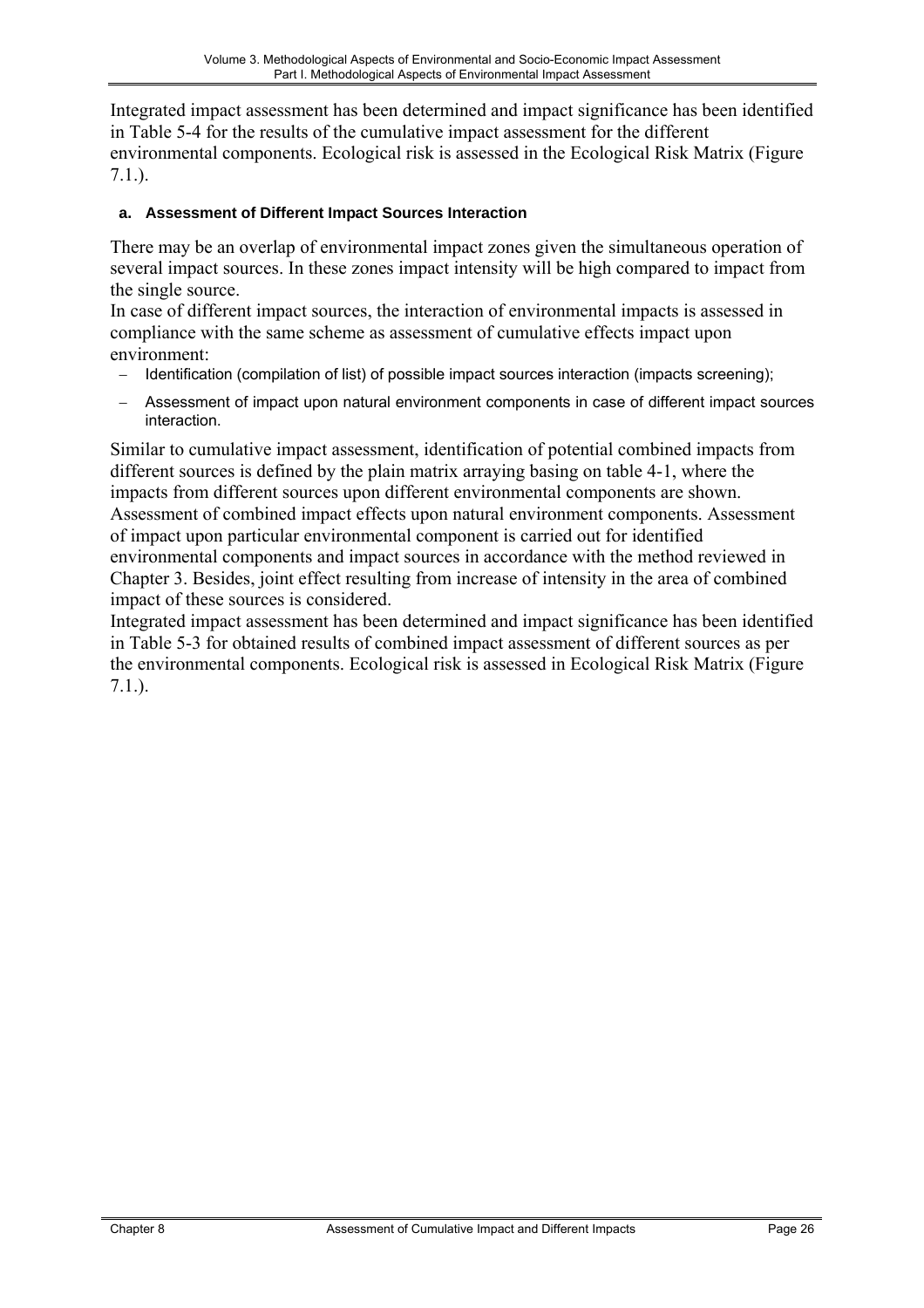### <span id="page-26-0"></span>− **TRANSBOUNDARY IMPACTS**

Following the World Bank documents OP 4.01 transboundary impacts (impacts registered beyond the state boundaries) should be considered in the course of EIA. Transboundary impacts may affect the following:

| Atmospheric air                                                  | Pollutants transportation in ambient air                                       |
|------------------------------------------------------------------|--------------------------------------------------------------------------------|
| Soil                                                             | Pollutants fall-out from atmosphere during pollutants                          |
|                                                                  | transboundary transfer in ambient air.                                         |
|                                                                  | Pollutants fall-out from atmosphere during pollutants                          |
|                                                                  | transboundary transfer in ambient air.                                         |
| Surface waters                                                   | Pollutants transportation with surface waters (a river if it                   |
|                                                                  | crosses the border and a lake in case the border is on the lake<br>water area) |
|                                                                  | Pollutants fall-out from atmosphere during pollutants                          |
| Sea water                                                        | transboundary transfer in ambient air.                                         |
|                                                                  | Pollutants transportation with sea water                                       |
|                                                                  | Potential impact upon vegetation growing in the neighbouring                   |
| Vegetation                                                       | country caused by acid rains forming because of pollutants                     |
|                                                                  | transboundary transfer in atmosphere.                                          |
| Mammals, ornithofauna                                            | In case of significant project impact upon migrating species if                |
| and ichthyofauna                                                 | migration routes pass through other countries.                                 |
| Specially protected natural<br>territories and national<br>parks | Potential impact upon offshore and onshore natural<br>environment              |

Transboundary impacts assessment process comprises several stages:

- − Stage 1. *Screening*. Environmental components of the zone that is beyond the state boundaries are selected from the impacts integrated assessment matrix for routine and non-routine (emergency) situations using the spatial impact scale;
- − Stage 2. *Impact area*. The area located on the other state territory is subtracted from the total impact area;
- − Stage 3. *Impact duration*. Impact duration will be permanent for routine operations (e.g. for operation period). Time period during which impact can be registered at the neighbouring state territory must be estimated for emergency situations (e.g. pollutants concentration increase in atmosphere of the neighbouring country will not be registered during the whole period of emergency and effects elimination);
- Stage 4. *Intensity score of impact upon each selected environmental component.* This score may differ from impact intensity score for the whole impact area. For instance, during the emergency situation associated with pollutants emission into atmospheric air the average concentration of one pollutant on impact area equalled 7 MPC (score 3 according to intensity scale), while on the neighbouring country territory under impact it equalled 1.5 MPC that corresponds to score 2 of intensity scale;
- Stage 5. Spatial and temporal scale of transboundary impact and its intensity. Either integrated impact assessment upon the certain environmental component during transboundary impact or integrated assessment of impact upon all environmental components of the neighbouring country is received. These integrated assessments may be used for alternatives' comparison.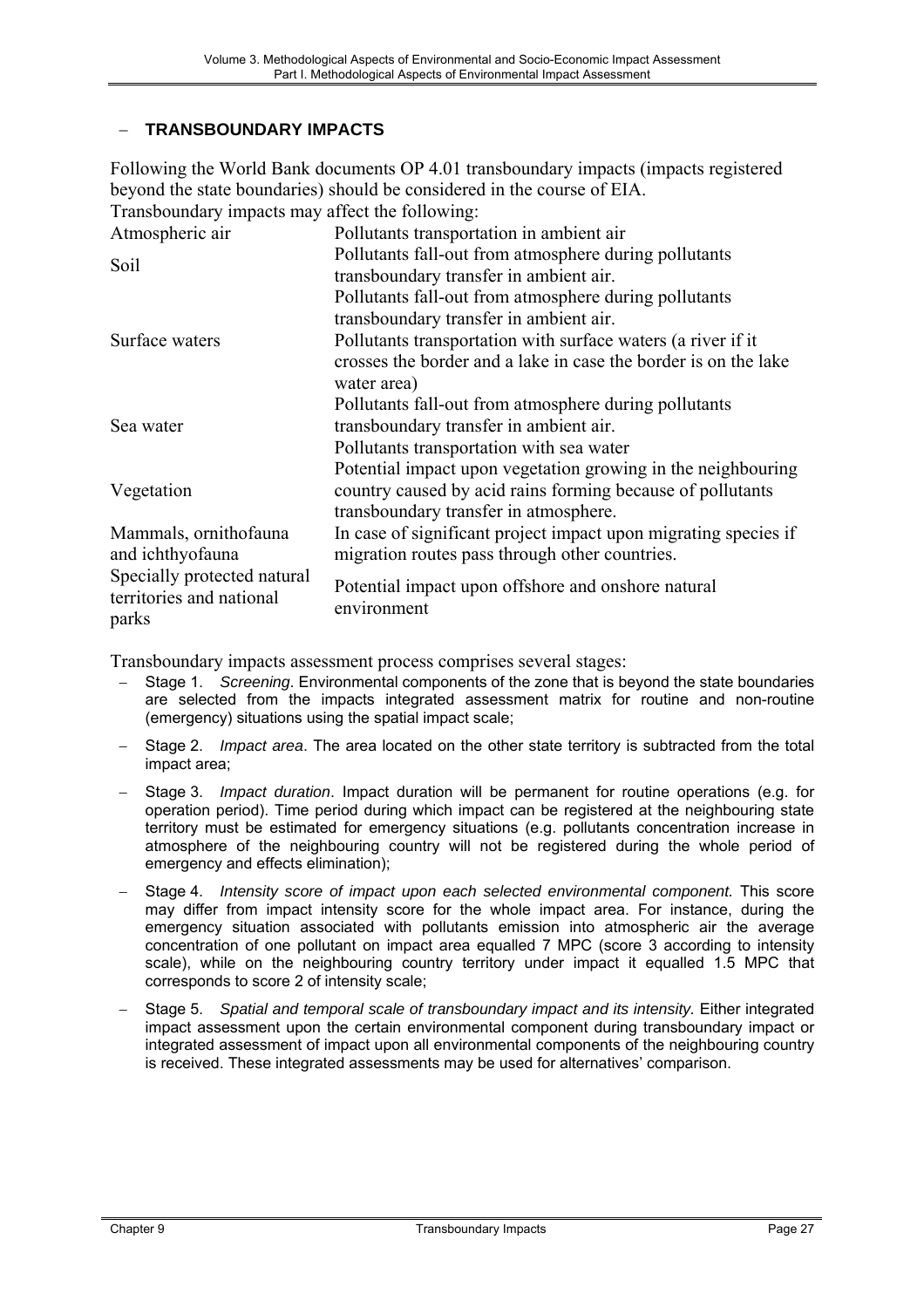## <span id="page-27-0"></span>− **SUMMARY**

The suggested methodological aspects of environmental impact assessment to be used for overall EIA development are presented. Methodological approaches have been developed which will be understandable to Kazakhstani experts and have been based on the regulatory requirements of the Republic of Kazakhstan and international directives that have been referenced. The methodology presented for environmental impact assessment are based on the definition of the following three parameters:

- − Spatial impact scale;
- Temporal impact scale;
- − Impact intensity.

Each of the impact scales is scored on a 4-point gradation. The appropriate criteria have been developed for each of gradation.

The semi-quantitative method of impact assessment described in this document is based on the experience of KAAE specialists, research specialists of the Republic of Kazakhstan and of Agip KCO, Arthur D little Limited, ERM and other companies.

The procedure for determining an integrated impact assessment for environmental components for routine operation and emergency situations is presented.

A mechanism for defining the impact severity is suggested.

The developed methodology for environmental impact assessment enables:

- the assessment of environmental impacts from different sources for both routine and non-routine (emergency) operations;
- the severity of environmental impact to be defined;
- the assessment of cumulative impact and different impact sources interaction;
- − transboundary impacts to be assessed.

The suggested methodological aspects allow making certain conclusions on the assessment of impact on each environment, which is essential for State Ecological Expert Review.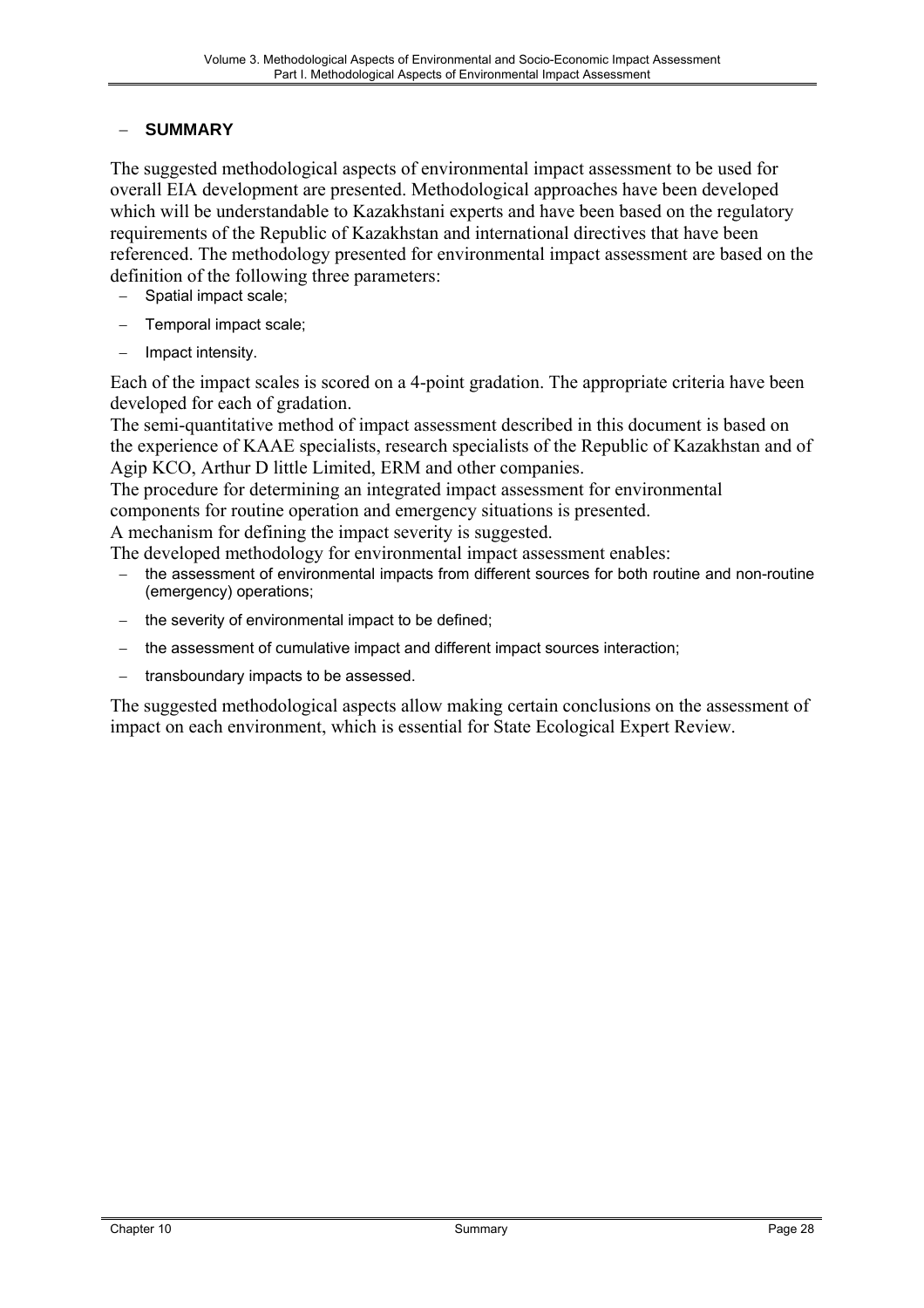## **REFERENCES**

## <span id="page-28-0"></span>**WORLD BANK DOCUMENTS:**

- **1. Operational Policy 4.01, Environmental Assessment (January 1999);**
- − Operational Policy 4.01, Annex A, Definitions;
- − Operational Policy 4.01, Annex B, Content of an Environmental Assessment Report for a Category A Project;
- − Operational Policy 4.01, Annex С, Environmental Management Plan.
- **2. Bank Procedures 4.01, Environmental Assessment 1999**
- **3. Environmental Assessment Sourcebook (1991) and Updates**

#### **Chapter 1 The Environmental Review Process**

#### **Updated to chapter 1:**

- − The World Bank and Environmental Assessment (EA): An Overview; April 1993;
- − Environmental Screening April 1993;
- − Sectoral EA; October 1993;
- − Environmental Performance Monitoring and Supervision; June1996;
- − Regional EA; June1996;
- − Challenges of Managing the EA process; December 1996;
- − Analysis of Alternatives in EA; December 1996;
- − Environmental Management Plans. January 1999.

## **Chapter 2 Global and Cross Sectoral Issues in EA;**

#### **Updates to Chapter 2:**

- − Coastal Zone Management and Environmental Assessment; March 1994;
- − International Agreements on Environment and Natural Resources; March 1996;
- Biodiversity and EA; October 1997;
- − Wetlands and EA. June 2002.

### **Chapter 3 Social and Cultural Issues in EA Updated to Chapter 3:**

- − Cultural Heritage in EA; September 1994;
- − Health Aspects of EA; July 1997;
- − Assessing the Environmental Impact of Urban Development. October, 1997.

### **Chapter 4 Economic Analysis of Projects and Policies with Consideration of Environmental Costs and Benefits**

#### **Updates to Chapter 4:**

Economic Analysis and EA. April 1998.

#### **Chapter 5 Strengthening Local Capacities and Institutions.**

### **Chapter 6 Sector Investment, Financial Intermediary and Private Sector Operations Updates to Chapter 6:**

- − Privatisation and EA. Issues and Approaches; March 1994;
- − Environmental Assessment of Social Fund Projects; January 1999;
- − Financial Intermediary Lending and EA. June 2002.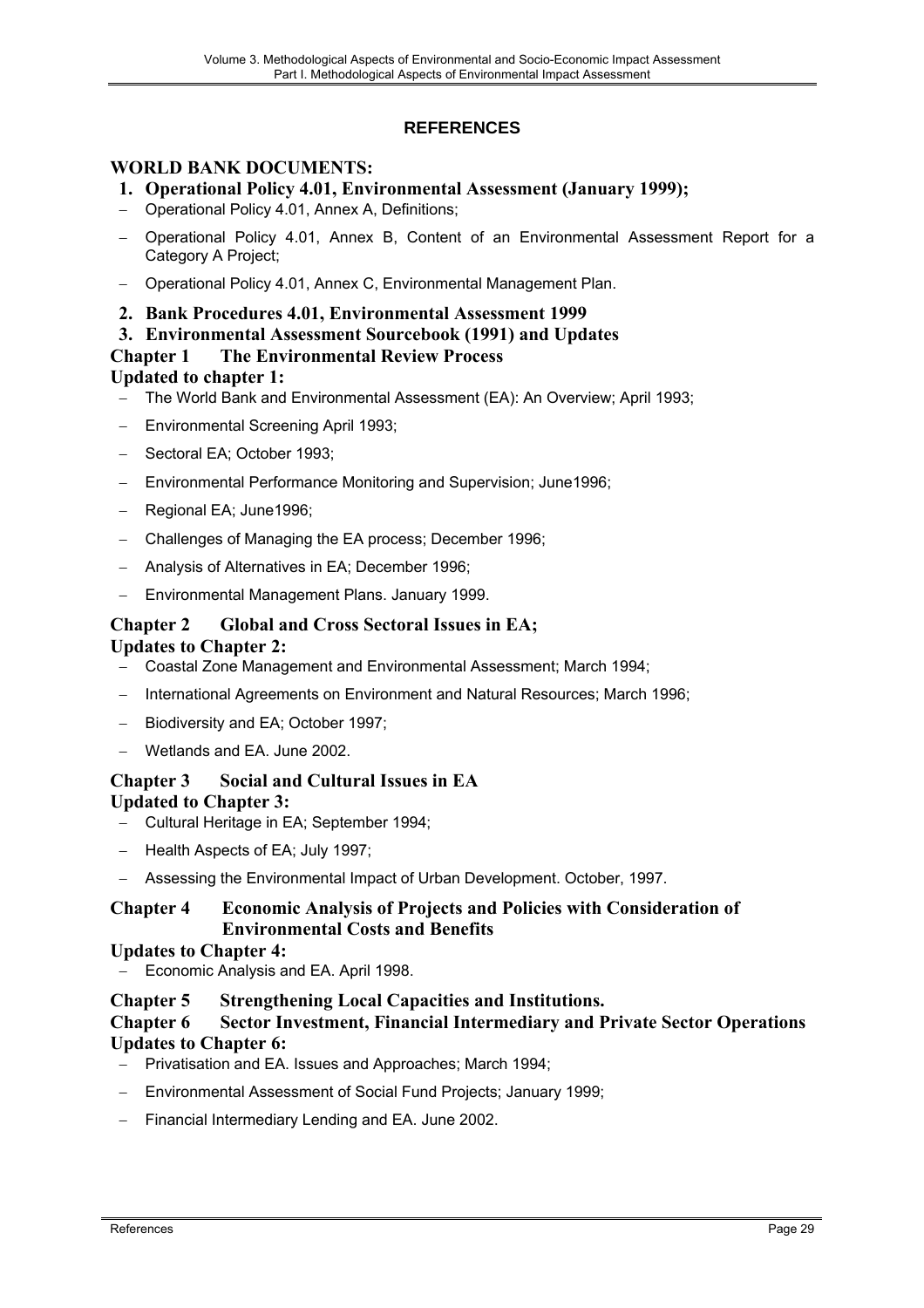#### **Chapter 7 Community Involvement and the Role of Non-Governmental Organizations in EA**

## **Updates to Chapter 7:**

- − Public Involvement in EA: Requirements, Opportunities and Issues; October 1993;
- − Public Consultation in the EA Process: A Strategic Approach. May 1999.

## **Chapter 8 Agriculture and Rural Development.**

### **Chapter 9 Population, Health and Nutrition, Transportation, Urban Development, Water Supply and Sewerage**

#### **Updates to Chapter 9:**

− Guidelines for Marine Outfalls and Alternative Disposal and Reuse Options. March 1996.

## **Chapter 10 Energy and Industry.**

## **Updates to Chapter 10:**

- − Elimination of Ozone Depleting Substances; March 1996;
- − Environmental Assessment of Mining Projects. March 1998.

### **Individual updates to Environmental Assessment Sourcebook:**

- − Environmental Auditing; August 1995;
- Environmental Hazard and Risk Assessment; December 2997;
- − Implementing Geographic Information Systems in EA. January 1995.

### **European Commission Documents:**

- 1. Guidance on EIA. Screening. 2001;
- 2. Guidance on EIA. Scoping; 2001;
- 3. Guidance on EIA. EIS Review; 2001;
- 4. Guidelines for the Assessment of Indirect and Cumulative Impacts as well as Impact Interactions, 1999;
- 5. Interim Instruction on Environmental Impact Assessment Procedure in the Republic of Kazakhstan (Decree No 03.02.01, 1993);
- 6. Temporary methodological recommendations for emergency conditions assessment and procedure of their causes investigation. Almaty, 1996
- 7. International Standard ISO 17776. Oil and Gas Industry. Offshore Processing Facilities. Guidelines for Means and Methods of Hazards Identification and Risk Assessment  $(2000-10-15)$ ;
- 8. Pogrebov, V.B., Puzachenko, A.Yu. Spatio-Temporal Variability of the Barents, White, Baltic, Black and Caspian Seas Environmental Vulnerability to Oil Spills In Accordance with Integral Biological Characteristics;
- 9. Guidelines for customers and executors of project and preproject design documentation on management of process of study and response to public opinion in the course of assessment of projected economical activity impact upon environment 1997;
- 10. Bank Procedures 4.01, Environmental Assessment. 1999;
- 11. Dutch Intervention Standards;
- 12. Environmental Assessment Sourcebook (1991) and Updates;
- 13. Guidance on EIA, Guidelines for the Assessment of Indirect and Cumulative Impacts as well as Impact Interactions, May 1999;
- 14. Guidance on EIA. Screening. 2001;
- 15. Guidance on EIA. Scoping; 2001;
- 16. Guidance on EIA. EIS Review; 2001;
- 17. Guidelines for the Assessment of Indirect and Cumulative Impacts as well as Impact Interactions, 1999;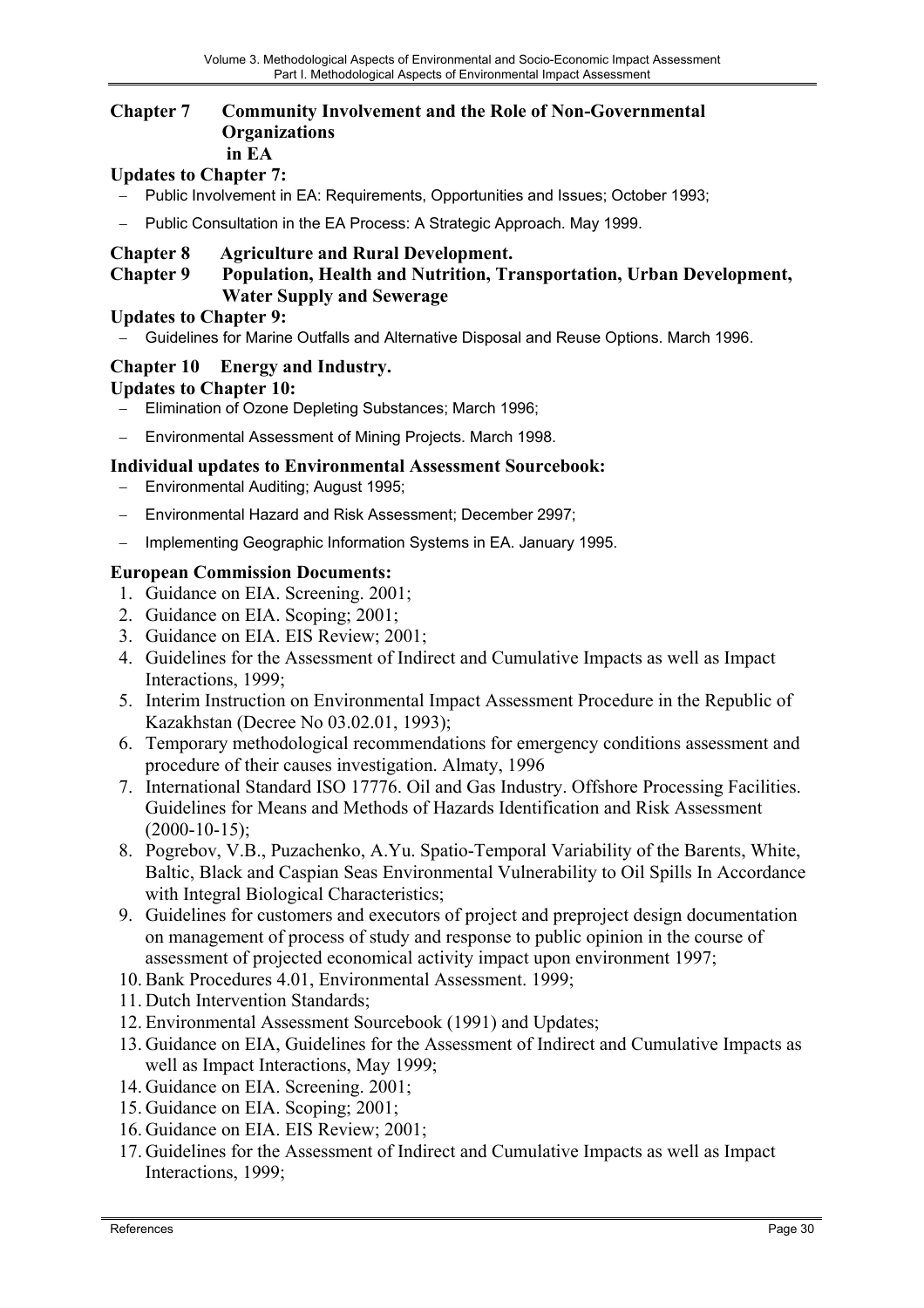- 18. Operational Policy 4.01, Environmental Assessment. 1999;
- 19. Operational Policy 4.01, Annex A, Definitions;
- 20. Operational Policy 4.01, Annex B, Content of an Environmental Assessment Report for a Category A Project;
- 21. Operational Policy 4.01, Annex С, Environmental Management Plan;
- 22. Pogrebov V.B., Puzachenko A.Yu. Integral Assessment of Potential Biota Sensitivity to Offshore Oil-Field Development Operations // Coastline. 2001. No. 1;
- 23. The Convention of Environmental Impact Assessment in Transboundary Context. 25 February 1991.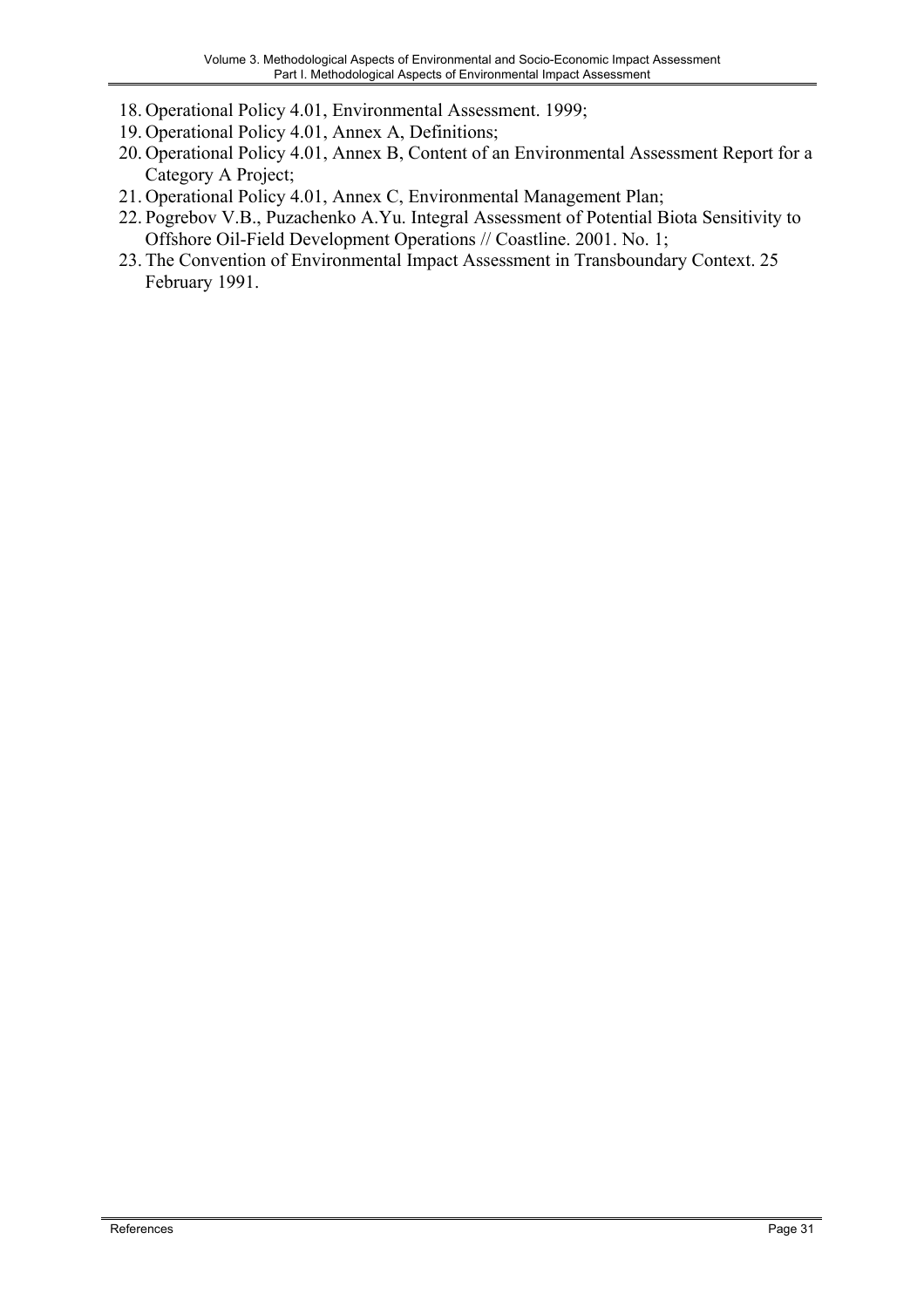| <b>Representative</b><br><b>BEAR</b> | COMPANY:<br><b>AGIP KCO</b>                                             | <b>CONTRACT Nº:</b>                       |
|--------------------------------------|-------------------------------------------------------------------------|-------------------------------------------|
| <u>Eni</u><br>G R O U P              | PROJECT:<br>KASHAGAN FIELD EXPERIMENTAL PROGRAM FACILITIES CONSTRUCTION |                                           |
| <b>KAIT</b>                          | CONTRACTOR:<br><b>KAZAKH AGENCY OF APPLIED ECOLOGY</b>                  | CONTRACT No:<br><b>AGIP KCO/2002-0628</b> |

PART II

## **METHODOLOGICAL ASPECTS OF SOCIO-ECONOMIC IMPACT ASSESSMENT**

## **RESUME**

This Document determines the structure, content and order of socio-economic impact assessment of planned activity. Routine and abnormal operation.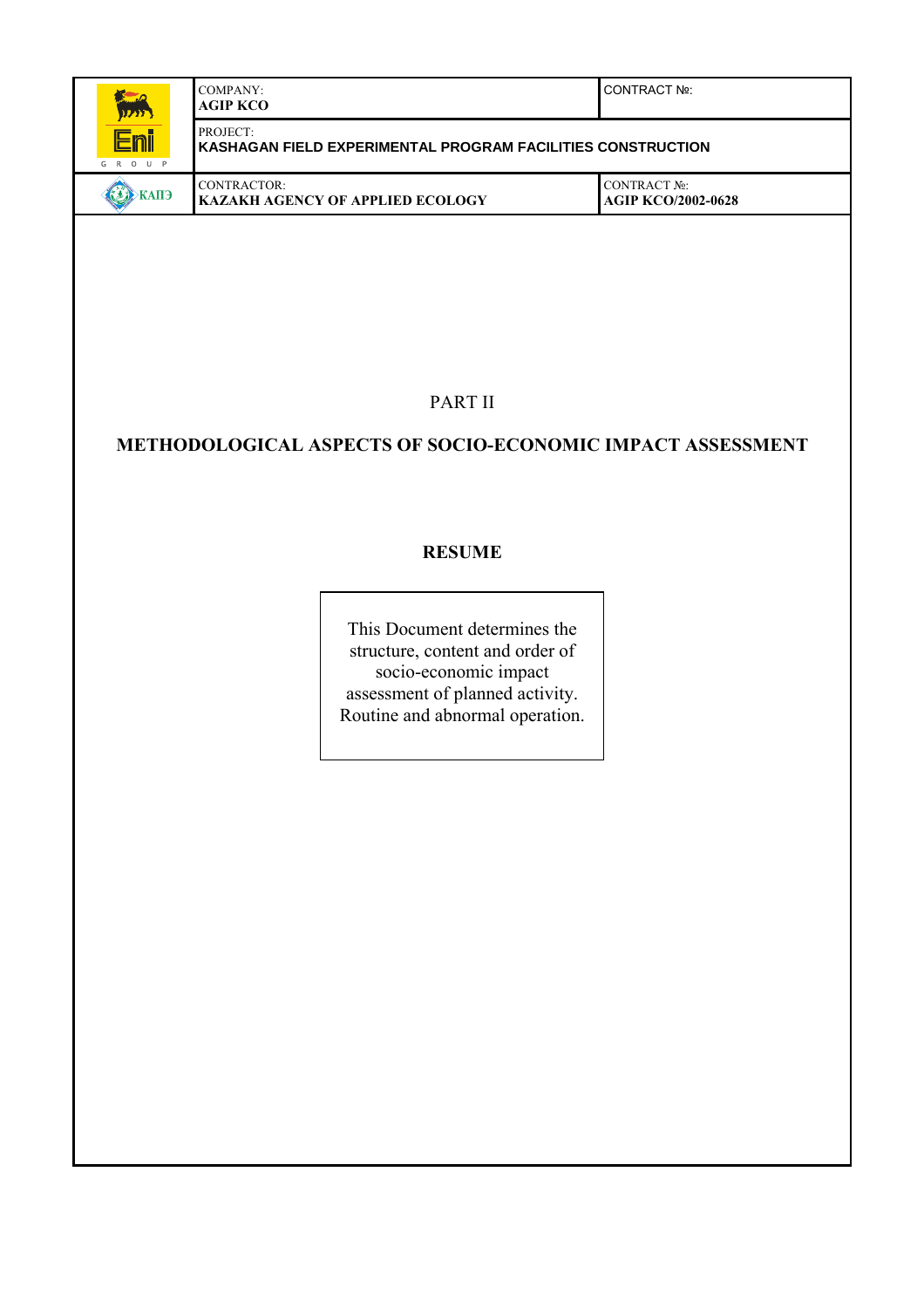#### **INTRODUCTION**

<span id="page-32-0"></span>The procedure for impact assessment approved in Kazakhstan is determined according to the requirements of the RoK Law "On Ecological Expert Review" and "Interim Instruction on the Procedure of Environmental Impact Assessment (EIA) of Planned Economic Activity in the Republic of Kazakhstan", RND 03.02.01-93, Almaty, 1993.

At the same time, there are no officially approved methods for social sphere impact assessment (SSIA) with respect to planned activity in planned facilities location area. A significant role in worldwide practice is given to the study of social-economic aspects in terms of their inherent interaction with environmental components. Therefore, impact criteria, as a rule, are determined by the SSIA authors with due account of certain design solutions and specifics of planned facilities location area.

This document describes the methodological approaches to the assessment of the impact on social and economic aspects with respect to the new and specific activity of offshore oil operations and associated onshore support facilities in the Republic of Kazakhstan.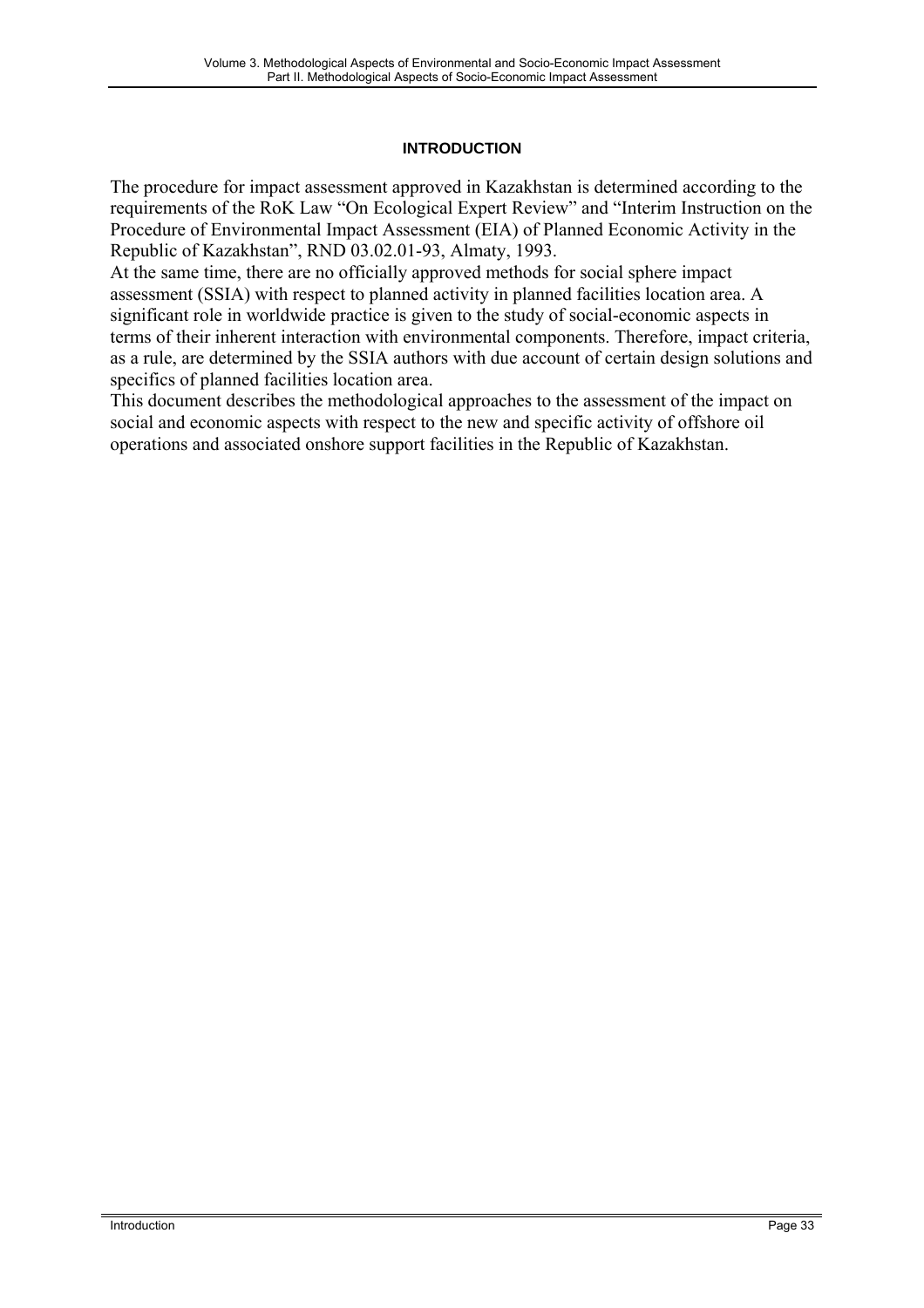## <span id="page-33-0"></span>**1 GENERAL PROVISIONS**

The present assessment is executed within the framework of the integrated volume «Methodology», which forms part of the EIA for the Kashagan Field Development Experimental Programme.

The document determines the structure, contents and procedure of section «Social Sphere Impact Assessment of Planned Activity» (SSIA) with due account of the following:

- Socio-economic impact assessment of planned activity during routine operation;
- − Socio-economic impact assessment of planned activity during abnormal (emergency) operation and to the extent that impacts can reasonably be predicted.

If necessary, the assessment of transboundary impact of the facilities located in the Republic of Kazakhstan upon the socio-economic aspects may be executed on the basis of interstate agreement with regard to the provisions of the "Convention on Environmental Impact Assessment in a Transboundary Context", Espoo (Finland), 1991 which Kazakhstan joined on October 21, 2000.

While preparing the given methodology the following documents have been used and analysed: documents of the RoK, World Bank and European Commission documents relating to Environmental Assessment and Environmental Impact Assessment; Report on Social and Health Assessment for Kashagan Experimental Programme (ADL Company in association with Synergy, October 17, 2003); the Social Sphere Impact Assessment Guidance (Shell Company, February 28, 2003), Integrated Impact Assessment Guidance (Shell Company, December 2002) and Health Impact Assessment Guidance (December, 2002).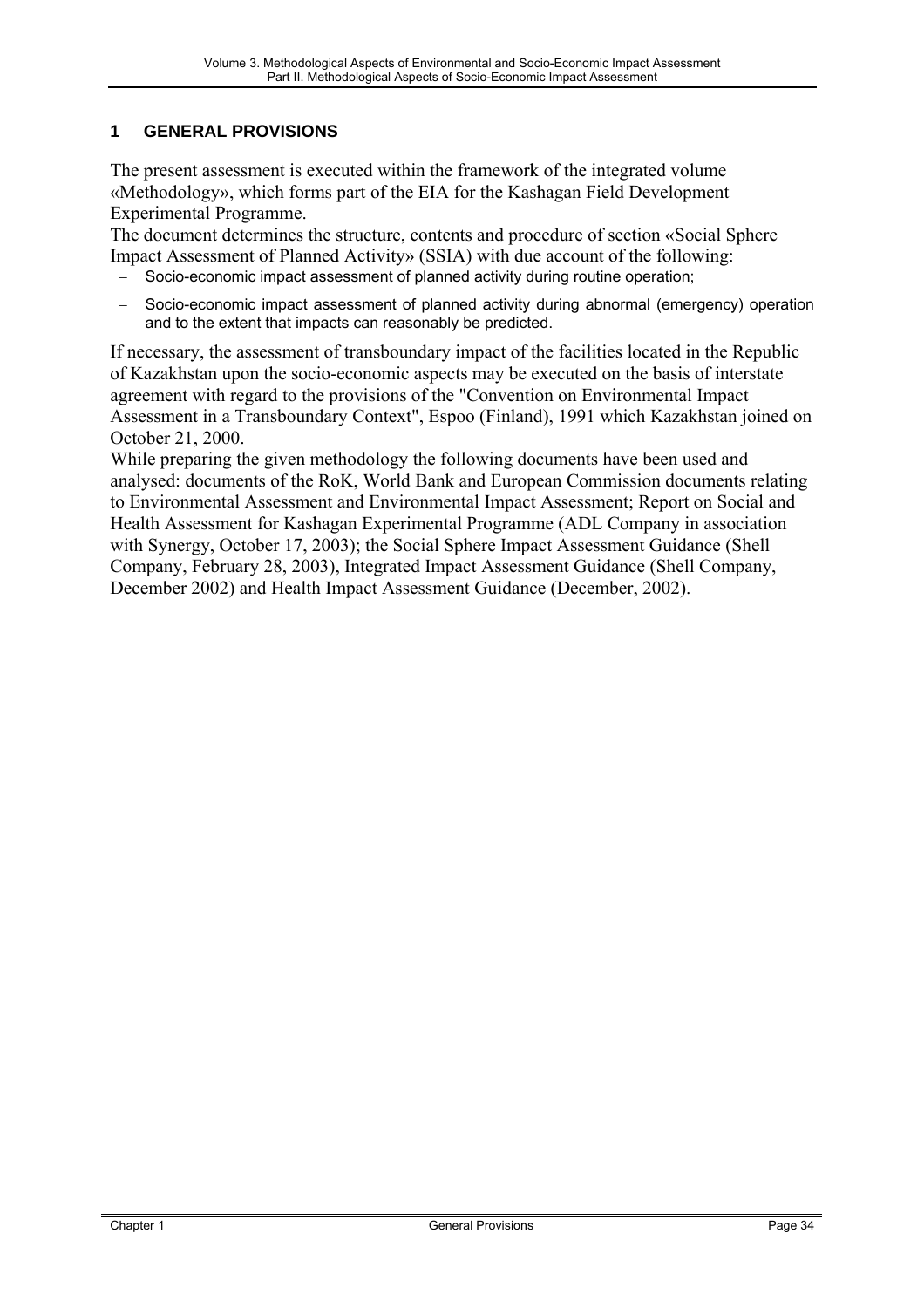### <span id="page-34-0"></span>− **METHODOLOGICAL CHARACTERISTICS OF SOCIO-ECONOMIC IMPACT ASSESSMENT SECTION DEVELOPMENT**

Impact assessment is the forecast of potential anticipated social and economic consequences resulting from the ongoing or planned activity and their management through project development, as well as mitigation and compensation measures so that any negative consequences can be minimized, whilst enhancing positive impacts.

In this case, the social sphere impact assessment is an instrument for determining and assessing potential impacts of anticipated project on the local communities and the society, as a whole, and jointly with design solutions, for developing appropriate mitigation measures.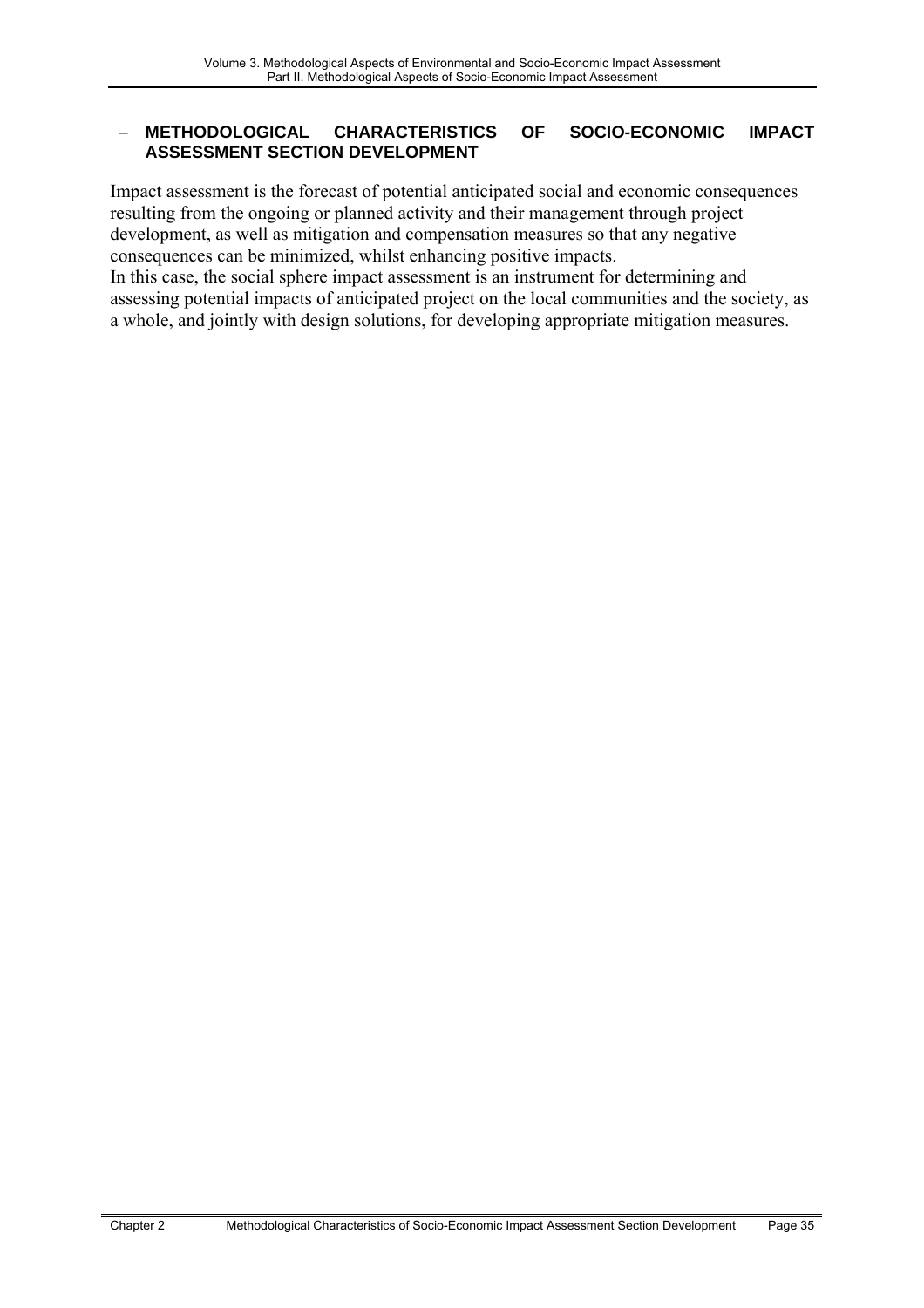## <span id="page-35-0"></span>− **TERMS AND DEFINITIONS**

**Acceptable risk** – risk, the level of which is permissible and substantiated based on socioeconomic consideration. The facility operation risk is acceptable, if the society is willing to accept the risk for the sake of benefit from the facility operation.

**Consequence -** result of planned economic activities' impact and entailed changes reflected in socio-economic, economic and ecological environment.

**Direct impacts - the impacts directly associated with operations under implementation in the** project area. They include the changes in social parameters such as employment, standard of welfare (incomes), and state of population health.

**Emergency risk analysis** - process of hazards' identification and emergency risk assessment with respect to industrial facility hazardous for certain persons, groups of people, property or environment.

**Emergency risk assessment** - process of identifying the probability (or anticipated frequency) and severity of emergency consequences for human health, property and/or environment.

**Emergency risks identification** - process of analysing sources of emergency risks at hazardous industrial facility, and also characterisation of these risks.

**Enhancement –** activities undertaken by the Company to maximise all positive social and economic consequences.

**Impact -** means any consequences of planned activity for an environment, including health, safety, flora, fauna, soil, air, climate, landscape, historical monuments and other material objects or interrelation between these factors; it also includes the consequences for a cultural heritage or for socio-economic conditions being the results of these factors change.

**Impacts screening** is the process of identifying, revealing, defining the types of the potential impacts from planned activity upon the natural environment or socio-economic sphere. **Indirect impacts -** socio-economic impacts that are not directly resulting from project

implementation, frequently manifesting themselves at distance from project implementation area or being the result of an identifiable chain of cause and effect from a direct impact of the project. Sometimes the given type of impact can be considered as secondary (side) effect. **Negative impact** – negative change in the existing situation as a result of project implementation.

**Mitigation** - actions to be undertaken by the Company to reduce or eliminate negative impacts.

**Positive impact** – positive change in the existing situation resulting from project implementation.

**Residual impact - the impact remaining after mitigation measures have been applied.** 

**Scoping** – process of determining the content and scope of issues for obligatory incorporation into EIA project materials to be subsequently submitted to the competent body for

consideration. *(European Commission Guidance on EIA. Scoping; 2001).* 

**Settlement** – part of populated Republican territory formed as a result of economic and other activity of citizens with the numbers of not less than 50 persons.

**Social Impact Assessment –** a process for determining and assessing potential impacts of the project on local communities and society as a whole, as well as to develop appropriate mitigation measures.

**Stakeholders –** all the parties likely to be influenced by the project or be interested in it.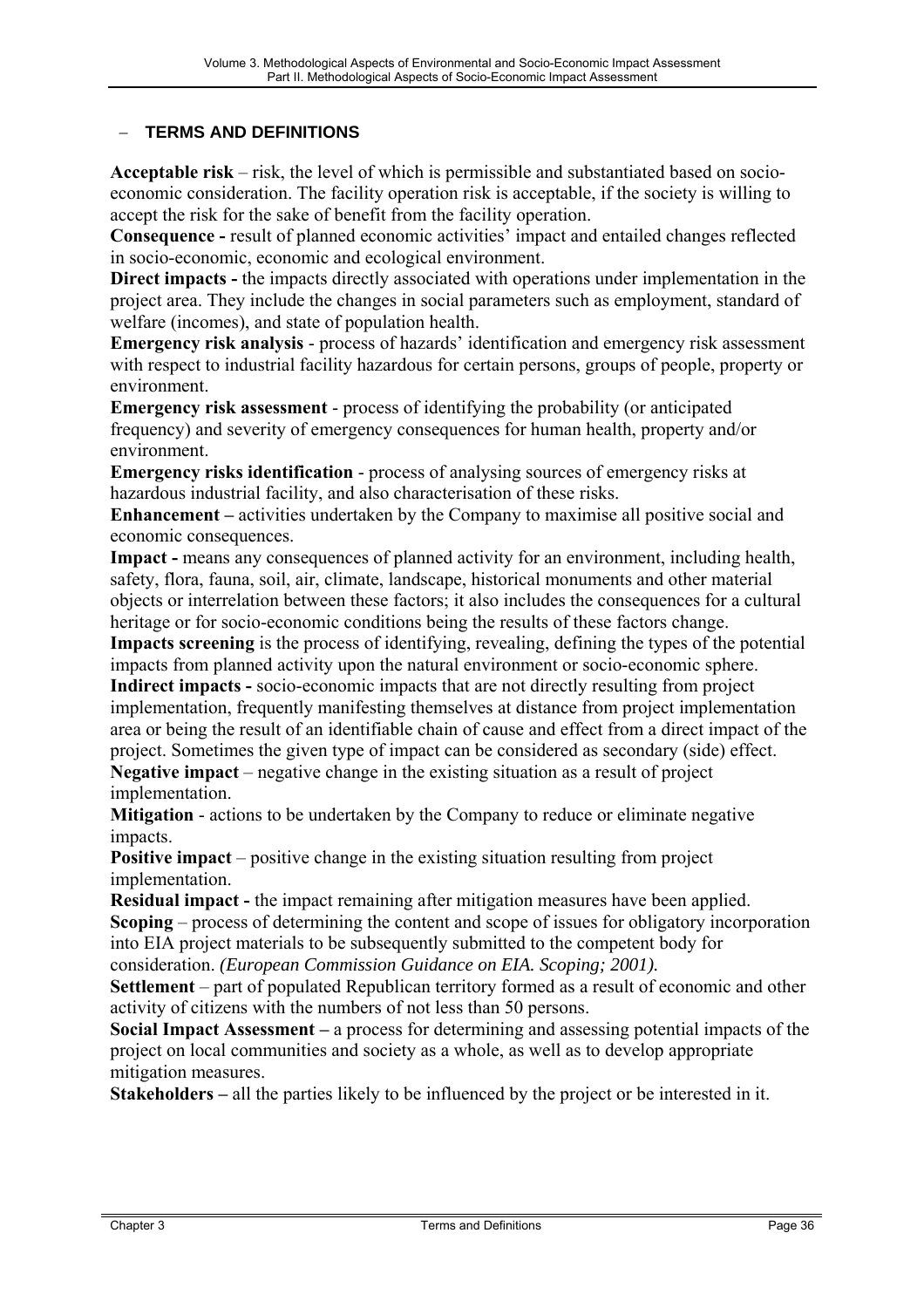## <span id="page-36-0"></span>− **SOCIO-ECONOMIC IMPACT ASSESSMENT PROCEDURE**

The section «Socio-economic impact assessment» is an obligatory component of the Environmental Impact Assessment.

Socio-economic impact assessment of planned activity is made using the application of available materials and statistical data obtained from:

The RoK Agency on Statistics and its regional subdivisions;

- − Republic and Oblast Sanitary-Epidemiological Stations;
- − Republic State Enterprise "Kazhydromet" subdivisions;
- − Scientific and Research Organisation Funds;
- − The RoK Ministry of Environmental Protection;
- − The RoK Agency on Land Resources Management;
- The RoK Ministry of Labour and Social Protection;
- − Culture Committee under the Ministry of Culture, Information and Public Accord of the Republic Kazakhstan, Oblast and Municipal Committees on Historical and Cultural Monuments Protection.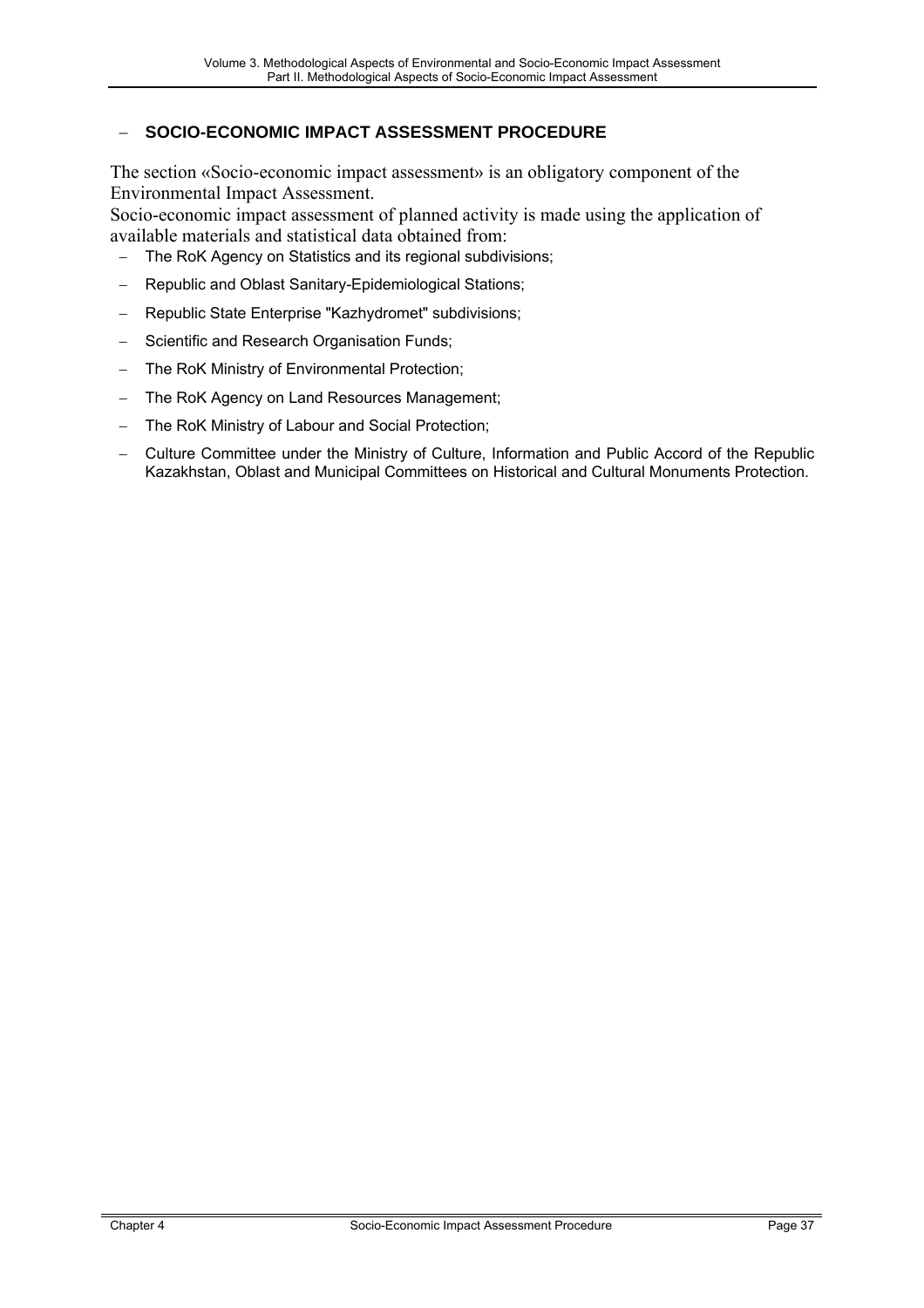### <span id="page-37-0"></span>− **SOCIO-ECONOMIC IMPACT ASSESSMENT OF PLANNED ACTIVITY**

#### **a. Socio-Economic Impact Assessment Stages**

The generalised step by step scheme for socio-economic impact assessment is shown in Figure 5.1.1.

Identification of socio-economic components to be reviewed in the impact assessment process



#### **Figure 5.1.1 Step-by-step scheme of impact analysis for socio-economic impact assessment**

#### **b. Identification of socio-economic components to be reviewed during impact assessment (Scoping)**

The scoping of socio-economic impacts from the project likely to generate impact stakeholders is based on:

- Experience from other projects;
- Project technical description;
- − Consultations;
- − Baseline data and reports;
- Potential impacts from the history of previous oil and gas exploration in the region.

Social and economic components to be assessed are shown in Table 5.2-1

#### **Table 5.2-1 Socio-economic parameters to be used for impact assessment**

| <b>Social component</b>                       | <b>Economic component</b>    |  |
|-----------------------------------------------|------------------------------|--|
| Employment                                    | Economic development of area |  |
| Population health                             | Commercial fishing           |  |
| Education and research and engineering        | Commercial navigation        |  |
| Income and living standard                    | Land, air, and sea transport |  |
| Community relationship and internal migration | Land tenure                  |  |
| Inflation                                     | Agriculture                  |  |
| Recreational resources                        | Foreign economic activity    |  |
| Historical and cultural monuments             | Investment activity          |  |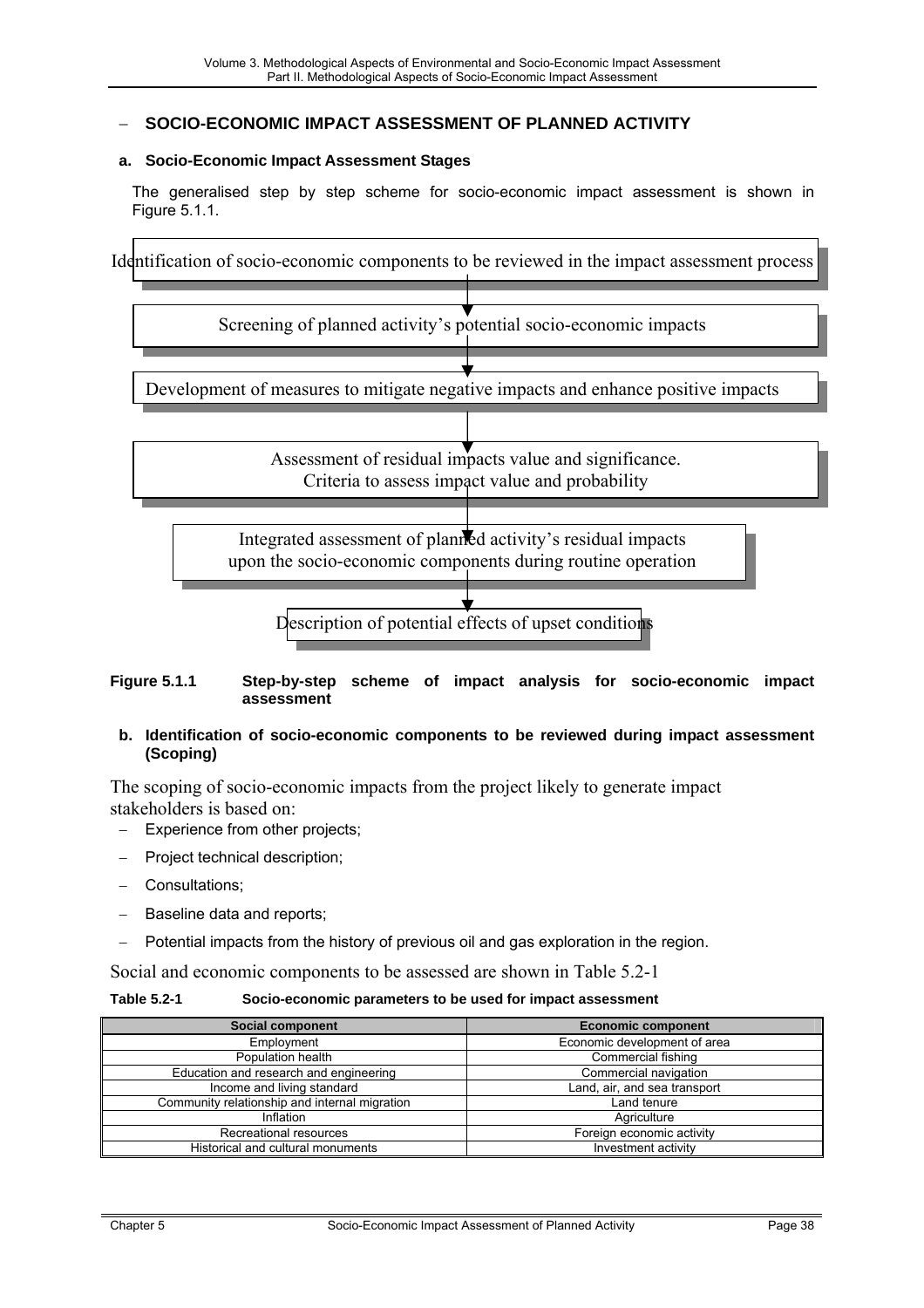#### <span id="page-38-0"></span>**a. Screening of Planned Activity's Potential Impacts upon the Socio-Economic Sphere**

An important initial activity in any EIA is screening. Screening is an open and early activity to identify the impacts that are most likely to be significant or to be of greatest concern to the public and will require investigation during the EIA. This was conducted during the Pre-EIA. The potential direct, indirect and stimulating impacts on socio-economic sphere were identified at the screening stage.

Stimulating impacts are the impacts caused by changes in social sphere that are resulting, in their turn, from economic changes initiated by the project. Such effects may manifest themselves during a longer period as compared with direct and indirect impacts. In some cases stimulating impacts are designated as induced effects.

#### **b. Measures to Mitigate Impacts**

Mitigation measures are actions applied to control the impacts – reduction of potential negative impacts or enhancement of positive impacts in favour of the community involved in the project and of the region, oblast and state as a whole.

Mitigation measures are developed for any impacts that are recognised to be significant. The Company conducting anticipated activity determines the system of necessary measures even at the stage of planning. The hierarchy of mitigation measures includes the following:

- Project designed in such a way as to minimise potential negative consequences from possible impacts;
- Supplementary developments reducing the impact are applied;
- − Compensatory measures are applied when other approaches to mitigation are unable to reduce impacts to acceptably low levels.

The system of mitigation measures include the following categories:

- − Measures associated with the Company's social commitments under PSA (Production Sharing Agreement);
- Measures that can be implemented by the Company on its own, using available resources;
- − Measures that can be implemented by the Company on its own with involvement of contractors' resources, using available joint resources;
- − Measures that the Company and its contractors have no direct responsibility for (e.g., inflation signs on the project territory, uncontrollable inflow of migrants in search of jobs, etc.). However, the Company and its contractors can do a lot in this respect using available resources in interacting with other stakeholders (local authorities (Akimats), state agencies and nongovernmental organisations).

By structure, the system of mitigation measures can include:

- − Production associated measures, related to technological process improvement, aimed at reducing emissions and discharges into the environment (to minimize health-related effects);
- − Measures of organisation, regulation and supervision, aimed at preventing impacts not directly associated with the technological process. Basically, the measures under this category are connected with work among the population, local authorities and other outside stakeholders.

#### **5.5. Assessment of Residual Impacts' Significance. Impact Value Criteria. Impact Probability**

The impacts remaining after mitigation measures have been applied are called **residual impacts.** The severity of the residual impact are assessed on the basis of:

- − Impact consequence;
- − Impact probability.

The assessment of possible positive and negative residual impacts is made at the following levels:

Site (immediate geographic vicinity of the project);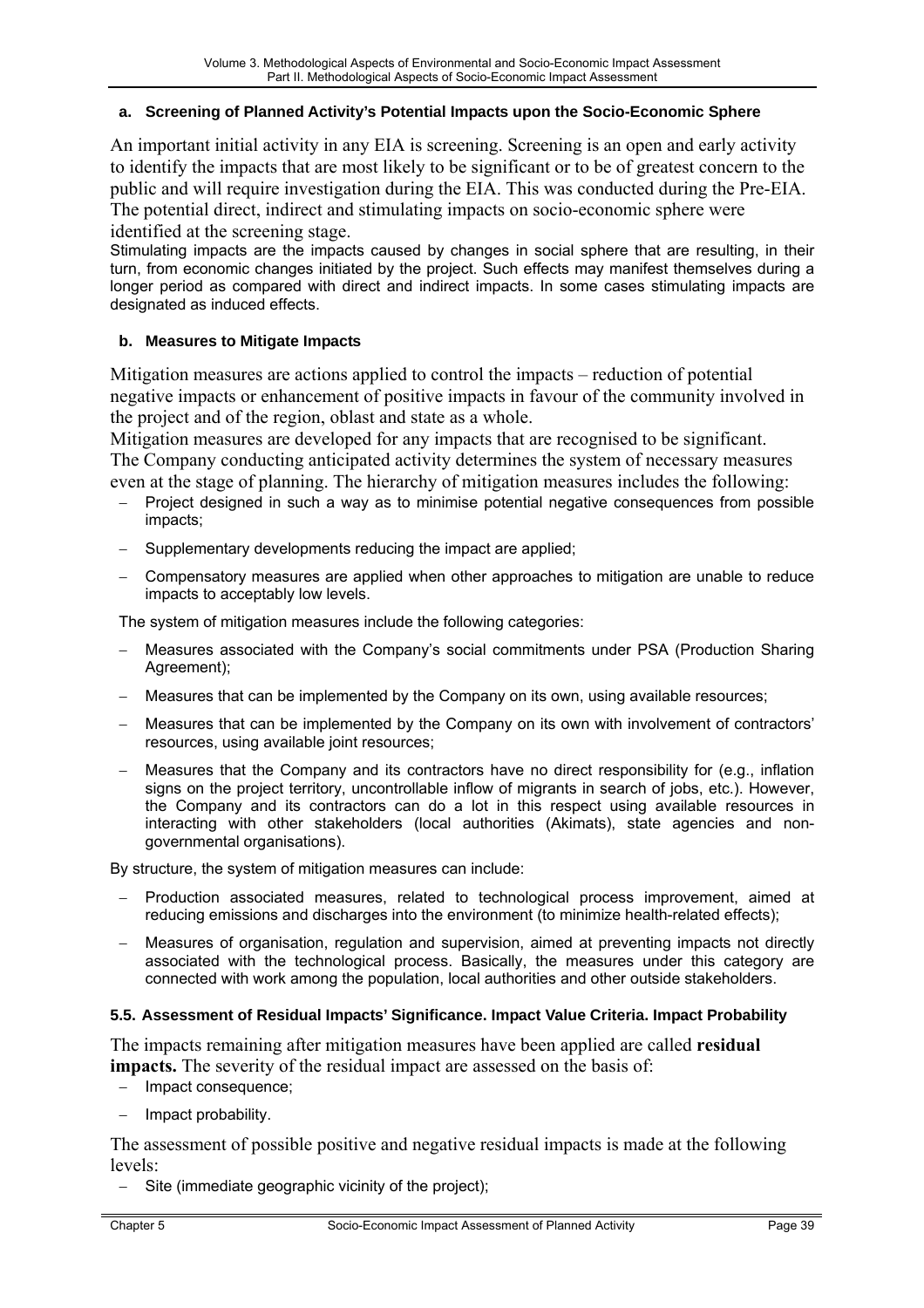- <span id="page-39-0"></span>Local (administrative district or districts closest to the project):
- − Oblast;
- − Regional;
- − National.

Special attention is paid to the site and local levels when assessing the impacts, i.e. territories planned for project implementation and the nearby settlements. Having assessed the impact on population in general, impact on "vulnerable groups" is tracked. This group includes the unemployed, pensioners, low paid workers and non-qualified persons.

In most of assessments of socio-economic components change it is extremely difficult to determine the quantitative value of changes. In this regard the given methodology represents techniques of semi-quantitative assessment that is based on scores, its principles being described below.

The consequence of an impact is assessed for a combination of selected factors that provide a means to concisely characterize the impact, namely: **spatial**, **temporal** and **magnitude.**  For each socio-economic component the methodology assigns impacts on a scale between 0 and 5.

Appropriate criteria have been developed for each socio-economic impact shown in Tables 5.5-1, 5.5-2, and 5.5-3 and are based on the author's experience on similar projects.

| <b>Scale of spatial</b><br><i>impacts</i> | <b>Criterion</b>                                                                         | Number of<br>points |
|-------------------------------------------|------------------------------------------------------------------------------------------|---------------------|
| Zero                                      | No/negligible impact                                                                     |                     |
| Site                                      | Impact is observed at the project site                                                   |                     |
| Local                                     | Impact is observed in nearby settlements                                                 |                     |
| Oblast                                    | Impact is observed in the territory of one or several districts                          |                     |
| Regional                                  | Impact is observed in more than one oblast territory                                     |                     |
| National                                  | Impact is observed in territories of several adjacent oblasts or the Republic as a whole |                     |

**Table 5.5-1 Spatial scale gradations of socio-economic impacts** 

**Table 5.5-2 Temporal scale gradations of socio-economic impacts**

| Scale of temporal<br>impacts | <b>Criterion</b>                                                                                                                                | Number of<br>points |
|------------------------------|-------------------------------------------------------------------------------------------------------------------------------------------------|---------------------|
| Zero                         | No/negligible impact                                                                                                                            |                     |
| Short-term                   | Impact is observed less than or equal to 3 months                                                                                               |                     |
| Medium-term                  | Impact is observed for more than one season (>3 months) up to 1 year                                                                            |                     |
| Long-term                    | Impact is observed for a long time (more than year but less than or equal to 3<br>years). Usually, it covers the period of project construction |                     |
| Prolonged                    | Impact is observed from 3 to 5 years. Generally corresponds to period of achieving<br>design capacity                                           |                     |
| Permanent                    | Impact is observed for more than 5 years                                                                                                        |                     |

#### **Table 5.5-3 Magnitude scale gradations of socio-economic impacts**

| <b>Gradation of Impact</b><br>magnitude                                                                                                        | <b>Criterion</b>                                                                                                                                                                          |   |
|------------------------------------------------------------------------------------------------------------------------------------------------|-------------------------------------------------------------------------------------------------------------------------------------------------------------------------------------------|---|
| Zero                                                                                                                                           | No/negligible impact                                                                                                                                                                      |   |
| Minimal                                                                                                                                        | Positive and negative deviations in the socio-economic sphere are effectively<br>within the limits of variability fluctuations existing before the project<br>implementation commencement |   |
| Very Minor                                                                                                                                     | Positive and negative deviations in the socio-economic sphere may exceed<br>the existing range of conditions of local residential areas                                                   |   |
| Minor                                                                                                                                          | Positive and negative deviations in the socio-economic sphere will likely<br>exceed the existing range of conditions of Oblast level                                                      |   |
| Moderate                                                                                                                                       | Positive and negative deviations in the socio-economic sphere will likely<br>exceed the existing conditions of Regional level                                                             |   |
| Positive and negative deviations in the socio-economic sphere will likely<br>Major<br>exceed the existing conditions of average-Republic level |                                                                                                                                                                                           | 5 |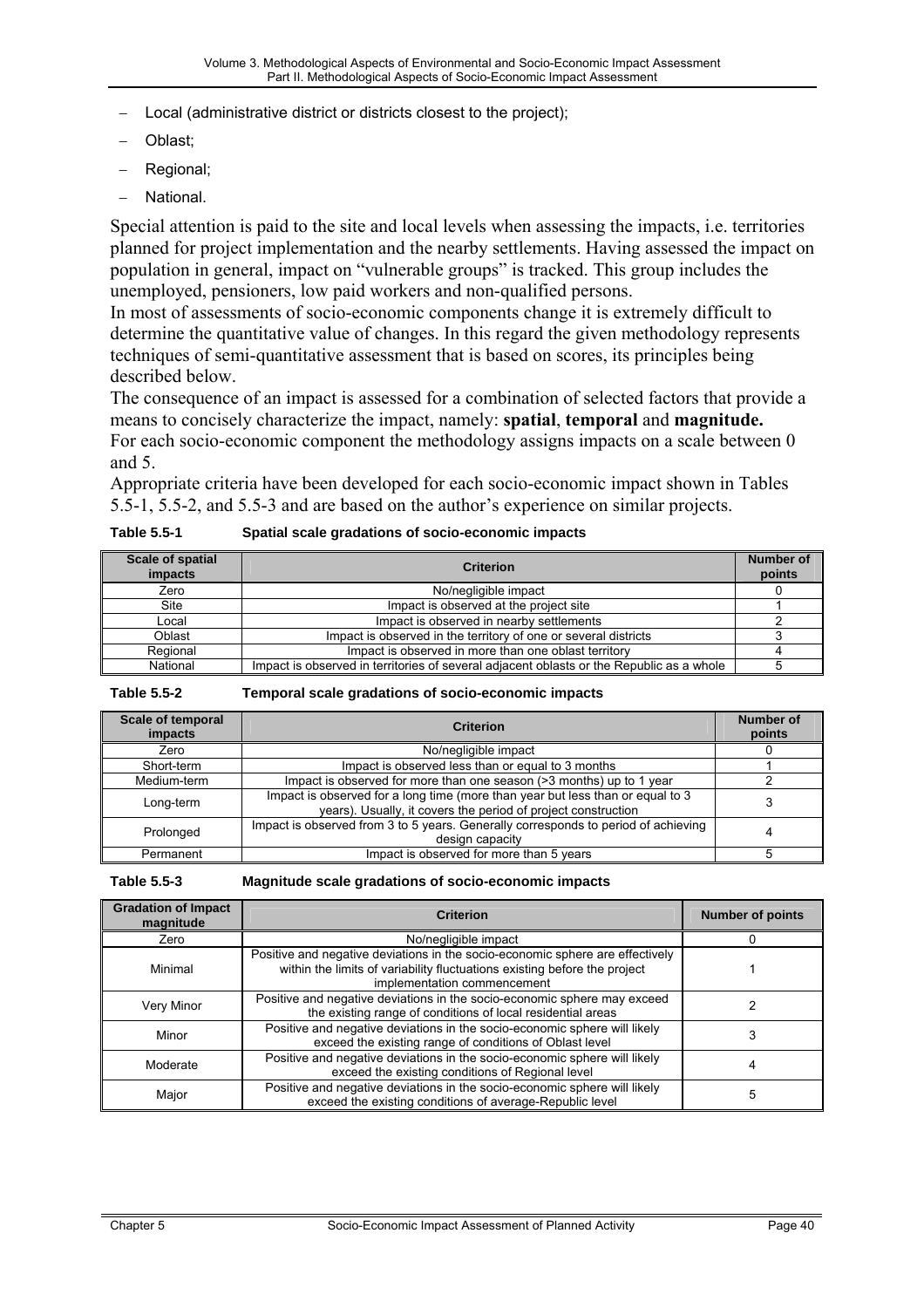### <span id="page-40-0"></span>− **INTEGRATED ASSESSMENT OF IMPACT ON CERTAIN SOCIO-ECONOMIC COMPONENTS**

The Integrated assessment is a two-step process.

Step 1: in accordance with the impact scale gradations given in tables 5.5.1, 5.5.2 and 5.5.3, the spatial, temporal and impact scores are summed to produce a combined score for each impact identified for the component being considered. Scores may be either positive or negative depending on the impact being considered.

Step 2: the combined positive or negative scores are summed to provide an integrated score for each component under study.

The integrated score allows us to define the total level of impact (**High, Medium, Low)** for a specific component, as is shown below:

| <b>Total Score</b> | <b>Total Impact</b>         |  |  |
|--------------------|-----------------------------|--|--|
| $+1$ to $+5$       | Low Positive Impact         |  |  |
| $+6$ to $+10$      | Medium Positive Impact      |  |  |
| $+11$ to $+15$     | <b>High Positive Impact</b> |  |  |
|                    | No Impact                   |  |  |
| $-1$ to $-5$       | Low Negative Impact         |  |  |
| $-6$ to $-10$      | Medium Negative Impact      |  |  |
| $-11$ to $-15$     | High Negative Impact        |  |  |

An example is provided below for clarity:

| Socio-economic component Employment |                             |                                                 |                             |          |           |
|-------------------------------------|-----------------------------|-------------------------------------------------|-----------------------------|----------|-----------|
| Positive Impact - Employment growth |                             | Negative Impact - Frustrated hopes to get a job |                             |          |           |
| Points                              |                             | Points                                          |                             |          |           |
| Spatial                             | Temporal                    | Magnitude                                       | Spatial                     | Temporal | Magnitude |
| +4                                  | +3                          | +4                                              | -3                          |          |           |
|                                     | $Sum = (+4)+(+3)+(+4)= +11$ |                                                 | Sum = $(-3)+(-1)+(-1)$ = -5 |          |           |
| Total Score = $(+11) + (-5) = (+6)$ |                             |                                                 |                             |          |           |
| = Medium Positive Impact            |                             |                                                 |                             |          |           |

It should be noted that the scores are not intended to represent any particular value associated with an impact. The scoring system is designed to provide a tool for the authors and readers to readily differentiate impacts as to their anticipated overall effect. The impacts can then be "translated" using the above table into a qualitative statement that will assist in comparing impacts over a broad range of dissimilar effects.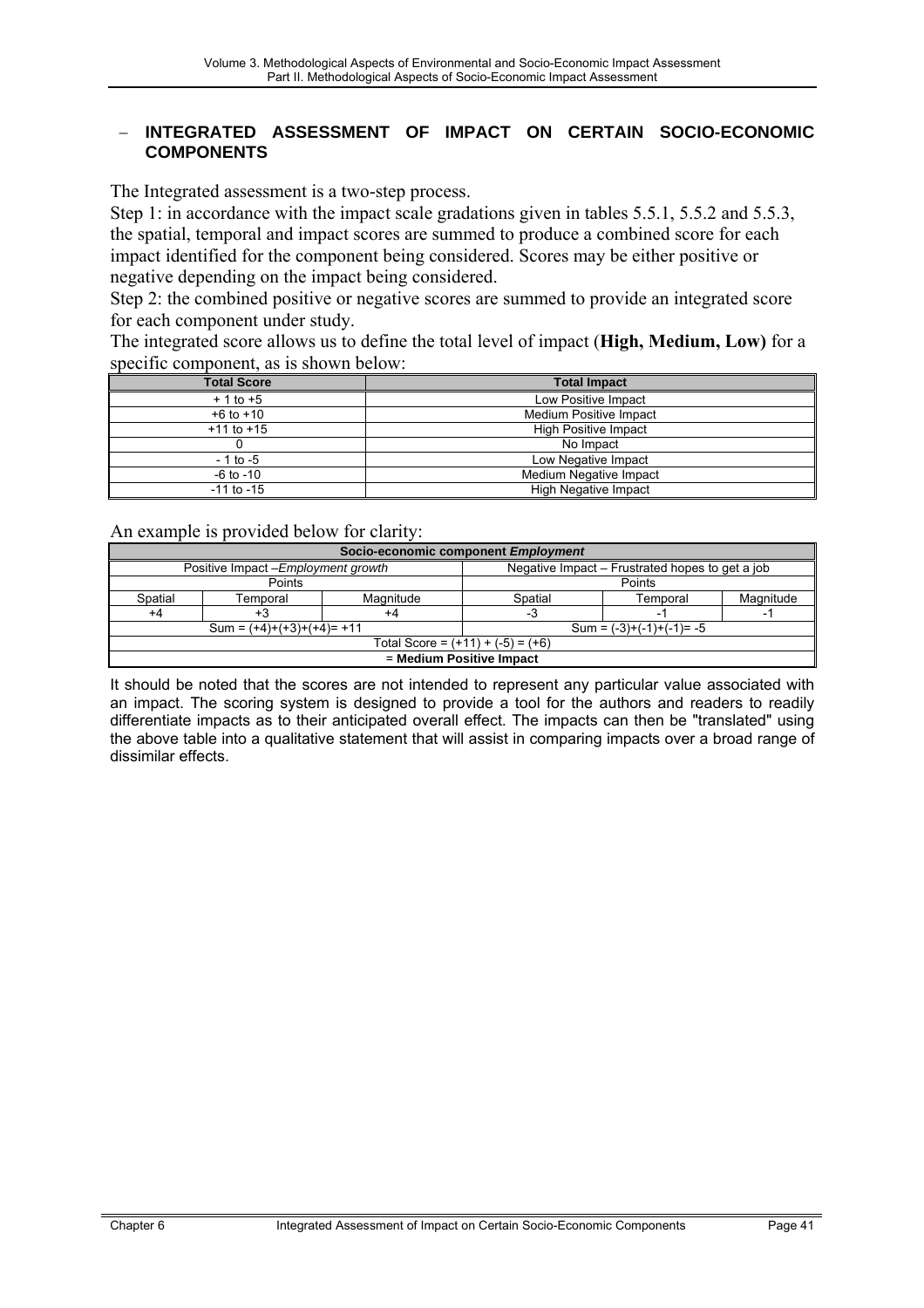# <span id="page-41-0"></span>− **IMPACT ASSESSMENT UNDER EMERGENCY SITUATIONS**

Social and economic effects may occur as a result of emergency situations. However, emergency events are unpredictable and the project is designed and will be operated to minimize the potential for emergency situations. Although there is a small probability of a major emergency event occurring during the project lifetime, the most realistic expectation is that emergency events with substantial and far-ranging social and economic effects will not occur in the 40 year project life. Those emergency events that may occur during the life of the project are most likely to be minor and their social and economic consequences will also be minor. Therefore, it is important for readers to understand that any assignment of potential social or economic effects to emergency situations is not a prediction that such effects will occur during the life of the project. It is only a recognition that, if such unlikely events do occur, the potential consequences identified are likely to follow from that event. Significant social and economic impacts of emergency situations are contingent upon the particular emergency event actually occurring. Since the probabilities of emergency events with substantial social and economic consequences are very low, the probabilities of the associated social and economic impacts are similarly very low. Only in the unlikely circumstance of such an event actually occurring would the social and economic effects identified in the assessment be expected to result.

Therefore, the social and economic consequences of emergency events are considered separately from the consequences of normal operations. Only those significant emergency events where off-site health or economic consequences can be expected to occur if the event occurs are considered. These events are identified in Chapter 6 covering the impacts of abnormal operations where standard risk assessment methodologies are employed to assess the probability and consequence of emergency situations. Where the consequences include potential effects to the public or substantial economic loss or consequent expenditures on the part of the project operator to return facilities to an operational condition, those potential social and economic impacts are discussed in a separate section devoted to abnormal operational consequences.

## **a. Hazard Identification (Screening) and Risk Assessment**

The emergency events on which the social and economic impact assessment is based are derived directly from the Emergency Impact analyses conducted for the project in Chapter 6 of the EIA. The events identified in those analyses, which are likely to have social and economic consequences, are evaluated for their potential effect as described in Section 7.2 below.

It is necessary to emphasise that not all the processes incorporated within the anticipated project activities are evaluated, but only the most hazardous. Most potential emergency events have very low or immeasurable social or economic consequences (e.g., minor gas or oil leak from a pipeline or minor fire at a facility). In order to adequately describe for readers the potential social and economic effects of emergency events, it is therefore not necessary to assign social or economic impacts to all potential emergency events. The identifiable socioeconomic consequences of such events are below any reasonable threshold of detectability. Therefore, the analysis focuses only on those events with large physical effects that can reasonably be expected to result in identifiable social or economic consequences.

## **b. Assessment of Socio-Economic Emergencies' Consequences**

Assessment of the social and economic consequences of emergency events necessarily involves a considerable degree of judgement. Although quantitative methods exist for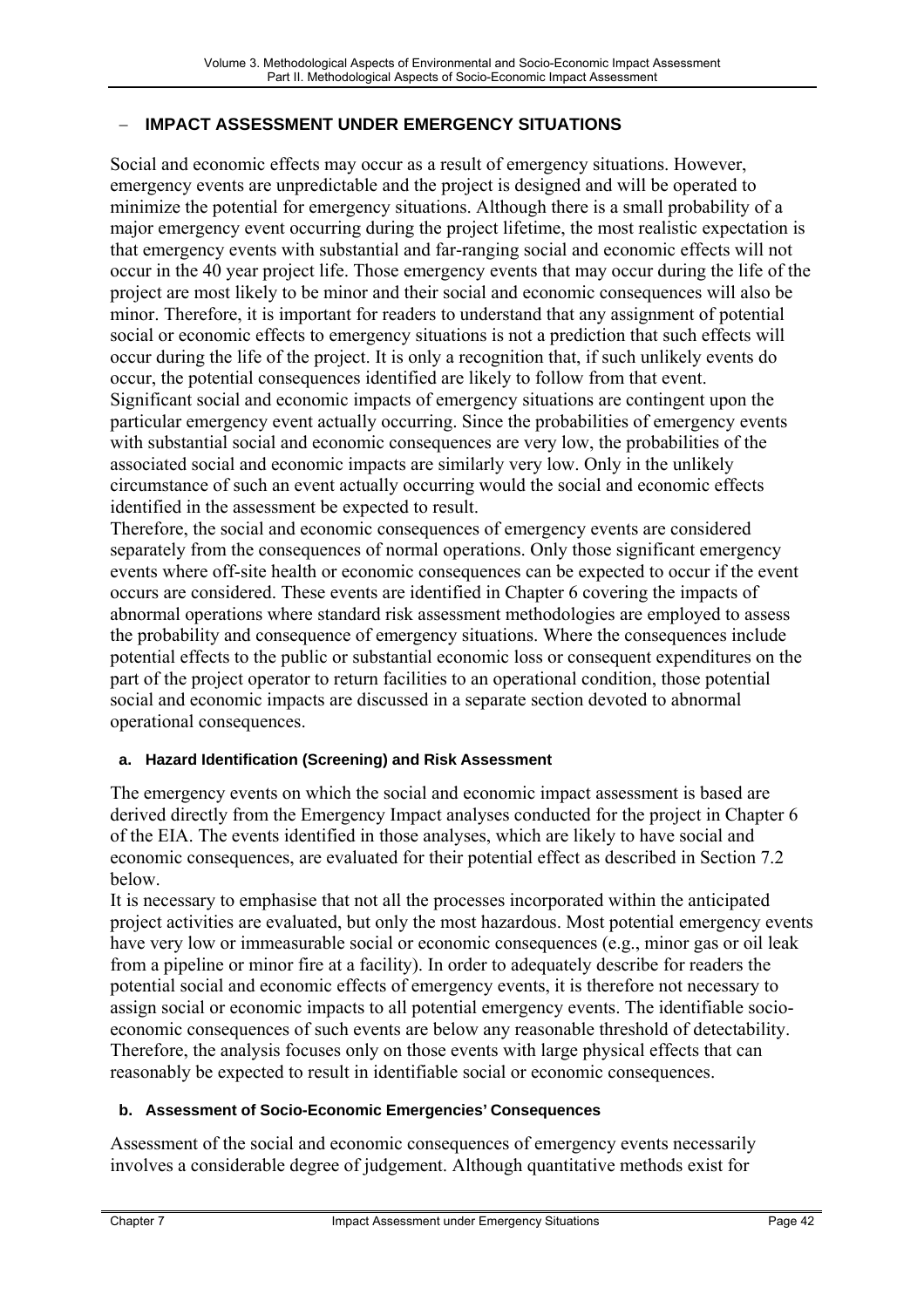<span id="page-42-0"></span>estimating the probability of emergency situations and assessing the areal extent of physical impacts from emergency events, social and economic consequences do not lend themselves to quantitative assessment. Potential consequences depend on the nature of the event and the resulting effects on project facilities, the local environment, off-site structures, and human health, etc., none of which can be predicted accurately in advance. Therefore, social and economic effects of emergency events are assessed on the same qualitative scale used for the socio-economic impact assessment of construction and operations. However, they are described in a separate section to emphasize that they are contingent upon the occurrence of unlikely events.

Social and economic effects of emergency events are assigned impact scores, but those scores are only valid should the event occur. Therefore, the scores are described in the context of the probability of the event. Probabilities are derived from the Emergency Impact analyses in Chapter 6 of the EIA. Therefore, the analysis presents the scores as determined by the method described above for operational impacts, with the added context of the probability of the event occurring during one year and for the total anticipated 40 year duration of the project.

## **c. Preventing and Mitigating Emergencies' Consequences**

Project facilities and operational procedures are designed specifically to minimize the occurrence of emergency events and to reduce the consequences of events that do occur. Corporate Plans and Procedures provide information on the following:

- Emergencies prevention;
- Minimising emergencies' scope;
- Mitigation of emergencies' consequences to the acceptable risk level, including additional measures to improve efficiency of control (engineering and managerial measures, centralised control).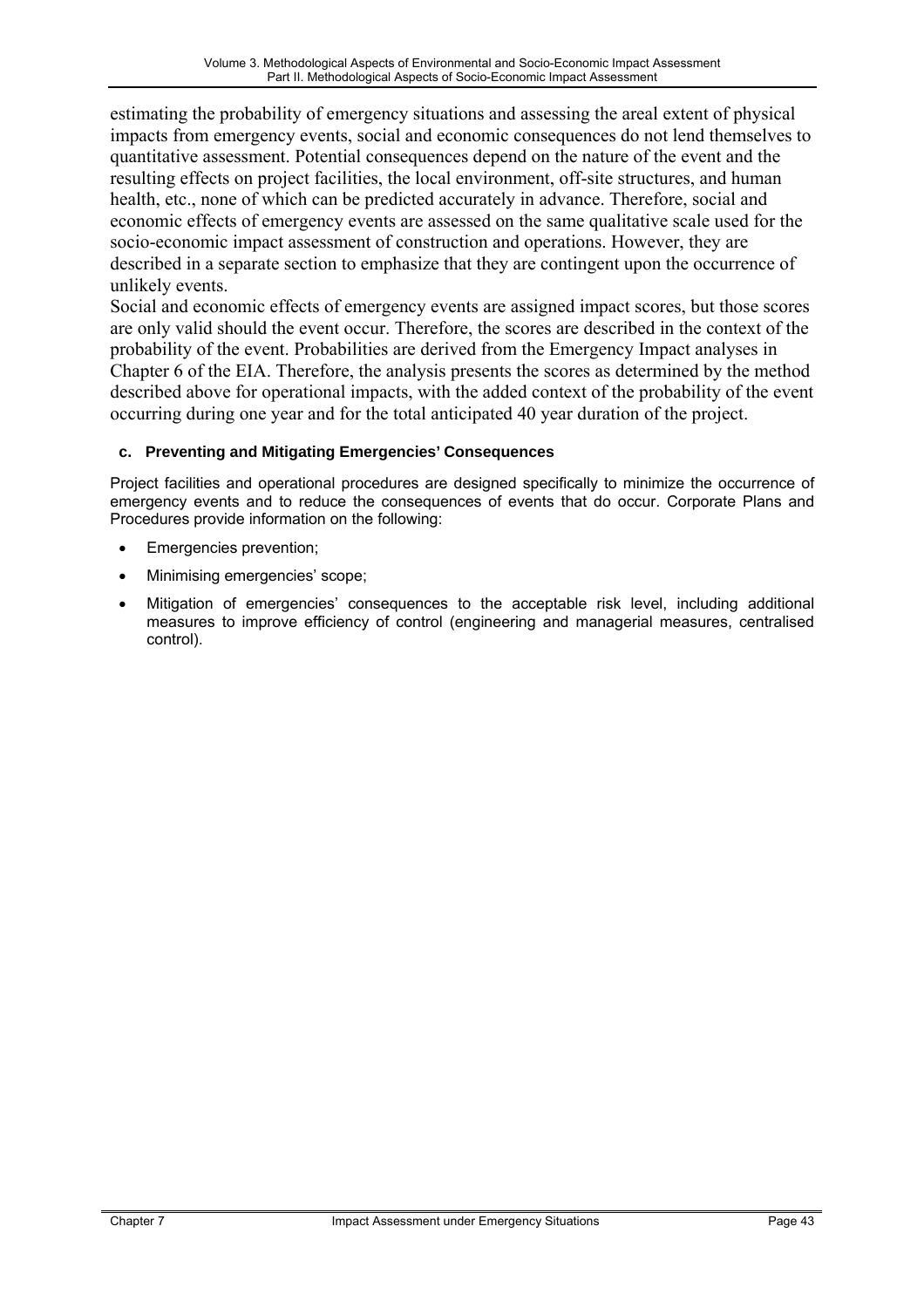#### **CONCLUSION**

- The above methodological approach describes the structure and procedure for the "Socioeconomic impact assessment of planned activity" section for construction, routine operation, and emergency situations.
- The methodology for socio-economic impact assessment is based on the following three impact parameters:
- Spatial scale;
- Temporal scale;
- Impact magnitude.

Each of the impact scales is scored from zero to 5 points. The appropriate criteria have been developed for gradation and are included in the tables summarizing the impacts.

• The given methodology has been developed with reference to the regulatory base in force in the Republic of Kazakhstan and appropriate international reference documents.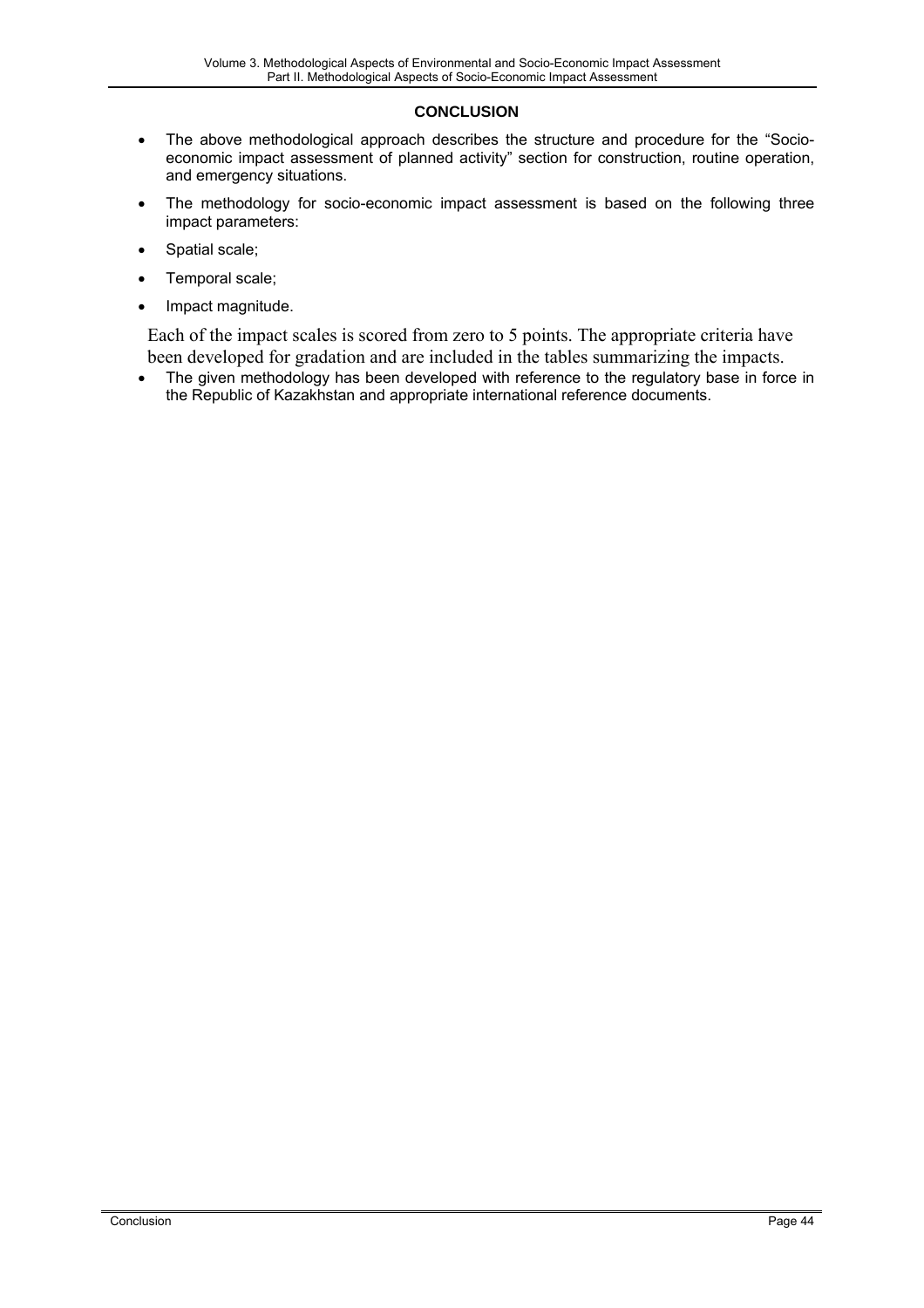#### **REFERENCE LIST**

- <span id="page-44-0"></span>1. Law of the Republic of Kazakhstan as of March 11, 2002, N 302-II "On Air Protection".
- 2. Law of the Republic of Kazakhstan as of July 5, 1996, N 19 -1 "On Emergency Situations of Natural and Man-made Character".
- 3. Law of the Republic of Kazakhstan as of March 18, 1997, N 85 1 "On Environmental Expert Review"
- 4. Buks I. I., S.A. Fomin. Environmental expert review and environmental impact assessment. Book 1. – M. Publisher MNEPU, 1999.
- 5. Interim instructions on the order of carrying out of the assessment of proposed economic activity impact on the environment in the Republic of Kazakhstan. RND 03.02.01- 93, Almaty, 1993.
- 6. S.M. Govorushko "Environmental Impact of economic activity". Vladivostok, Dalnauka, 1999.
- 7. Lopatina E.B., Nazarevskiy O.P. Assessment of natural conditions of the population's life. M. Publisher "Nauka", 1972.
- 8. International Standard ISO 17776. "Oil and gas industry. Offshore drill rig. Guidelines on the means and methods of hazards' identification and risk assessment". (2000-10-15).
- *9.* National plan on oil spills prevention and response at sea and inland water bodies of the Republic of Kazakhstan *(approved by the Resolution of the Government of the Republic of Kazakhstan as of May 6, 2000, N 676).*
- 10. Rules of developing safety declaration of industrial facility". (Approved by the Agency on emergency situations of the Republic of Kazakhstan as of June 13, 2001, N 113).
- 11. Practical manual for SP 11-101–95 on development of the section "Environmental Impact Assessment" for investment substantiation in construction of enterprises, buildings and facilities. M. GP "CENTERINVEST project", 1998.
- 12. The Russian Programme on organisation of investment in the environmental sanitation. Method of selection of investment environmental projects on the basis of score assessments. M., Centre of preparation and implementation of the international projects of technical assistance, 1998.
- 13. Guidance on the integrated assessment and functional zoning of territories in the regional planning. M. Stroyizdat, 1982.
- 14. Svyatov B., Korchevskiy A. "Sustainable development of the industrial enterprise: technological and environmental aspects". Almaty, Publisher "Iskander", 2002.
- 15. Cherp O.M., Hotuleva M.B. Environmental Assessment and Ecological Expert Review. M. Ecoline, 2003.
- 16. Ecological Expert Review. General information. M. VINITI, 2003, Issue 1.

## **World Bank documents:**

Operational policy 4.01, Environmental Assessment (January 1999) - Operational Policy 4.01, Environmental Assessment;

Chapter 1. The Environmental Review Process

Chapter 3. Social and Cultural Issues in EA

Additions to Chapter 3:

Cultural Heritage in EA (September – 1994);

Health Aspects of EA (July 1997);

Operational Policy 4.11, *Cultural Property*, 1999;

MFC Procedure "Review of the environmental status and social sphere";

General guidance of MFC on health protection and security;

## **European Commission documents:**

Guidance on EIA. Screening. 2001;